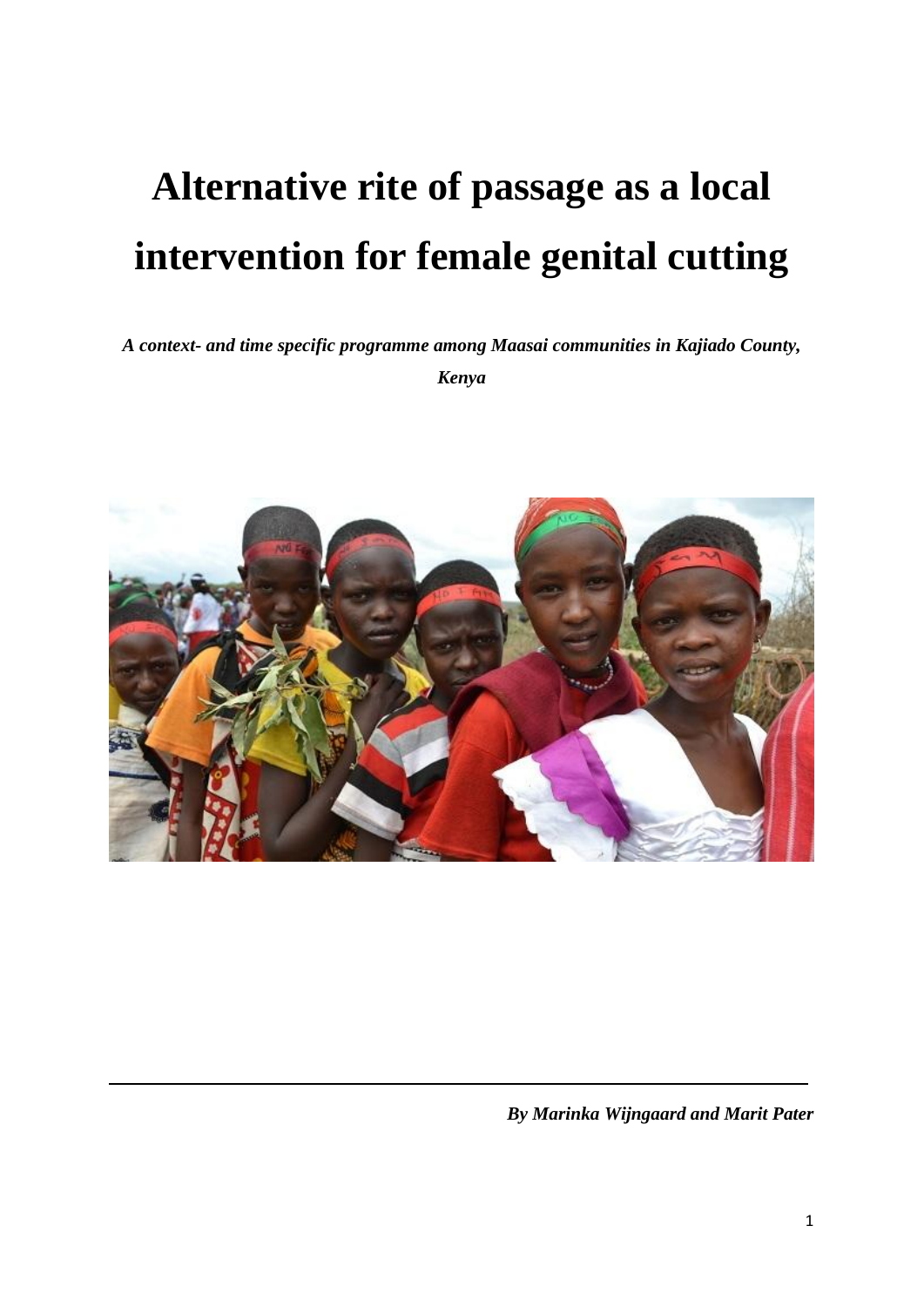## **Alternative rite of passage as a local intervention for female genital cutting**

*A context- and time specific programme among Maasai communities in Kajiado County, Kenya*

> **Marinka Wijngaard (3466787) and Marit Pater (3676684) [marinkawijngaard@hotmail.com](mailto:marinkawijngaard@hotmail.com) and [maritpater@hotmail.com](mailto:maritpater@hotmail.com) Bachelor Cultural Anthropology and Development Sociology Supervisor: Nikkie Wiegink Utrecht University, June 2013 Cover: photo made by AMREF Netherlands, December 2012**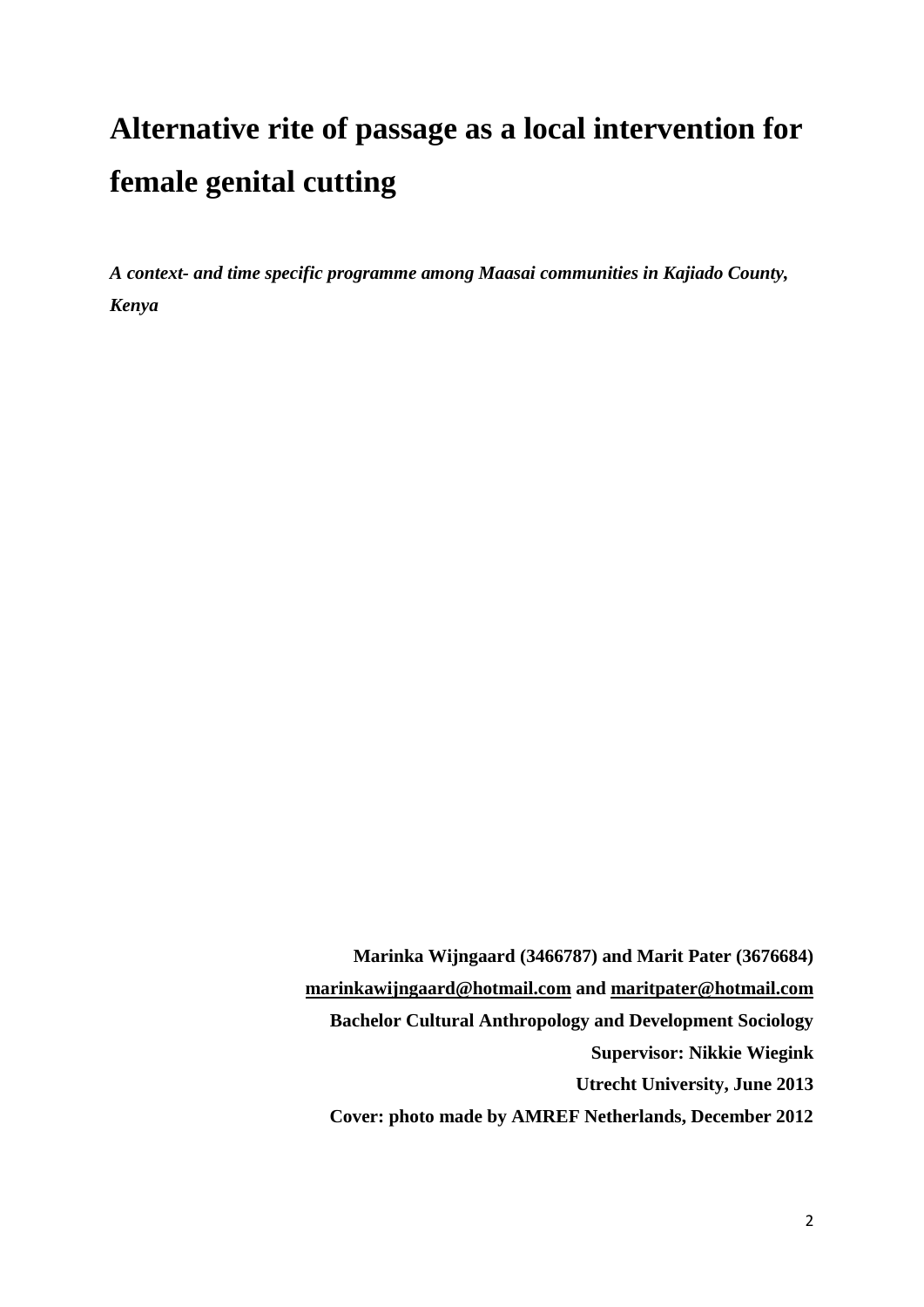#### **Acknowledgments**

This research project would not have been possible without the support of a number of people. Therefore, we will shortly describe the creative journey that has led to this thesis.

The project started in October 2012 when we got to know about the non-governmental organization AMREF and its different projects in the field of health care for vulnerable women in Africa. Our shared passion for Africa and interest in the way minorities throughout the world thrive in a rapid changing global context made one specific project suitable for our research. Thanks, in the first place, goes to Dirkje Jansen, Cobi Mars and Annemieke Verburg of AMREF Netherlands for their support and confidence throughout the research.

Special thanks to our supervisor Nikki Wiegink who has always guided us patiently; from the day we started with the research project until the last days of writing this thesis. Her guidance, critical comments and feedback throughout the research have been very helpful.

When we arrived in Kenya, we were warmly welcomed and guided by the AMREF team of the Unite For Body Right programme. During the research period, the AMREF teams in Loitokitok as well as in Magadi supported us and allowed us to join them in all their work activities. Thank you very much for the pleasant cooperation and hospitality. With special thanks to project manager Peter Nguura, his passionate and dedicated way of working inspired us a lot and our discussions about Maasai tradition and temporary research findings motivated us time after time.

At last, we cannot stress enough how thankful we are to all different Maasai communities in Loitokitok and Magadi we have worked with. Your honesty and openness about such a sensitive topic as FGC has contributed to the refinement and quality of our research. Thank you all for your time and enthusiasm, we feel glad that we have met such proud people like you.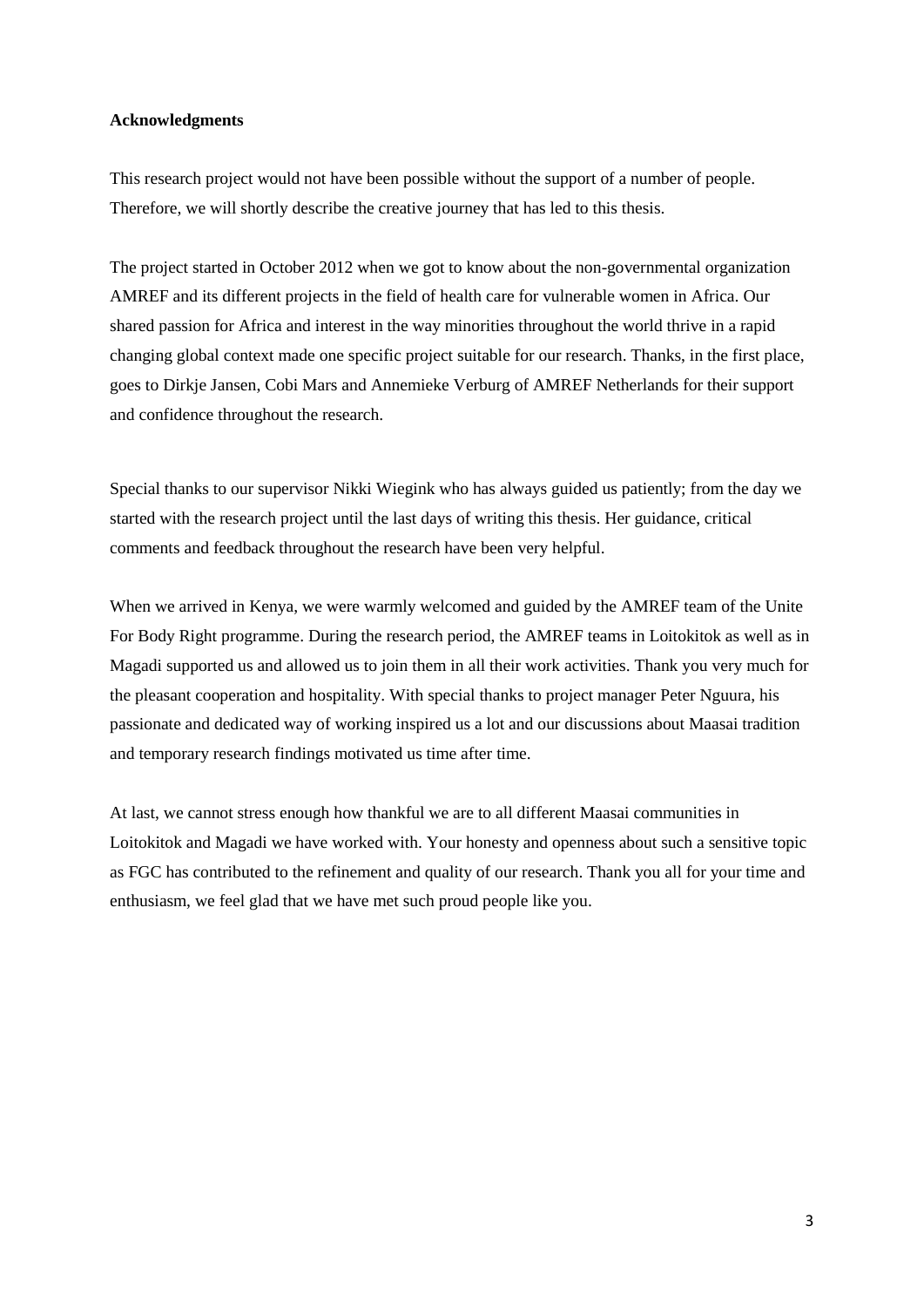## **List of abbreviations**

| <b>AEO</b>         | $=$      | Area Educational Officer                       |
|--------------------|----------|------------------------------------------------|
| <b>AMREF</b>       | $=$      | African Medical Research Foundation            |
| <b>ARP</b>         | $=$      | Alternative rite of passage                    |
| <b>CBO</b>         | $=$      | Community based organization                   |
| <b>FGC</b>         | $=$      | Female genital cutting                         |
| <b>FGM</b>         | $=$      | Female genital mutilation                      |
| <b>FPFK</b>        | $=$      | Free Pentecostal Fellowship of Kenya           |
| <b>MYWO</b>        | $=$      | Maendeleo Ya Wanawake Organization             |
| <b>NGO</b>         | $=$      | Non-governmental organization                  |
| <b>PATH</b>        | $=$      | Programme for Appropriate Technology in Health |
| <b>Rutgers WPF</b> | $\equiv$ | <b>Rutgers World Population Foundation</b>     |
| <b>SRHR</b>        | $=$      | Sexual and Reproductive Health Rights          |
| STI                | $=$      | Sexual transmitted infections                  |
| <b>TBA</b>         | $=$      | <b>Traditional birth attendants</b>            |
| <b>UFBR</b>        | $=$      | Unite For Body Rights                          |
| UN                 | $=$      | <b>United Nations</b>                          |
| <b>UNICEF</b>      | $=$      | United Nations Children's Fund                 |
| <b>WHO</b>         | $=$      | World Health Organization                      |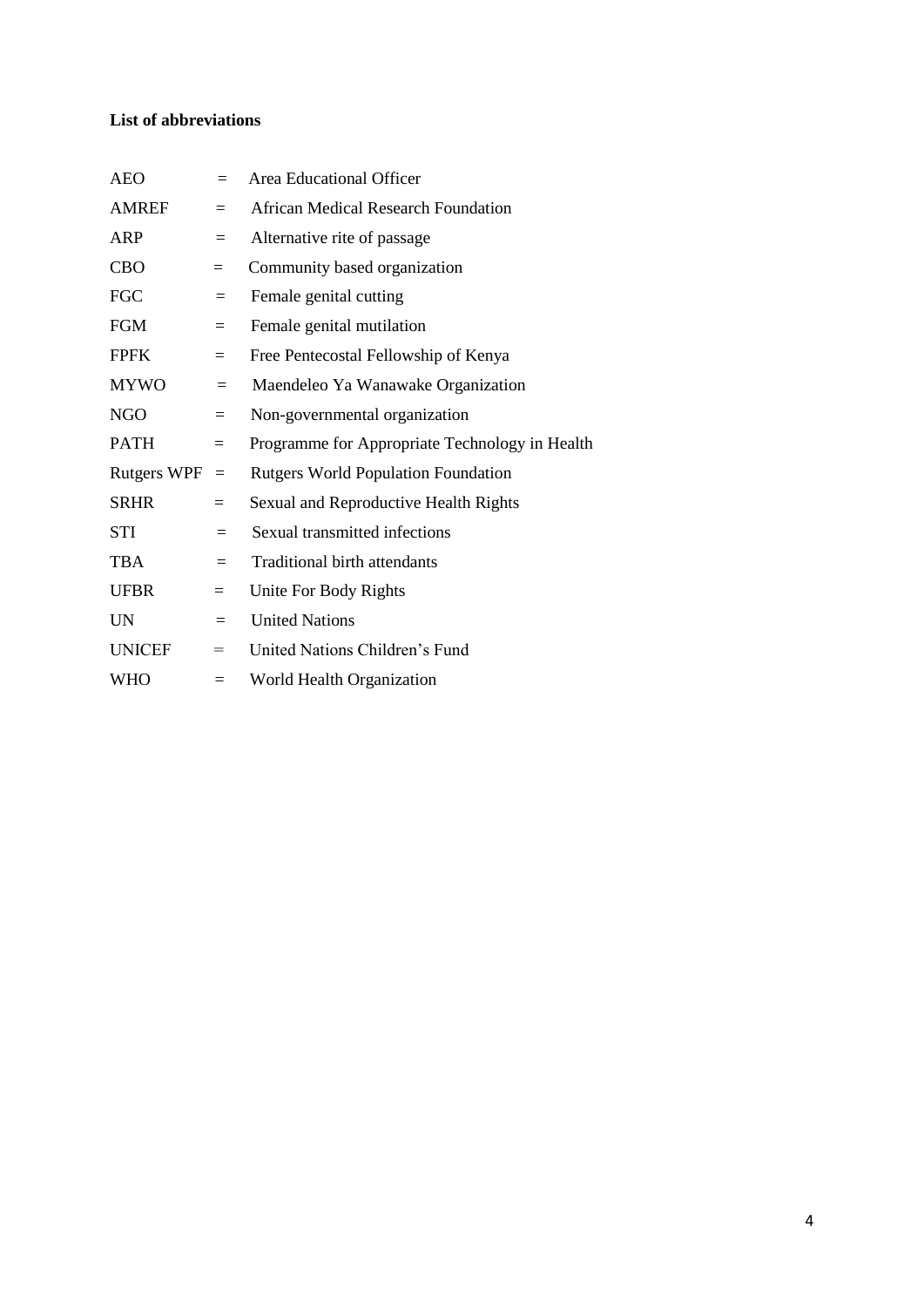## **Maps**

Map of Kajiado County, Kenya<sup>1</sup>



Map of Magadi division (left arrow) and Loitokitok and surroundings (right arrow) in Kajiado County, Kenya. (AMREF:e 2012)



 1 Commission on Revenue Allocation : promoting an equitable society; [http://www.crakenya.org/cra-chairman](http://www.crakenya.org/cra-chairman-launches-marginalization-policy/)[launches-marginalization-policy/,](http://www.crakenya.org/cra-chairman-launches-marginalization-policy/) visited on 09-06-2013.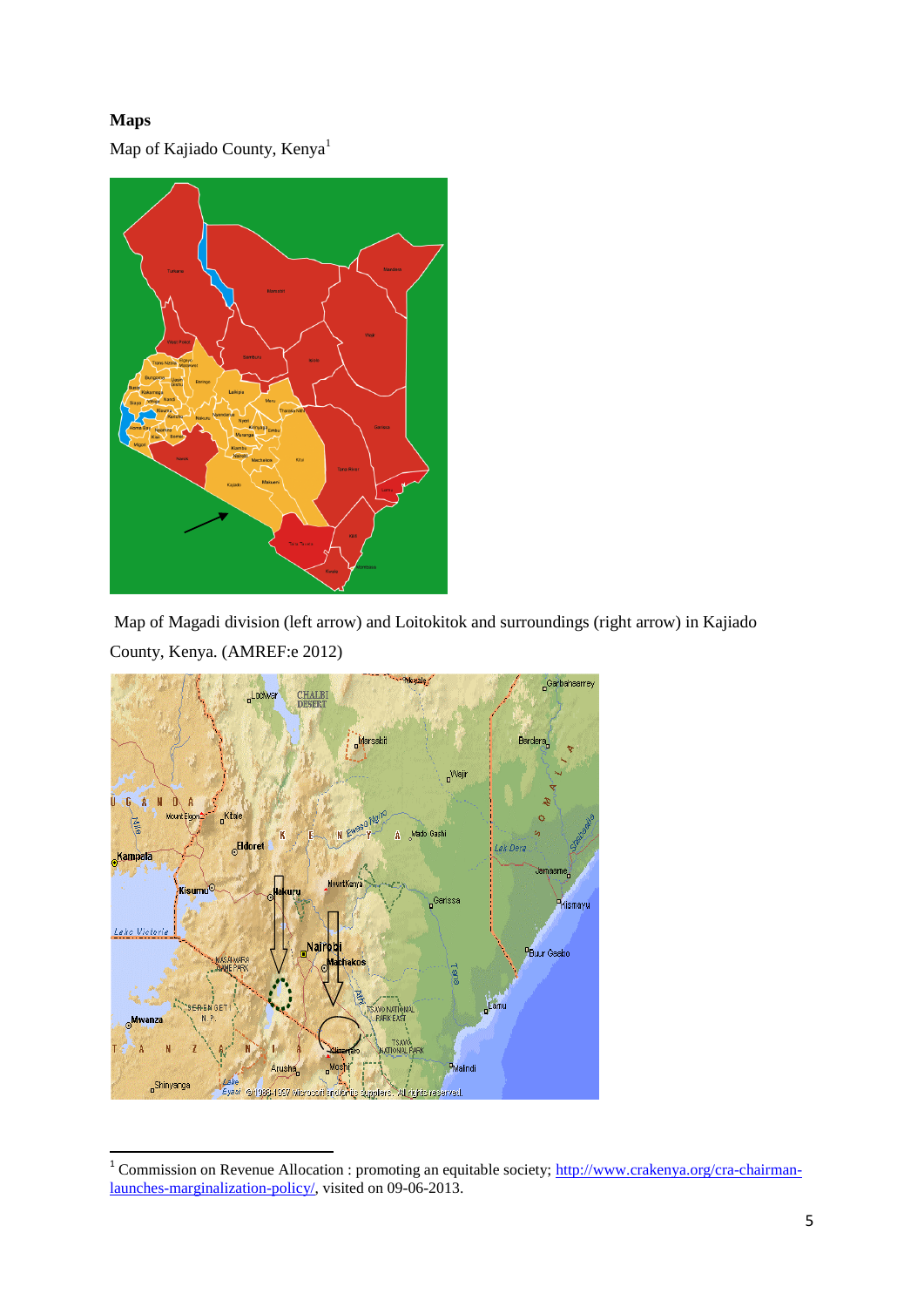## **Table of contents**

| 2.1 Female genital cutting as a rite of passage                               |
|-------------------------------------------------------------------------------|
| 2.2 Interventions and discourses concerning FGC                               |
| 2.3 ARP as a possible intervention                                            |
| 2.4 Changing ideas about FGC                                                  |
|                                                                               |
| 4. Perceptions of Maasai toward ARP and the customary rite of passage24       |
| 4.1 Practices and rituals of ARP compared to the customary rite of passage    |
| 4.2 Meanings of ARP compared to the customary rite of passage                 |
| 5. The design and establishment of ARP by AMREF and different stakeholders 36 |
| 5.1 Work approach of AMREF                                                    |
| 5.2 Actors and discourses in the field                                        |
| 5.3 Different outcomes of ARP                                                 |
|                                                                               |
|                                                                               |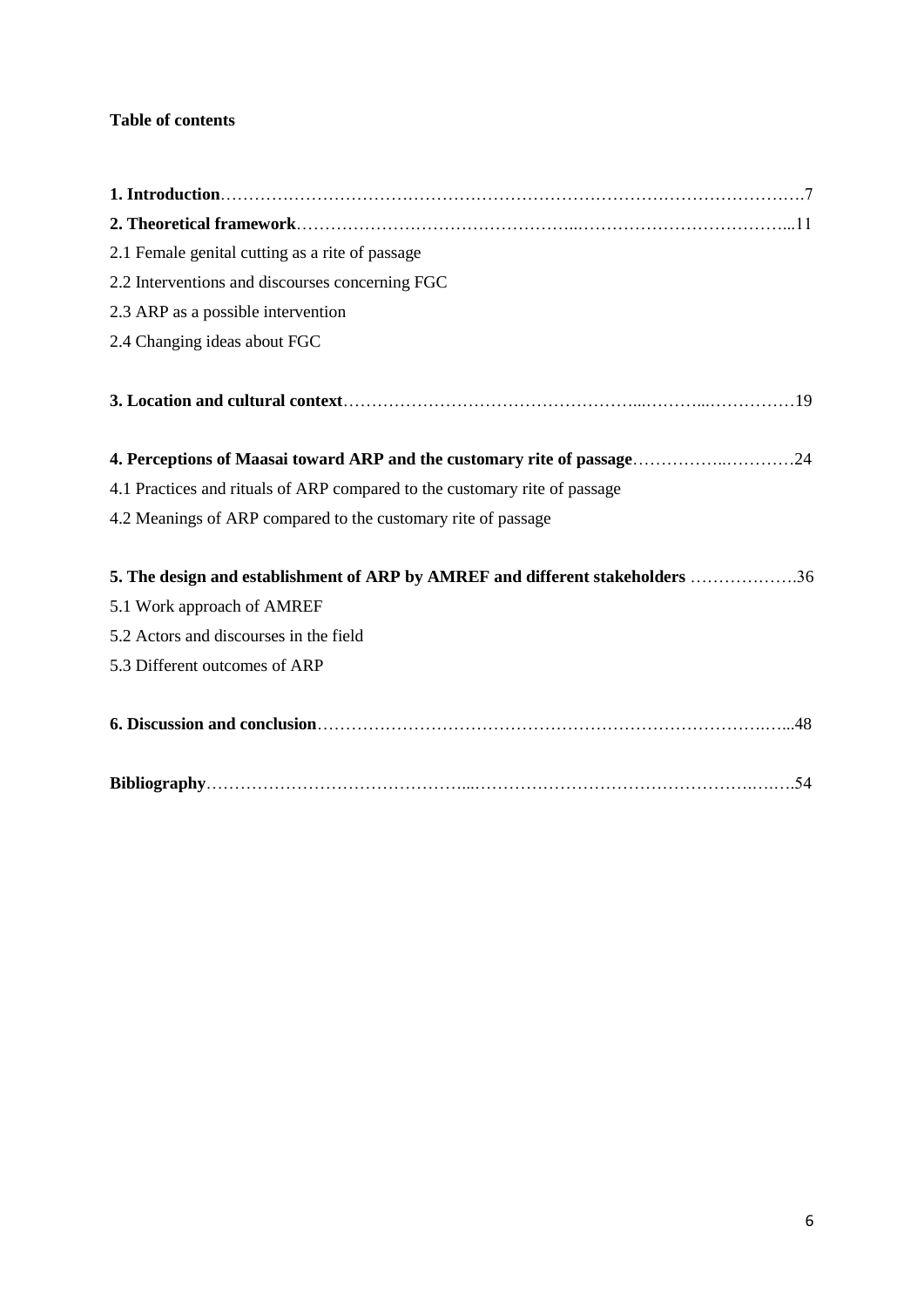#### **1. Introduction**

In her book "Female Genital Cutting: Cultural Conflict in the Global Community", Elizabeth Boyle (2002) described how global institutions (such as the World Health Organization (WHO), United Nations (UN), World Bank, etc.) made use of their unequal bargaining position, power, influence and wealth to press for global cultural homogenization in ideas about the body, the family, and child development. Especially with regard to the campaign against female genital cutting (FGC), these institutions use their power to essentially intrude in the internal affairs of the poor and financially dependent nations, Boyle argues (Boyle 2002 in Shweder 2005:193). In addition, Featherstone (1990:174) argues that we find ourselves in a new world of economic giants, superpowers and multinationals in which there is no room for ethnic communities. According to Featherstone (1990:178), these global forces will eventually erode cultural differences and create a genuinely "global culture". He envisions a culture with generalized human values and interests, standardized commodities and a uniform discourse of meaning. A culture without historical culture, emotional connotations, rituals, traditions, memories and feelings of belonging. This, however, seems to be a rather simplistic and one-sided view that doesn"t acknowledge the dynamic ways in which global discourses can be brought to practice on a local level. Ethnic communities are often willing and able to embrace outside influences of the process of globalization on their own terms (Stegner 1993). Therefore, globalization seems to increase cultural heterogeneity rather than homogeneity of cultures (Bird and Stevens 2003; Stegner 1993). Due to the fact that local cultures cannot be confined to a distinction between heterogeneity and homogeneity, the aim of this thesis is to elaborate on the dynamic ways in which global processes are represented and given shape by actors on a local level.

FGC can be seen as part of a rite of passage for girls through which they make a crucial transition to womanhood. These rites of passage are carried out in many different cultural contexts, including Maasai communities in Kenya who attach great importance to this cultural practice (Sefei Dei et al. 2000:57). In Maasai tradition, a rite of passage for girls is seen as one of the most significant stages in life for Maasai girls and women as well as for the entire Maasai community. On the other hand, FGC can also be approached by activists as a health, human rights and development issue. Despite their different discourses, these actors mainly approach FGC as a cultural practice with serious health consequences. Such discourses, that stimulate interventions with the aim to abandon FGC, can also be referred to as "eradication discourses" (Shell Duncan 2008:225). Different interests are thus at stake and this raises the question of how to abandon FGC while preserving the cultural embedded rite of passage as part of Maasai tradition.

This thesis will focus on an alternative method for FGC as part of the rite of passage for Maasai girls which is carried out by several Maasai communities in Kajiado County, Kenya. The African Medical and Research Foundation (AMREF) has developed an alternative rite of passage (ARP) programme in Kenya, in collaboration with Maasai communities. ARP is an alternative in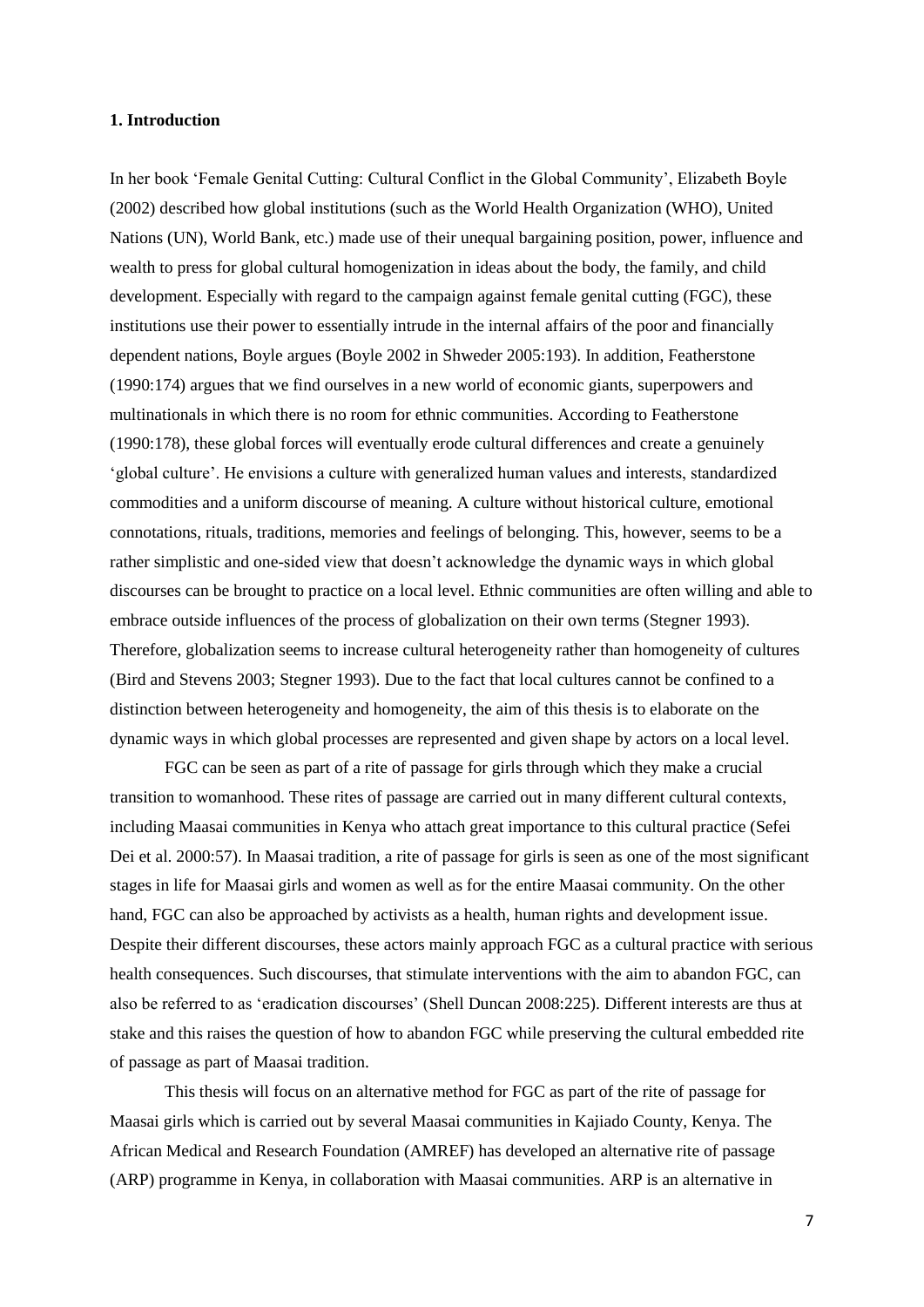which the harmful practice of FGC is abandoned while the rituals and practices of the customary rite of passage are mainly preserved. In this way, it seems that AMREF Kenya tries to find a balance between the international standards of human rights and cultural values and autonomy (Duncan & Hernlund 2000:27) This alternative rite of passage is often situated in on-going debates concerning ethnocentrism, a doctrine that strives to uphold universal human rights, versus cultural relativism, a doctrine that focuses on the preservation of cultural norms and values. Due to the community-based work approach, ARP can be seen as a culturally sensitive solution for FGC. In this thesis, the alternative rite of passage will be seen as an outcome of the mutual interaction between different kind of stakeholders such as AMREF Kenya, Maasai communities and other actors such as the Christian church and the Kenyan state. It should be noted that when we speak about AMREF in this thesis, we always refer to AMREF Kenya.

In the past two decades, there have been several organizations that have implemented alternative rites of passage in different communities in Kenya. Although some evaluation reports exist about previous executed ARPs among Maasai communities and other communities in Kenya, there is still little known about the perceptions of Maasai toward this alternative ritual (AMREF:c 2011; Chege et al. 2001; Oloo et al. 2011). Concrete information about the realization of ARP, which differs per context and over time, is also lacking. By studying the different perceptions of stakeholders involved in the alternative rite of passage and their mutual interaction, this thesis might contribute to further improvements of the ARP programme. In addition to its social relevance, this thesis also has a theoretical relevance. By looking at the dynamic process of the realization of the alternative and the contributions of different kind of stakeholders, ARP can be placed in a context of globalization and thereby give a comprehensive overview of the practice. In addition, this thesis might also contribute to bridge the gap between international standards of human rights on the one hand and the preservation of different cultural norms and values on the other hand because it will also focus on the (communitybased) work approach of this intervention to eradicate FGC.

The aim of this thesis is to place the alternative rite of passage within a broader context of globalization and focus on the way global forces are given shape in the local context. In other words, we will look at the formulation and design of ARP, constantly influenced by the mutual interaction between stakeholders at various levels. Even though we acknowledge that FGC can be portrayed as a health issue, human rights issue and development issue, this thesis will mainly focus on FGC as part of the larger world process of globalization which covers all the previously mentioned approaches. Maasai communities have always been exposed to external influences that have increased in recent decades because of the expanding process of globalization (Greig 2002:225). In this thesis, it will be explained that many different manifestations of globalization have a huge impact on developments of local communities and therefore also on cultural practices, such as FGC, and more specifically the formulation of an alternative rite of passage.

This research is conducted in Loitokitok and Magadi, located in Kajiado County, Kenya.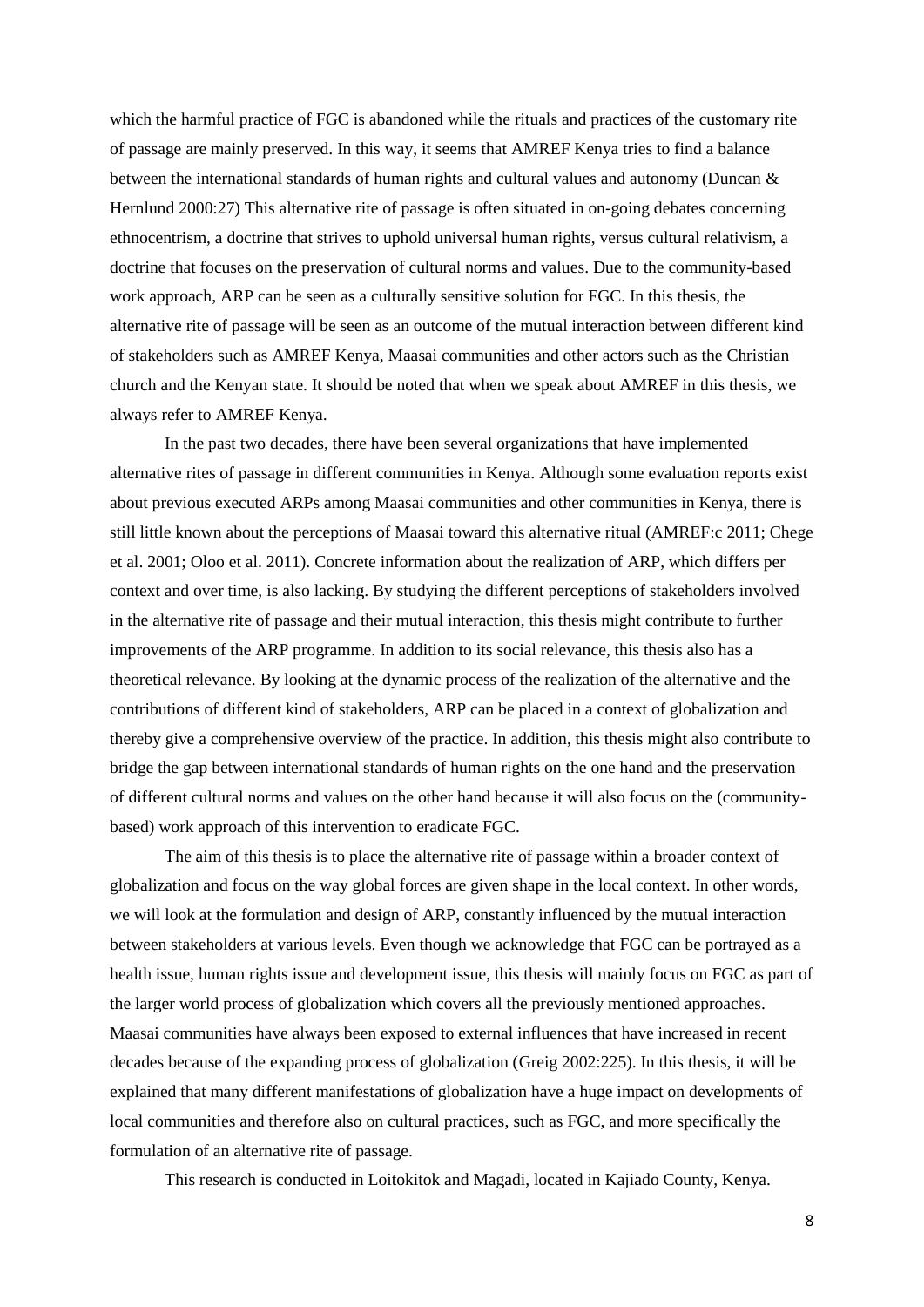These remote areas are inhabited by Maasai communities; semi-nomadic people with a conservative and patriarchal family structure (Maro et al. 2012:98). To find out how AMREF"s ARP programme is brought to practice and in what way it reflects the traditions of practice and meaning of the customary rite passage, it is crucial to study the perceptions of different kind of stakeholders toward ARP, their contribution and influence on the programme and the interaction between the different parties in the field. This qualitative research is conducted from the  $25<sup>th</sup>$  of January to  $24<sup>th</sup>$  of April. During this period, information is collected to answer the central question of this thesis: *How is AMREF"s ARP programme designed and brought to practice by different stakeholders and how does it fit within the traditions of practice and meaning of the customary rite of passage for Maasai girls, in Kajiado County, Kenya?* 

This thesis will have a descriptive function for it will describe perceptions of different Maasai communities toward FGC as a rite of passage, ARP as an alternative for FGC and the way in which the alternative programme fits within the practices and meaning of the customary rite of passage for Maasai girls (Oost & Markenhof 2010:51). In addition, this thesis will also describe the way AMREF"s ARP programme is designed and how the programme is brought to practice by AMREF, Maasai communities and other stakeholders. The central question entails a number of subtopics such as the customary rite of passage, the alternative rite of passage, sustainability and ownership of ARP, the influence of global forces on Maasai communities and the establishment of ARP by different actors in the field. All these subtopics will be further explained and elaborated in different subquestions in chapter four and five.

To answer the central question and sub-questions as reliable and valid as possible, we have used different research methods and techniques that will shortly be discussed. We have used qualitative research methods such as participant observations during various activities of AMREF such as medical outreaches, multimedia sessions and educational forums, various forms of interviews (informal, open, semi-structured and in-depth) with different stakeholders, focus groups with different groups within Maasai communities like elders, mothers, girls and Morans (young Maasai warriors) and the study of visual data such as video recordings and photos. According to Boeije (2010:5), qualitative research can be used to interpret the participants "view of their social world and their behaviour". Qualitative research can thus be seen as the most appropriate way to study the perceptions of Maasai communities and other stakeholders involved in the design and implementation of the ARP programme toward the customary rite of passage, ARP and the way it is brought to practice. In addition, we made use of different kind of qualitative research techniques such as recordings of all our interviews and photos during all research activities.

Due to the fact that some Maasai do not speak English, we worked together with translators during informal conversations, interviews and participant observations. We were aware of the fact that the personal background and interests of the translator could influence an interview which we tried to avoid by making an informed choice with regard to translators: translators who were familiar with the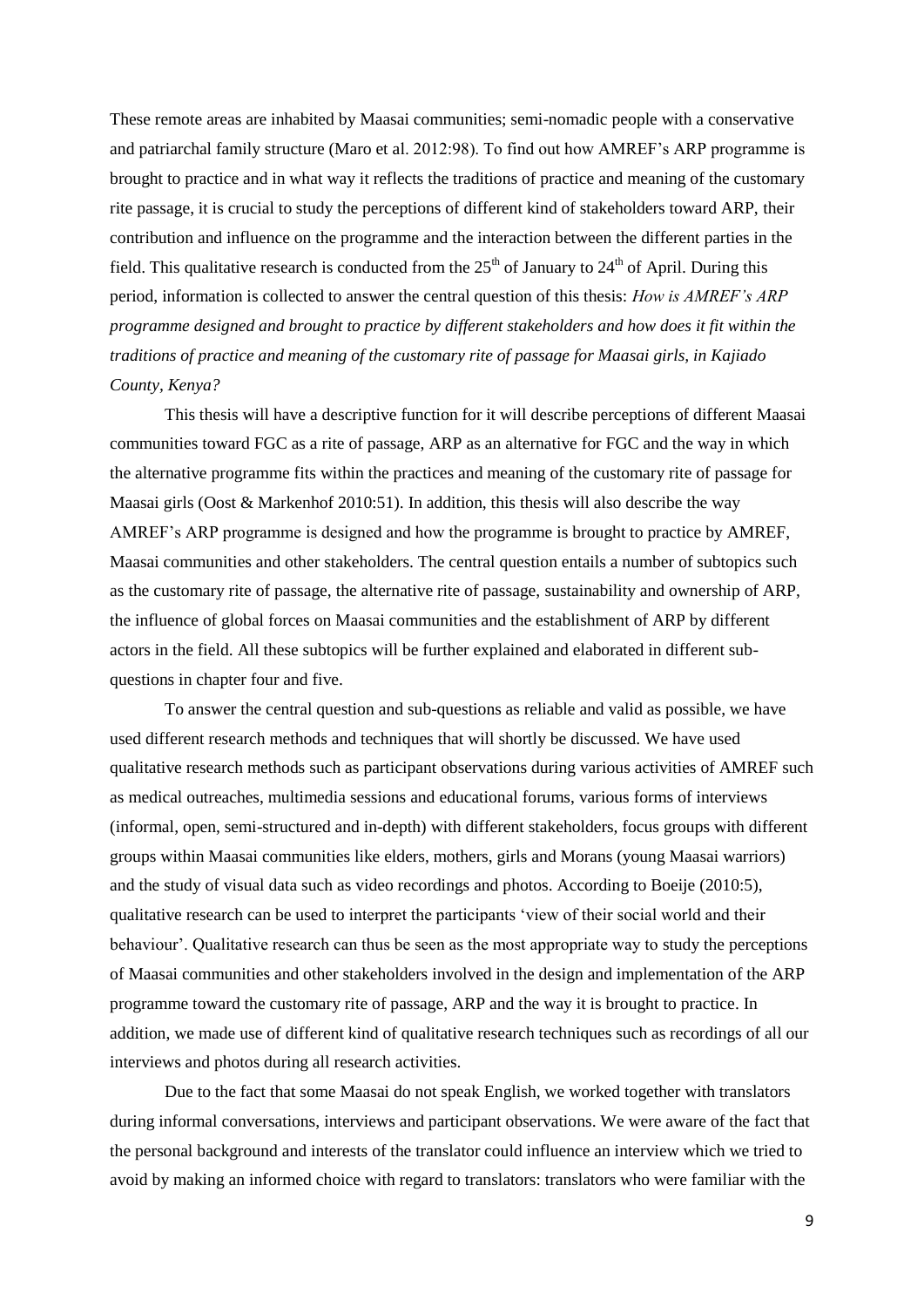customary rite of passage and ARP, both male and female translators and translators with whom we had positive previous experience. Furthermore, the majority of the interviews we conducted were in English which has not made us completely dependent on translators in the field.

It should also be noted that we mainly worked with participants who were related to AMREF, such as different partners of AMREF, including Maasai communities, that will be further discussed in chapter five. Although we have kept this relationship in mind during the interviews and when interpreting the findings of the research, we acknowledge that some participants, who had a predominantly positive attitude toward AMREF and the ARP programme, can be seen as a slight bias of this research. However, we have tried to compensate this limitation by also conducting interviews with more critical participants who were less related to AMREF.

In the first chapter of the thesis, we will explore and analyse the main theories and concepts in the field of FGC. In this theoretical framework, we will discuss different eradication discourses of FGC, FGC as a rite of passage, the concept of ARP, the process of interaction between different stakeholders in the formation of ARP and the customary rite of passage and ARP in the context of globalization. These theories and concepts will be applied to the location and context of the research in chapter two and three. Chapter four and five represent the empirical section of the thesis in which the sub-questions of the research will be answered. In chapter four, Marit will describe the meaning Maasai attach to the alternative rite of passage and their perceptions toward the practices of ARP, compared to the ones of the customary rite of passage. In chapter five, Marinka will discuss the way in which the ARP programme is designed to anticipate the cultural tradition of FGC among Maasai communities, the way the ARP programme is brought to practice by Maasai communities, AMREF and other stakeholders and how this differs per context and over time. After the empirical chapters, the conclusion of the thesis will be presented in which the main findings of the research will be linked to each other and to the different theories discussed. The data of this research is mainly complementary. The findings of both Marit and Marinka are constantly linked to the influence of globalization processes on discourses of actors who play a role in the design and implementation of ARP. Both empirical chapters show that ARP is highly dependent on and bound to context and time due to different levels of interaction of Maasai communities. Rituals and practices of ARP are different in each context, as will be described in chapter four which is consistent with the context-specific work approach of the ARP programme that will be discussed in chapter five. The last part of this thesis contains the bibliography.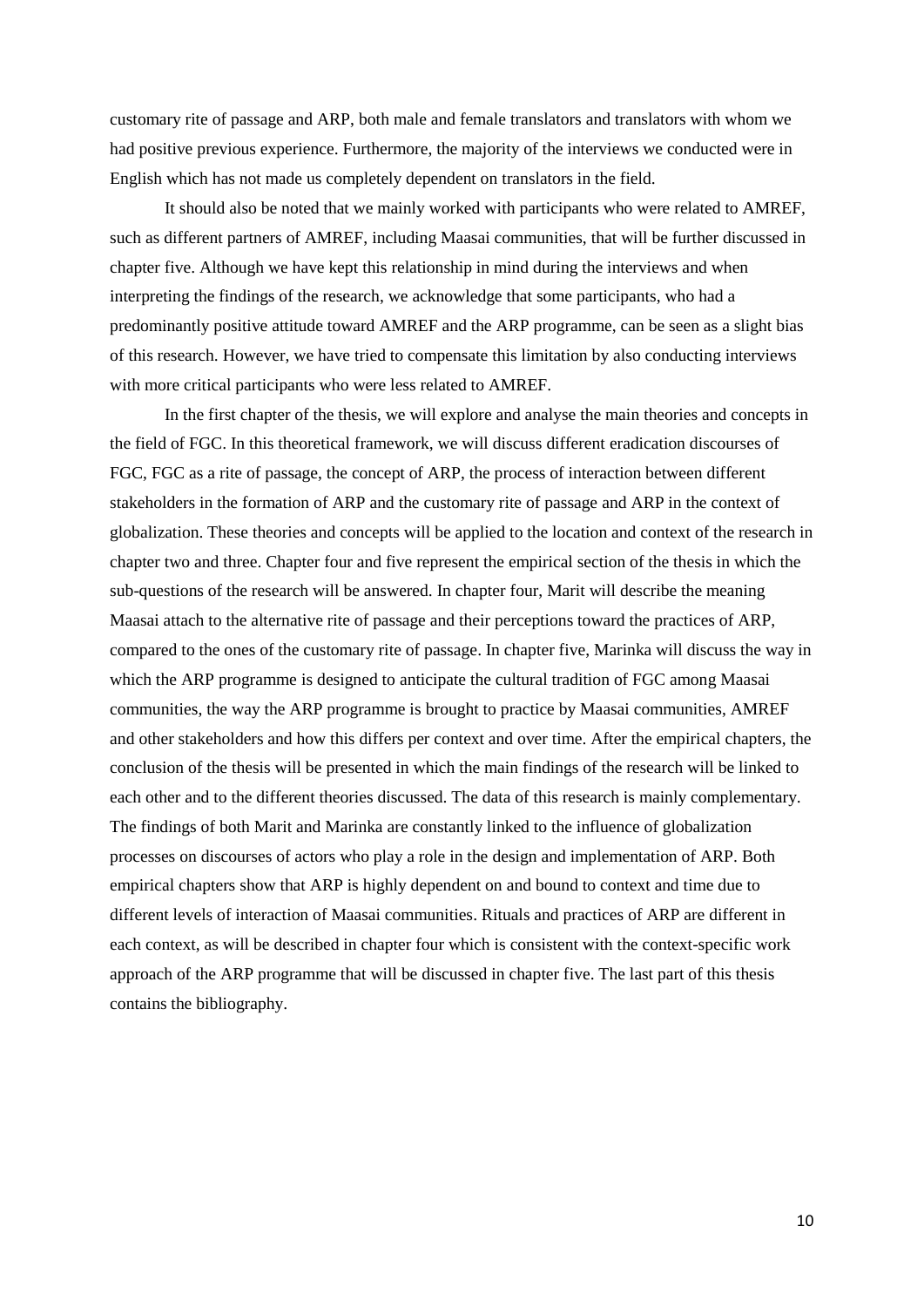## **2. Theoretical framework**

**.** 

#### **2.1 Female genital cutting as a rite of passage**

FGC can be traced back as far as the second century B.C. and appears in a wide variety of cultural contexts, but predominantly takes place in Third World countries, and has affected from 70 to 140 million girls and women worldwide (WHO 2012; UNICEF 2010). FGC, also often referred to as Female genital mutilation (FGM), comprises all procedures involving partial or total removal of the external female genitalia or other injury to the female genital organs for non-medical reasons (WHO 2012). FGC is often classified into different types that include the various degrees of severity, depending on the amount of tissue that is excised (Kwaak, van der 1992; Chege et al. 2001; WHO 2012). The term to describe this cultural practice changed from "female circumcision" to "female genital cutting" to "female genital mutilation", which has been announced by activists as the more accurate term. The term female genital mutilation has been heavily criticized by feminists and scholars for being ethnocentric, a concept that will be further described later on in this thesis, and the term is now often avoided (Levin et al. 2009). In this thesis, we will mostly use the term female genital cutting because this is less politicized<sup>2</sup>. Even though this thesis will focus on female genital cutting as a rite of passage, which will be further explained in the next section, it must be noted that FGC is not always practiced because it is a rite of passage. FGC can for example also be linked to beauty and bodily cleanliness. Overall, aesthetics, social culture, economics and religion have all been identified as contributing factors to the practice (Oloo et al. 2011).

FGC is often seen, by communities who practice it, as a necessary step to protect girls, raise them properly and make them eligible for marriage. By undergoing female genital cutting, a girl changes into a woman and thereby undergoes a "rite of passage". Rites of passage are customs that are associated with the transition from one stage or place of life to another and lead to a change in social status. Rites of passage can be found throughout the world (Kottak 2011:292). According to Van Gennep (1960), every tribal group, but this is probably applicable for every group of people, is made up of many subgroups that can be defined by occupation, age, sex or economic class (Van Gennep 1960 in Smith 1991:2453). By undergoing the ceremony of the rite of passage, individuals are able to pass from one defined subgroup to another which is equally well-defined (Smith 1991:2453). Kottak (2011:291) describes the phases of a rite of passage (separation, liminality and incorporation) in greater depth. During the separation phase, people are withdrawn from the group and begin moving from one status or place to another. When it comes to female genital cutting in Kenya, and specifically among the Maasai, all girls between a certain age (mostly between seven and twelve years old) are separated from the rest of the community during this first phase of rite of passage. Separation involves

 $2$  It should be noted that participants of this research most often used the term FGM, instead of FGC. When refering to quotes of participants in the empirical chapters of this thesis, the term FGM will thus still be found.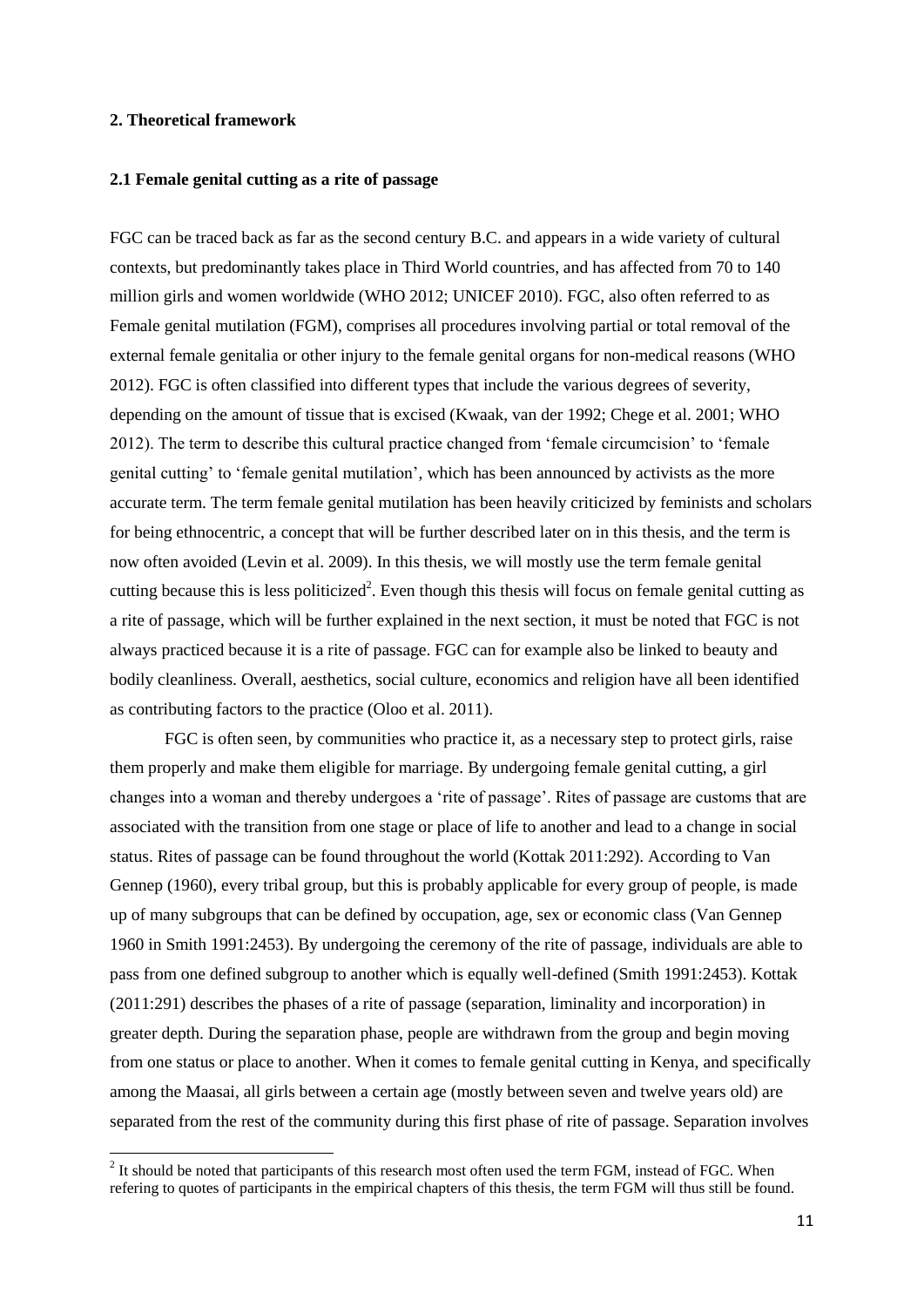symbolic behaviour that signifies the detachment of individuals from their fixed point in a social structure (Pinnock 1997) In the liminal phase people find themselves in a period between the beginning and the end stage, a period in which they have nothing: no status, secular clothing, rank, insignia, kinship position, nothing to demarcate individuals from their fellows. The group lives in separation from the community for several days and forms a communal group in which all are equal (Douglas, 1967:98) During the liminal phase of female genital cutting girls are put in seclusion, right after having undergone the circumcision, and are taught by relatives (mostly an aunt) or older friends about cultural values, sexuality and women's roles (Chege et al. 2001:5). In the third and last phase persons re-enter societies by having completed the rite. As is often the case with female genital cutting, many rites of passage are performed collectively, which can create great social solidarity, togetherness and equality within a group (Kottak 2011:292). Rituals, such as communal feasting, dancing and traditional singing, are used during the incorporation phase to symbolize an individual's re-entry into the community and into a new group (Chege et al. 2001).

Kottak (2011:291) explains that rituals are social acts that convey information about participants and their traditions and serve the social function of creating permanent or temporary solidarity among people, thereby forming a community. By taking part in public rituals, performers signal that they accept a common moral and social order that transcends their individual status. When it comes to female genital cutting, rituals can create a sense of insecurity, danger or anxiety because the collective ritual can build up stress. This stress can strongly enhance the solidarity of participants (Pinnock 1997). Women who have not undergone FGC, and this rite of passage, are often socially unacceptable because they do not adhere to community"s social norms and the fear of social sanctions and moral judgment make it very difficult to stop the practice (UNICEF 2010). These girls are more likely to be discriminated by their surroundings, according to Major and O"Brien (2005:392). In this way, the fear of being stigmatized can affect people"s thoughts, feelings and behaviour in daily life. In the context of FGC, this fear contributes to social pressure among Maasai girls to undergo the rite of passage.

FGC can be seen as a communal ritual that is carried out in many different cultural contexts. Rituals, according to Geertz, reinforce the traditional social ties between individuals and they stress the way in which the social structure of a group is strengthened (Geertz 1957:32; Kottak 2011:291). In this way, rituals can be seen as binding and therefore crucial factor within a particular community. It should be noted that rituals in any society are changeable; constantly re-transformed to accommodate the needs of a society at any given time (Esho et al. 2011:54). Rituals constantly adapt to new ideologies of a globalizing modern world which makes them dynamic. According to Esho et al. (2011:54), the changing character of FGC is not only reflected in traditional practices themselves but also in strategies to abandon FGC. They argue that the eradication discourses, for example, have also been subject to change; reframing FGC as a traditional practice with serious health effects to defining FGC as a human rights issue. Changing eradication discourses lead to different approaches to FGC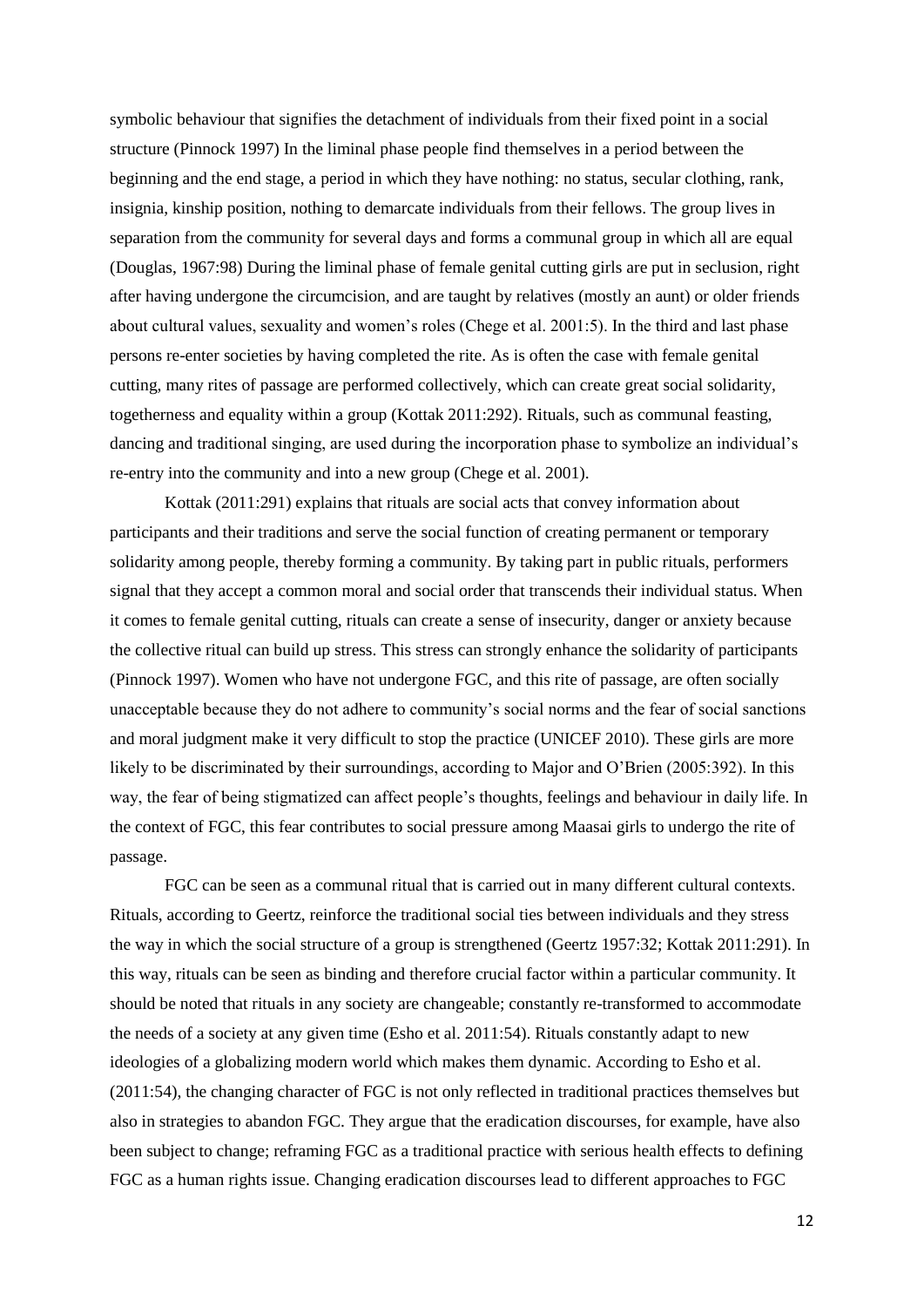interventions which, in turn, influence the traditional practices of FGC. In other words, practices that belong with FGC change while adapting to new challenges presented by a particular eradication discourse (Johansen 2006 in Esho et al. 2011:56).

#### **2.2. Interventions and discourses concerning FGC**

The practice of female genital cutting has increasingly become a hot topic for discussions in media, within human rights organizations and among feminists, scholars, legislators and health practitioners (Maher 1996) The United Nations General Assembly passed its first resolution condemning female genital mutilation on the  $26<sup>th</sup>$  of November, 2012. The resolution, adopted by consensus by the UN general assembly's human rights committee, calls the practice harmful and a serious threat to the sexual, reproductive and psychological health of women and girls. Although the resolution is not legally binding, it reflects international concerns and carries political and moral weight (Guardian 2012)

In this section, we will discuss three perspectives on FGC by portraying it as a health, human rights or development issue. Firstly, FGC is often approached as a development issue because the practice can lead to several negative consequences in the field of development for girls and women. Development generally implies an idea of economic progress and is often confused with growth (Mc Ginty and Williams 2009:5). In this thesis development will be more broadly defined than economic progress. The focus will mainly be on social development: a process in which social structures change in the direction of more equality (Mouton 2007:11). FGC can have influence on the social position of girls and women within their communities in terms of inequality and unequal rights. Secondly, FGC can be seen as a health issue because the practice can result in obstetrical problems, early marriages with early pregnancies as a result, gender-based violence and other serious implications on the level of safety and hygiene of girls (Kwaak, van der 2012). This, in turn, can lead to girls dropping out of school which will have further consequences for their development in life. By addressing FGC, it seems that more women have the chance to stay healthy, complete an education, find a paid job and look after themselves and their families. This makes FGC part of a larger picture in which not only health, but also education, development and human rights values, a third perception on FGC, can be promoted. Esho et al. (2011:54) argue that there has been a shift in eradication discourses, from FGC as a cultural practice with health consequences to FGC as a human rights issue. During the UN Decade for Women (1975-1985), a so-called "global campaign" was launched to eradicate FGC, framing the cultural practice as a health issue and classifying FGC among other pressing health concerns. This health approach lost favour because of a number of unintended consequences that will not be further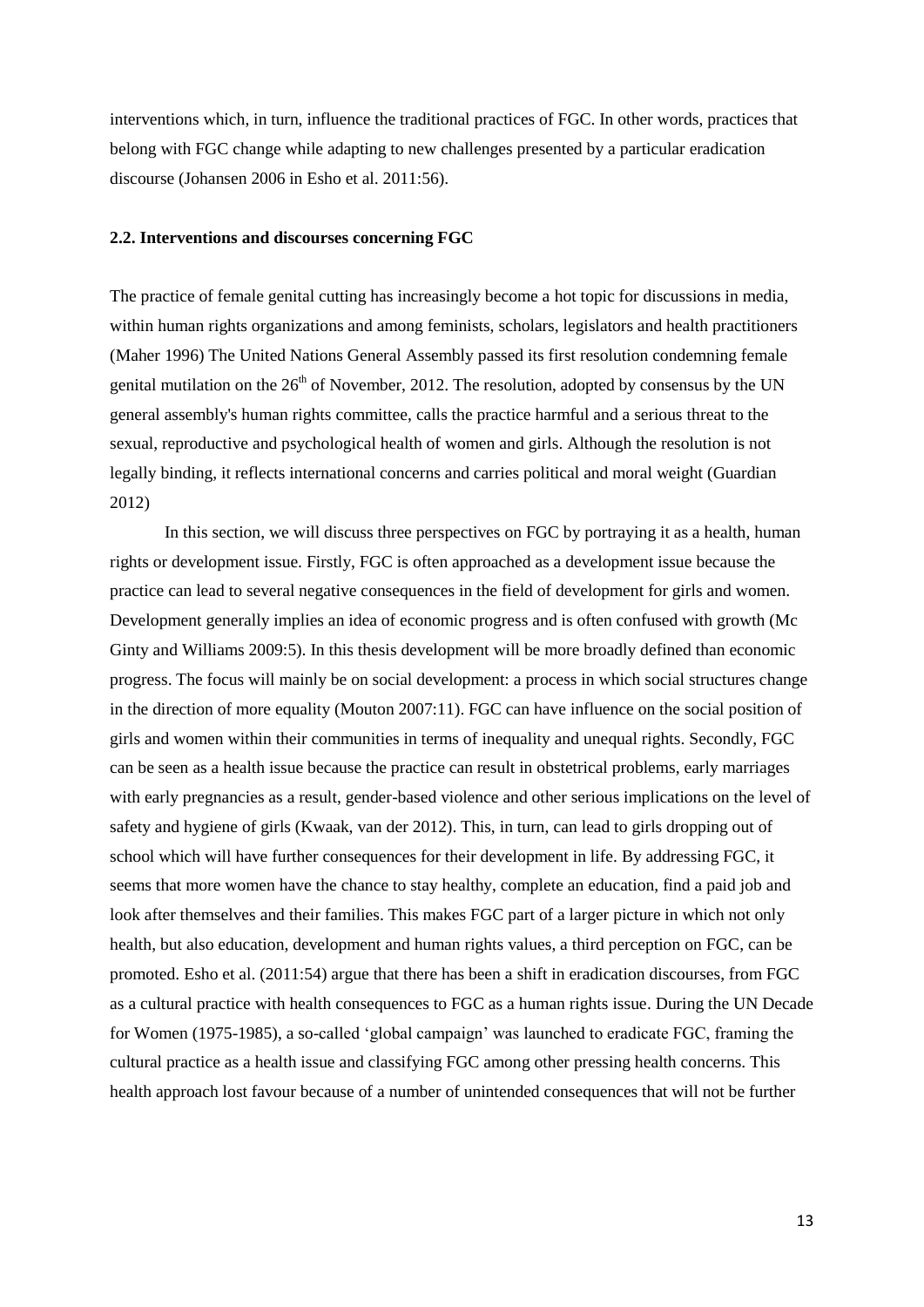discussed in this thesis (Shell-Duncan 2008:225).<sup>3</sup> Since the early 1990s, this global campaign has actively attempted to abandon the health approach. In order to justify opposition to FGC, the campaign adopted a human rights framework. This approach not only aligned FGC with other forms of violence against women, but also placed it in the growing global "culture of human rights" (Merry 2001 in Shell-Duncan 2008:225).

Overall, the debate concerning FGC has been reclassified, from a local to an international concern and has often become a central topic for debates concerning ethnocentrism versus cultural relativism (Boyle, 2002). A report from United Nations Children"s Fund (UNICEF 2010) stated that FGC is a violation of human rights of women and girls, a manifestation of deep-rooted gender inequalities and discriminatory in its nature. The pursuit of universal human rights can be seen as a central part of the doctrine of ethnocentrism. This doctrine is based on the idea that values and standards of one"s own culture can be used to judge another culture (Embree 2009:432).According to a western ethnocentric perspective, FGC as a human right violation should be abolished, regardless whether it is a valuable cultural practice in certain cultural contexts. However, human rights can be seen as a western discourse which makes the imposition of universal human rights an act of western superiority (Ibhawoh 2000:837). This reflects the on-going trend of western superiority, either overt or subtle, and the assumption that the 'western culture' is self-evidently the best there is (Embree 2009:2). This leads to tension between the pursuit of universal human rights from an ethnocentric perspective and the competing cultural claims of cultural relativism; a debate about possible interventions for FGC.

The doctrine of cultural relativism is based on the idea that cultures cannot simply be compared. From this point of view, it can be stated that norms and values are not universal; they can only be understood from the culture in which they arise. *"Cultural relativism is a doctrine that holds that cultural variability is exempt from legitimate criticism by outsiders and is strongly supported by notions of communal autonomy and self-determination"* (Donnelly 1984:403). Today, Embree (2009:432) argues, there is an increased need for more appreciation of the complexity and depth of meaning to be found in cultures other than our own because globalization brings cultures closer to each other. This explains why cultural relativism is on the upswing in many disciplines (Tilley 2000:501). From the perspective of cultural relativism, it is not justified to intervene in a certain cultural context by implementing a certain project or initiative with regard to eradicating FGC because it violates certain cultural norms and values (Mouton 2007:15). This shows the tension between the doctrines of cultural relativism and ethnocentrism; each of them at the other end of the continuum of development thinking.

Overall, careful deliberation seems to be required to develop action strategies that offer both

 $\overline{a}$ 

<sup>&</sup>lt;sup>3</sup> Shell-Duncan (2008) From Health to Human Rights: Female Genital Cutting and the Politics of Intervention. *American Anthropologist,* Vol. 110, No. 2, p. 225-236.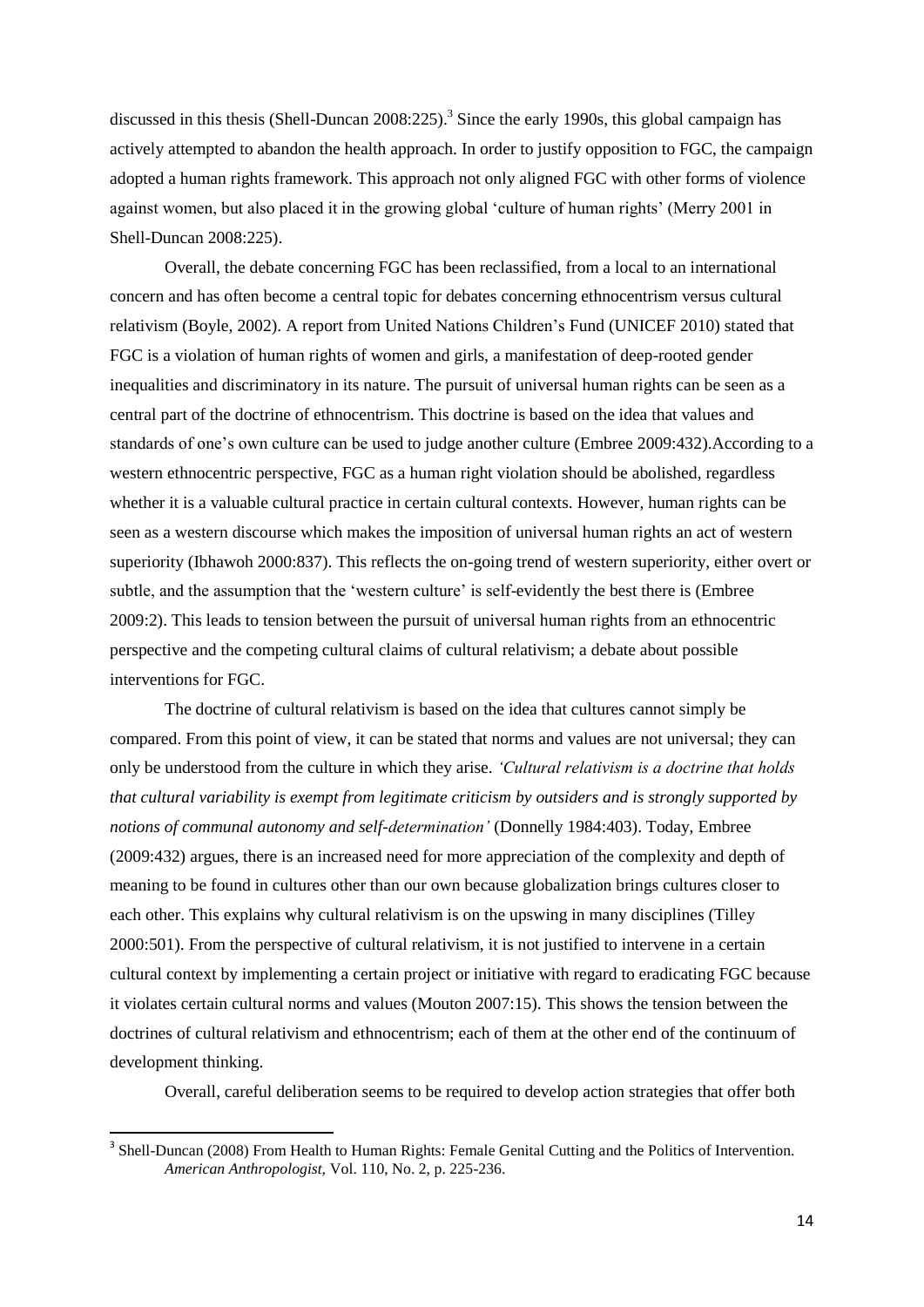protection and respect for the culture and autonomy of those women and families concerned". This shows that changing eradication discourses influence the kind of intervention to abandon FGC. In this thesis, the practice of alternative rite of passage will be discussed from a perspective that leans more towards the doctrine of cultural relativism because we will mainly focus on a community-based work approach to eradicate FGC. This kind of work approach aims to integrate their services in the context of the local community which means that cultural norms and values are kept intact as much as possible and used as a means to make the intervention more accessible for a certain community. Although we strongly agree with the fact that it is not justified to simply implement a project in a certain cultural context as an intervention to FGC, we also believe it is important to uphold certain fundamental human rights. This is in line with an argument of Abu-Lughod (2002:786), stating that cultural relativism is certainly an improvement on ethnocentrism, but it has its limitations as well. It thus seems to be important to recognize and respect differences as products of different histories and expressions of different circumstances and to avoid fighting local cultures by thinking of innovative ways to bring change to the practice of FGC (Abu-Lughod 2002:787).

#### **2.3 ARP as a possible intervention**

During recent years, different efforts have been made to abandon FGC because of its widespread medical and socioeconomic consequences (UNICEF 2010:34). In 1995, Programme for Appropriate Technology in Health (PATH) and Maendeleo Ya Wanawake Organization (MYWO) introduced the idea of an alternative rite of passage which excludes the genital cutting but maintains the other essential components such as education for the girls on family life and women"s roles, exchange of gifts, eating food and a public declaration for community recognition (Chege et al. 2001:11). According to Chege et al. (2001:4), the concept of ARP refers to a structured programme of three inter-related components. The first activity is community sensitization, also called awareness raising, to gain social support of individuals and families and to recruit the girls who will participate in ARP. This activity is followed by a training for the girls; providing them with formal instruction on family life skills, community values and reproductive health. The last activity of the ARP programme is the public ceremony which requires the participation of the girl"s parents, as well as other invited community members and local leaders (Chege et al. 2001:5). In this way, Maasai girls still have the opportunity to make the transition to womanhood in a socially acceptable way, which is important for Maasai. *"ARP is generally considered most appropriate for communities where FGC involves a public celebration, with the intention that the ARP graduation would, over time, replace the cut whilst retaining the traditional celebration'* (Oloo et al. 2011:6). This explains why the alternative ritual has only been implemented in parts of the country where the cultural community practices FGC as part of a rite of passage. However, the fourth chapter of this thesis will show that opinions differ about the replacement of circumcision during ARP. Some of the projects that have been implemented to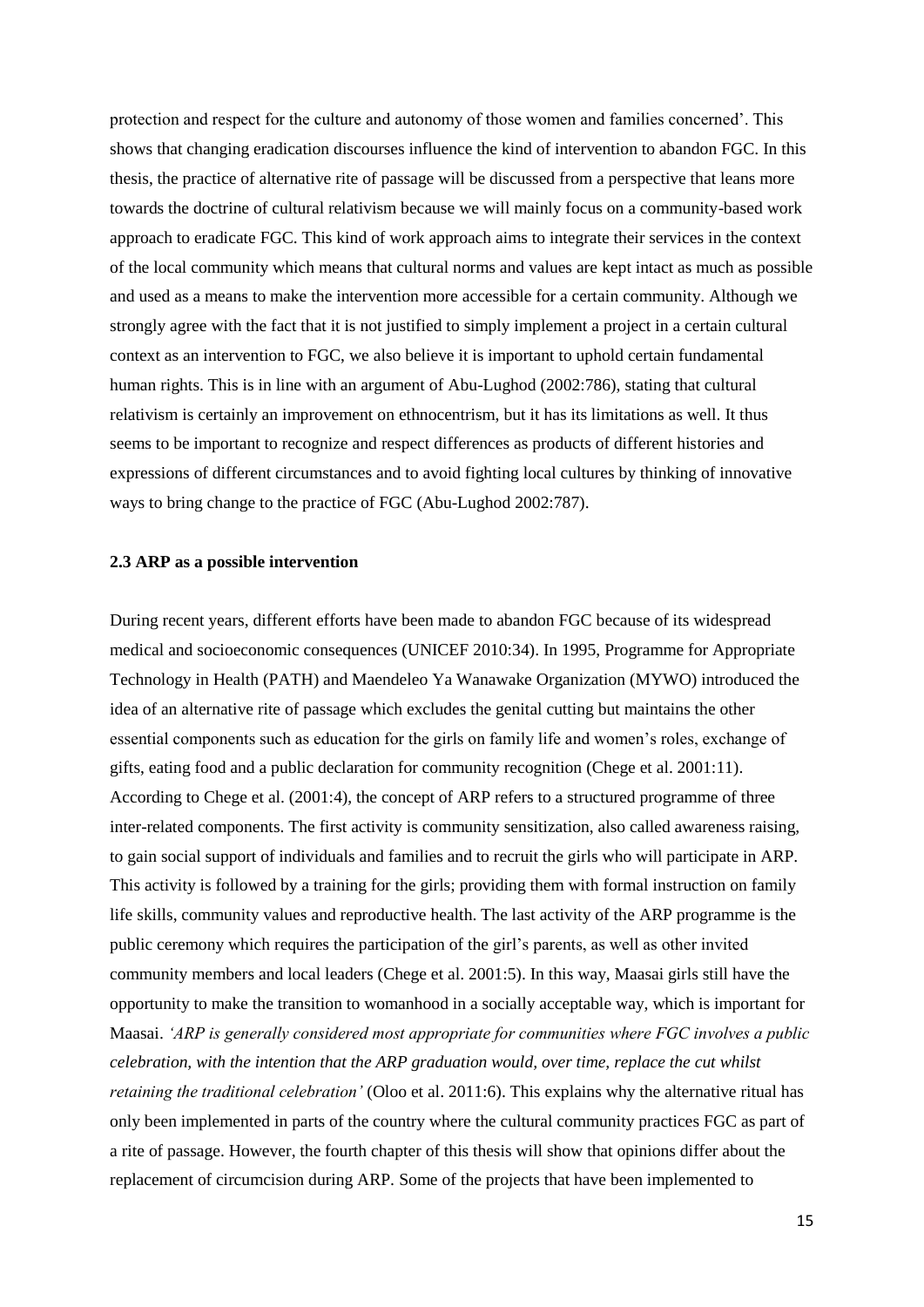promote FGC abandonment had limited effects because they were only focused on girls, and did not address the underlying social values or were not preceded by a process of so-called "participatory education"(Oloo et al. 2011:4). Other projects, however, have generated important changes in attitudes towards FGC and have even abandoned the practice of FGC collectively (UNICEF 2010:37).

Important hereby is the way that such a possible intervention, in this case ARP, is implemented and designed. A term that is often found when searching for possible interventions for FGC is the term "community-based". Johnson (1998:41) explains that the term "community-based" can be used in many ways, but that it refers to different techniques, programmatic approaches, methods and/or skills related to providing direct social work services in the community. Such efforts are mostly designed to make services for vulnerable populations more effective, integrated, accessible and comprehensive in the context of the local community (Schuftan 1996:260). Barbara et al (1998) explain that a tactical understanding of group dynamics increases the effectiveness of an organization"s work and it thus seems to be important for organizations to pay attention to this. The strategies should focus on being socially grounded, by understanding the people's sociocultural context. It is also crucial, according to Esho et al. (2011) to encourage both outsiders and insiders at the forefront of the anti-FGC campaigns to be more aware of the changing dynamics of culture and its interplay with global discourses of which – as a result of the abandonment campaign – communities who practice FGC are becoming more aware of.

Overall, several studies have already been done about ARPs, even specifically about ARPs in Kenya, but these different studies don"t always show the complex developments and overall dynamics of the alternative. This research will focus more on the dynamic aspect of ARP, a practice which is often described and recognized in literature as a community-based approach to eradicate FGC. This thesis thereby contributes to the representation of the complexity of ARP. When taking matters, such as the fact that formal legislation has shown to be an ineffective instrument of cultural change, into consideration, it seems that the people who actually perform FGC have to be the change makers when it comes to this practice. We thus argue, and this is in line with statements from Duncan & Hernlund (2000:52), that outsiders must learn that their knowledge of FGC will not turn the tide and this implies that working through a community-based approach might be crucial when trying to eradicate FGC in a sustainable manner.

## **2.4 Changing ideas about FGC**

During the process of data gathering for this research, different approaches toward FGC were recognized. FGC can indeed be placed within debates concerning human rights, health and development and ethnocentrism versus cultural relativism when studying different actors in the field. Overall, however, it seems that FGC is part of much more than just one of these debates. By merely researching FGC from one of the above described perspectives, a lot of crucial information is lost.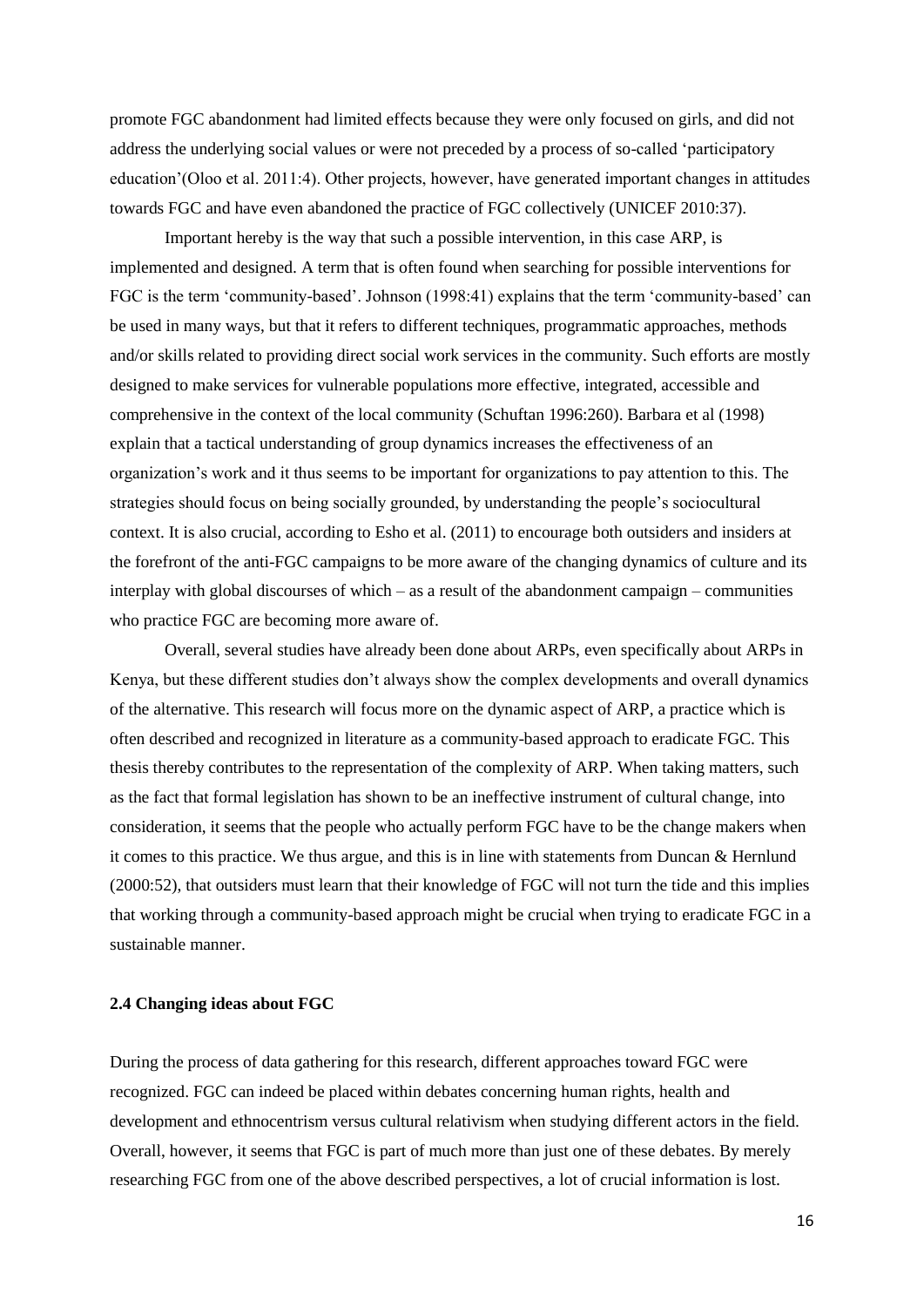When FGC, for example, is articulated by actors from a human rights movement in political terms and possible solutions are described in legal terms, chances are that this ends up being a very poor starting point for change. Such human rights views are not necessarily the one shared by the people whose customs are actually under "attack" and then legal strategies are unlikely to work in isolation from other efforts to end the practice of FGC. In our opinion, to try and provide a comprehensive overview of the complexity and dynamics of FGC, it is fitting to regard the practice as part of processes of globalization in which many different actors, with differing discourses concerning FGC, play a role.

Typically, globalization is seen as the expansion of political, social and economic linkages among states and/or people (Greig 2002:229). Greig (2002:225) explains that globalization and the expansion of communications can carry great consequences for all cultures. It manifests itself in increasing cross-cultural interaction that can trigger changes within communities. According to Greig (2002:232), such cross-cultural interaction can greatly accelerate the incorporation of external cultural elements into local cultures.

It is clear that globalization has an effect on cultural change and the level of cultural homogeneity in a system. Anderson (1991) however explains that sharing a culture does not have to imply a broad uniformity of all beliefs among individuals. Historically, people have been separated by time, distance and topography which automatically created diversity among groups. Historians and sociologists have been aware that the world has been a congeries of large-scale interactions for many centuries already. Appadurai (1996:27) argues that religions of conversion and warfare have been two main forces for sustained cultural interaction in previous centuries. Cultures have shown to be open to continuing change and updates through both internal innovations as well as interactions. Due to globalization, the expansion of communications, as Appadurai (1996) explains it, can nurture the development of areas of local cultural diversity by encouraging the development and maintenance of cultural diasporas (Appadurai 1996). However, the ability for cultures to be influenced by such interactions has undoubtedly been limited due to somewhat restricted capabilities for cross-cultural communications, compared to such abilities nowadays. Today, advances in communications technology together with an expanding global economic system dramatically increase such opportunities for interaction between geographically separated groups (Bird and Stevens 2003:395). As globalization increases and local and remote communications become more prompt, the relevance of physical geography and distance as forces that shape culture will decline.

Different scholars have argued that globalization can play an encouraging role in cultures uniqueness, instead of encouraging homogenization of cultures (Boyd 1988). This would mean that outside influences in fact encourage communities like the Maasai to hold on to cultural traditions such as FGC. However, Boyd (1988) explains that the fabric of a local culture can become torn as the tension between members and non-members of the global class increases. It thus seems probable that different views exist among Maasai toward the exact meaning and importance of FGC. Bird and Stevens (2003:402) also argue that local cultures can become threatened due to the emerging of a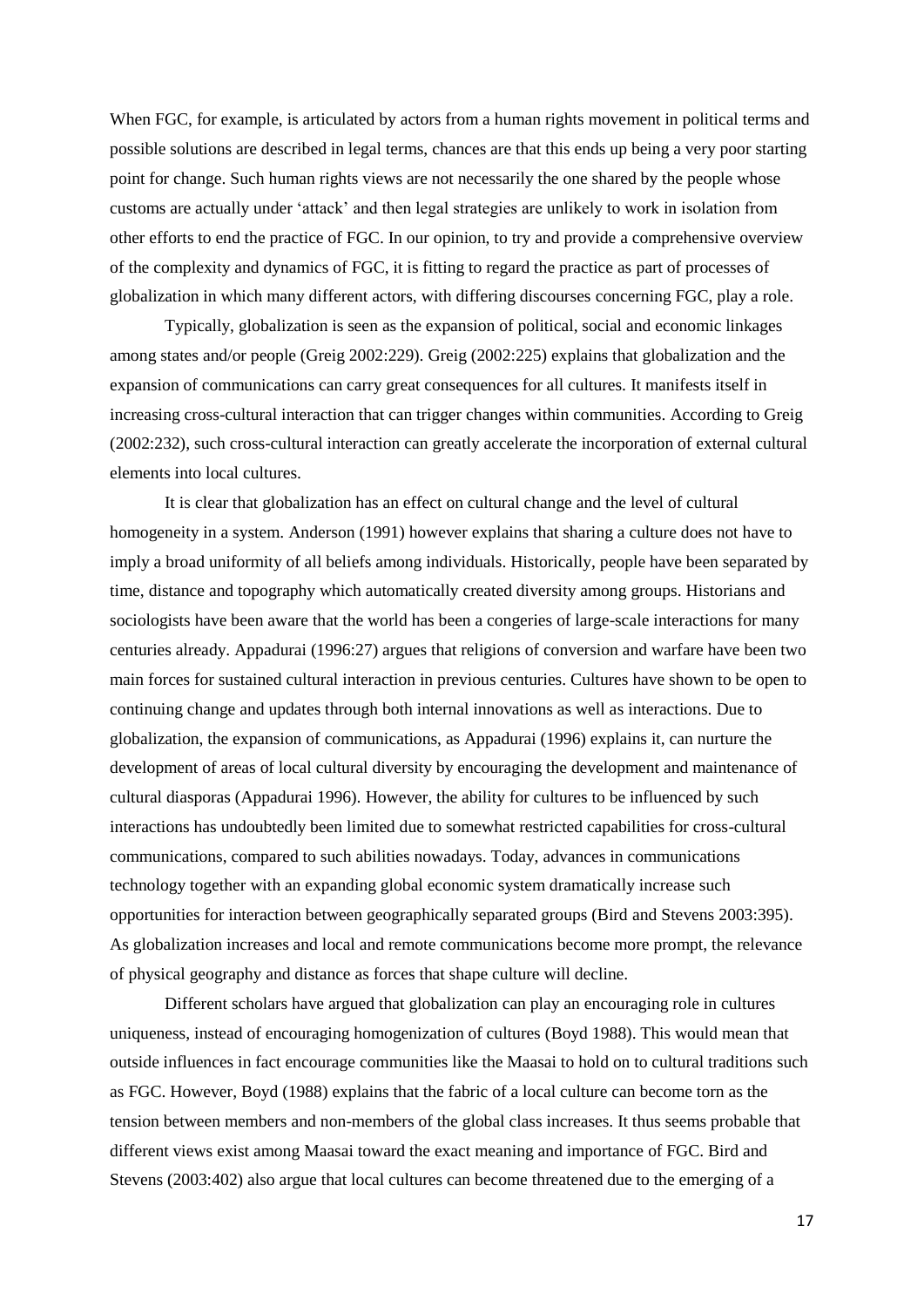global culture. When the worldview of a local culture no longer works or is threatened from outside, two options are available according to Bird and Stevens (2003:402): cultures can adjust or they can collapse. This theory however seems to be rather simplistic and can hardly be correct when we are truly aware of the dynamics of local cultures. Stegner (1993) points out that cultures can be remarkably persistent and enduring, as Maasai culture has shown to be. According to Stegner (1993) the cultures that survive will most likely be the ones that are willing and able to embrace the new on their own terms, while also rejecting anything that implies the total violation of their way of life. Overall, cultural change cannot be adequately confined to a mere distinction between heterogeneity and homogeneity or collapsibility versus adjustment; it seems that a mixing of cultural values is apparent throughout the world today which provides new opportunities for interactions.

It has already been noticeable that different authors use different terms, e.g. cross-cultural interaction, external interaction, outside exposure, when talking about interactions between many different actors and subsequent possible cultural changes as a result of the interplay of cultures in the context of globalization. In this thesis, we choose to use the term "interaction" when speaking about interactions between Maasai communities and other Maasai or non-Maasai communities, different organizations (AMREF being dominant in this case), institutions or other actors who contribute to cultural changes due to two-sided interactions.

All communities, in this case we thus focus on the Maasai, with their cultural practices such as FGC, operate in dynamic environments whereby traditions are subjected to a wide variety of influences. Agreement is found in studied literature concerning globalization on the fact that globalization permits flows of cultural ideas, values and beliefs (Greig 2002; Stegner 1993; Appadurai 1996). Different actors in the field form a link between global and local discourses concerning the eradication of FGC. These actors are influenced, each in a different way, by globalization and thereby work through their own, changeable, discourses on a local level. By studying ARP from a framework of globalization in this thesis, we will try to break traditional ways of portraying and visioning FGC and show how different actors on different levels, with diverse discourses, are all related to each other and influence local ways of looking at and thinking about FGC and ARP.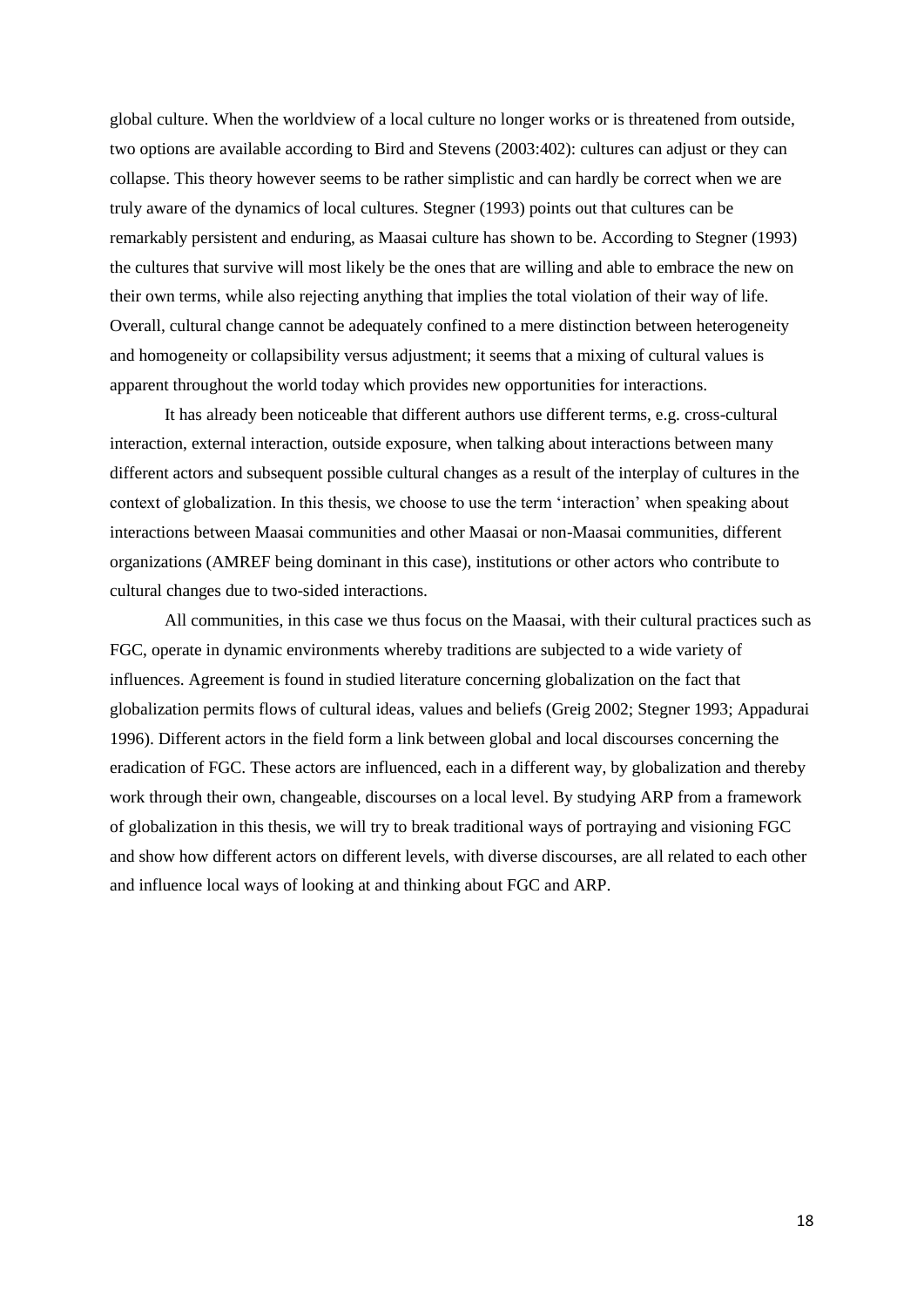## **3. Location and context**

#### *FGC in Kenya*

Various ethnic groups in Kenya practice female genital cutting in different parts of the country. A great range of diversity and cultural traditions can be found and the type of cutting, prevalence rates and the age of cutting differ significantly (UNICEF 2010:34). For some ethnic groups in Kenya, FGC is an important rite of passage, as has been explained earlier in this thesis.

Girls in Kenya mostly undergo FGC when they are between twelve and eighteen years old. Overall, the Kenyan Demographic Health Survey indicates that 27 per cent of all girls and women in Kenya between 15 and 49 years old have undergone FGC (KNBS 2010). The prevalence rates of FGC among women aged 15 – 49 in Kenya by province and by ethnic group can be found in the map and graph below:





the Kenya DHS 2008-2009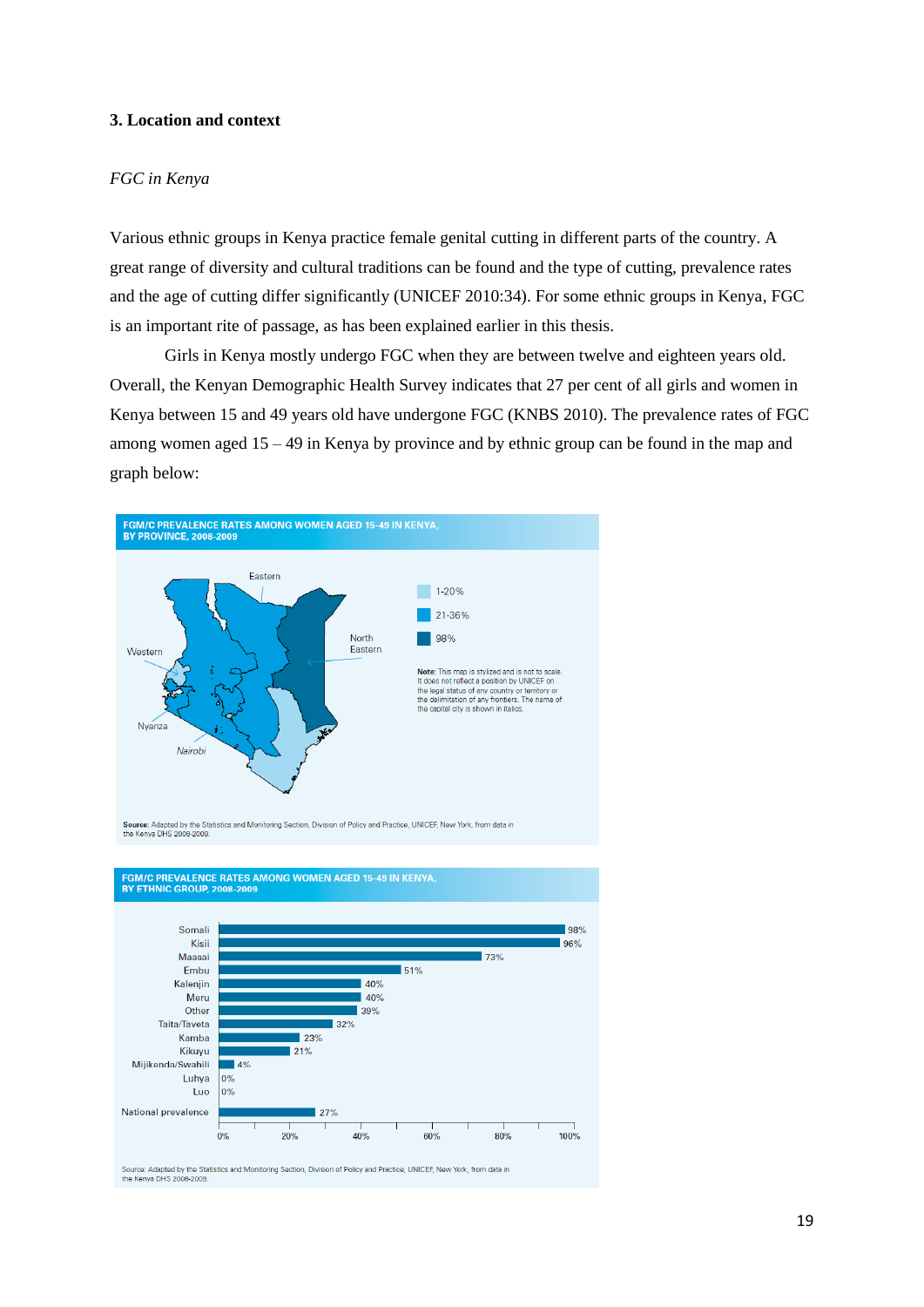Different efforts have already been made in Kenya when it comes to abandonment of FGC. In the early 1900"s first encouragements to abandon FGC were voiced. Christian missionaries attempted to ban the practice in the 1930"s by portraying it as a barbaric practice. Nationalist and cultural support for FGC pushed these initiatives to the background by, for example, demanding schools to be free from missionary influence, which severely limited their impact. FGC had become an important symbol of African tradition and had powerful social, educational, religious and moral impact (Prazak 2007:22). Renewed efforts to end FGC came from high-level officials of the Government of Kenya who participated in conferences during the United Nations Decade for Women from 1976-1985. The United Nation, government ministries, local partners and international and national NGO"s became involved in this movement. These efforts to end FGC have only intensified more during the recent years since the ending of FGC has become a concern of the broader community including the Kenyan state and religious groups (Prazak 2007:23; UNICEF 2010).

According to Kenyan law, FGC and other harmful practices are illegal for children under eighteen years of age since 2001. Since 2005, the Ministry of Gender, Children and Social Development has coordinated all anti-FGC activities that are implemented by international organizations, ministries, donors and NGO"s. The National Plan of Action for Accelerating the Abandonment of FGC in Kenya was launched in 2008 (Prazak 2007:23). According to Maro et al. (2012:62), criminalization however has not been sufficient to lead to behavioural change. Rather, criminalization of the practice has triggered several negative side-effects: medical complications which arise from the practice are kept secret for fear of prosecution, girls under FGC at a younger age to make sure organization cannot catch up with them, concerns exist that the practice has been driven underground and Maasai in urban areas can no longer publicize their circumcision ceremonies (AMREF:e 2012; UNICEF 2010:37).

Different approaches have been used in Kenya to abandon FGC, with varying degrees of success, including educating and providing alternative sources of income to circumcisers; health risk/harmful practice approaches; addressing FGM through religion; the promotion of girls" education and empowerment programs; legal human rights approaches; and alternative rites of passage (UNICEF 2010). The alternative rites of passage approach will be specifically examined and further explained in the next paragraph.

This thesis will specifically focus on Maasai communities in Kajiado County, Kenya. Maasai are a group of semi-nomadic people who live in Eastern Africa as extended families under a communal land management system (Winterbottom et al. 2009). They live in traditional settlements and adhere strongly to traditional cultural beliefs and values, female genital cutting being one of them. Some of these beliefs are known to have led to poor sexual and reproductive health outcomes (Maro et al. 2012:15). This is because health systems, which are strongly needed when complications from FGC arise, can fall short when it comes to the needs of nomadic communities such as the Maasai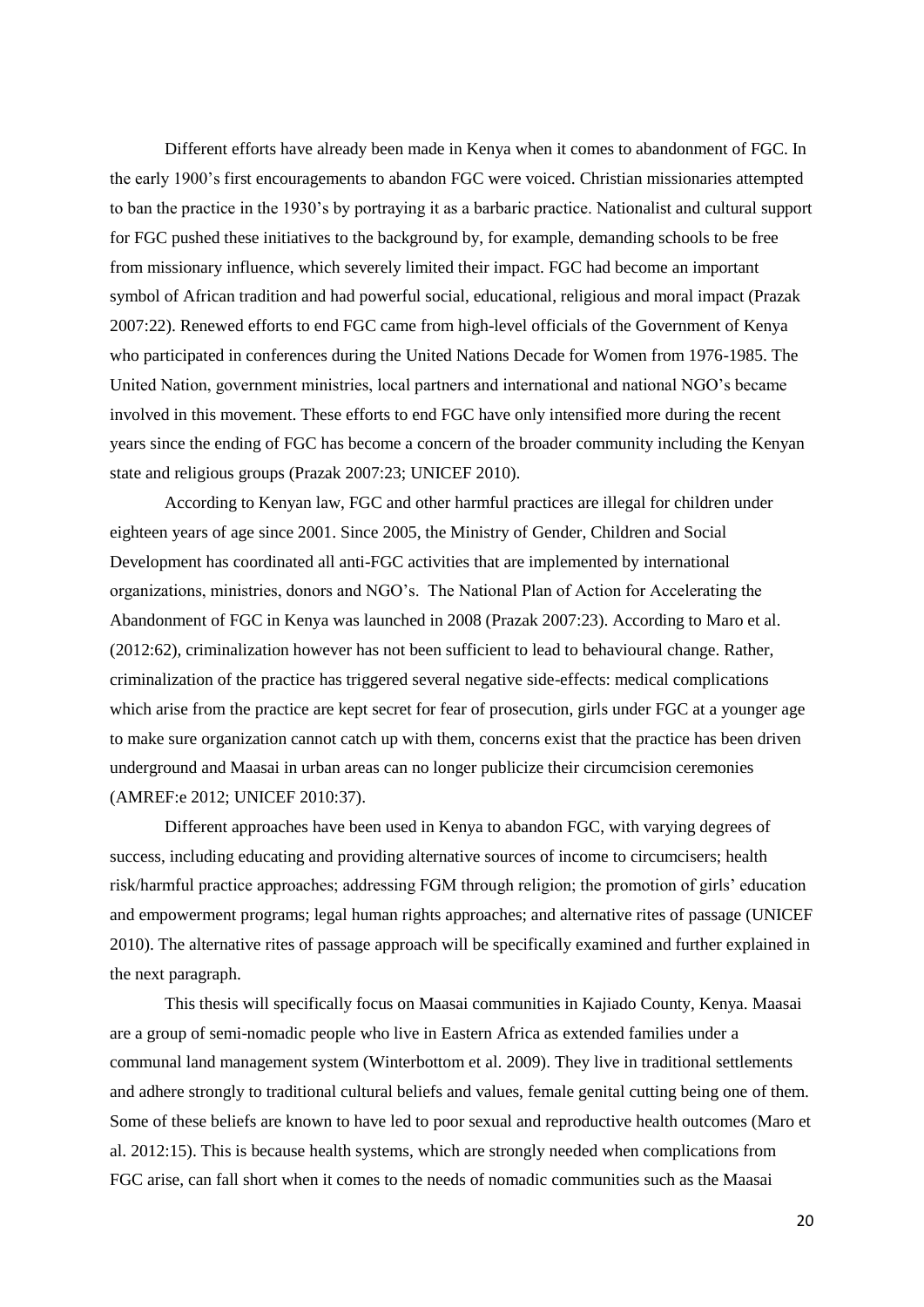(Maro et al. 2012:57). Female genital cutting however is an important part of a coming-of-age process, a rite of passage, for many Maasai communities. It is deeply embedded in Maasai tradition and therefore not easily changeable (Maro et al. 2012). According to Tarayia (2004), the risk of social isolation within Maasai community is much more tormenting than the age-old cultural practice of FGC as part of the rite of passage. *"As far as the Maasai are concerned, no matter how educated or wealthy one is, no matter who you are married to or how many children you have, as long as you are uncircumcised you still remain an "uncircumcised girl" (entito neme murata)"*(Tarayia 2004:198). This research indeed confirms that FGC is often a highly valued and deeply embedded practice for Maasai communities, but it also shows that there seems to be an increasing number of Maasai who no longer want girls to be circumcised. Maasai communities in Kajiado County have been subjected to a certain approach to abandon female circumcision: the alternative rite of passage, carried out by Maasai communities, AMREF Kenya and other stakeholders.

#### *AMREF*

AMREF is an independent non-profit, non-governmental organization (NGO), which was founded in 1957. AMREF considers health as a human right and aims to structurally improve health and health care in many African countries. From their point of view, health is an important topic because it has widespread consequences. Improving health means more possibilities to escape poverty which also benefits the whole community and ultimately the country (AMREF:d 2012) The major targets of AMREF are vulnerable groups including women, children, elderly, people with disabilities and the poor in rural and urban underserved areas. These groups are particularly vulnerable because their position in society is often unequal (AMREF:a 2011).

 The organization works on two levels; the local and the national level. On the one hand, AMREF works to improve health and health care in many African countries by partnering with local communities, building their capacity, strengthening health systems, research and advocacy (AMREF:a 2011). The organization believes that communities must be integrated into – and should be treated as partners in – the health system. *"Communities must come first, they must lead from the front and not follow"* (AMREF:a 2011). On a national level, AMREF consults with governments of many African countries and international organizations on permanent improvements of health and health care. In 2010, AMREF Flying Doctors (Netherlands) started to collaborate with a few Dutch nongovernmental organizations (Rutgers World Population Foundation (WPF), Simavi, Dance4life and Choice) on sexual and reproductive health and rights (Rutgers WPF 2012). In collaboration with local partner organizations, this Sexual and Reproductive Health Rights (SRHR) Alliance developed the Unite for Body Rights (UFBR) programme (Rutgers WPF 2012). The Alternative Rite of Passage (ARP) programme, which is developed in cooperation with AMREF Netherlands, can be seen as a part of the UFBR programme and will shortly be discussed below.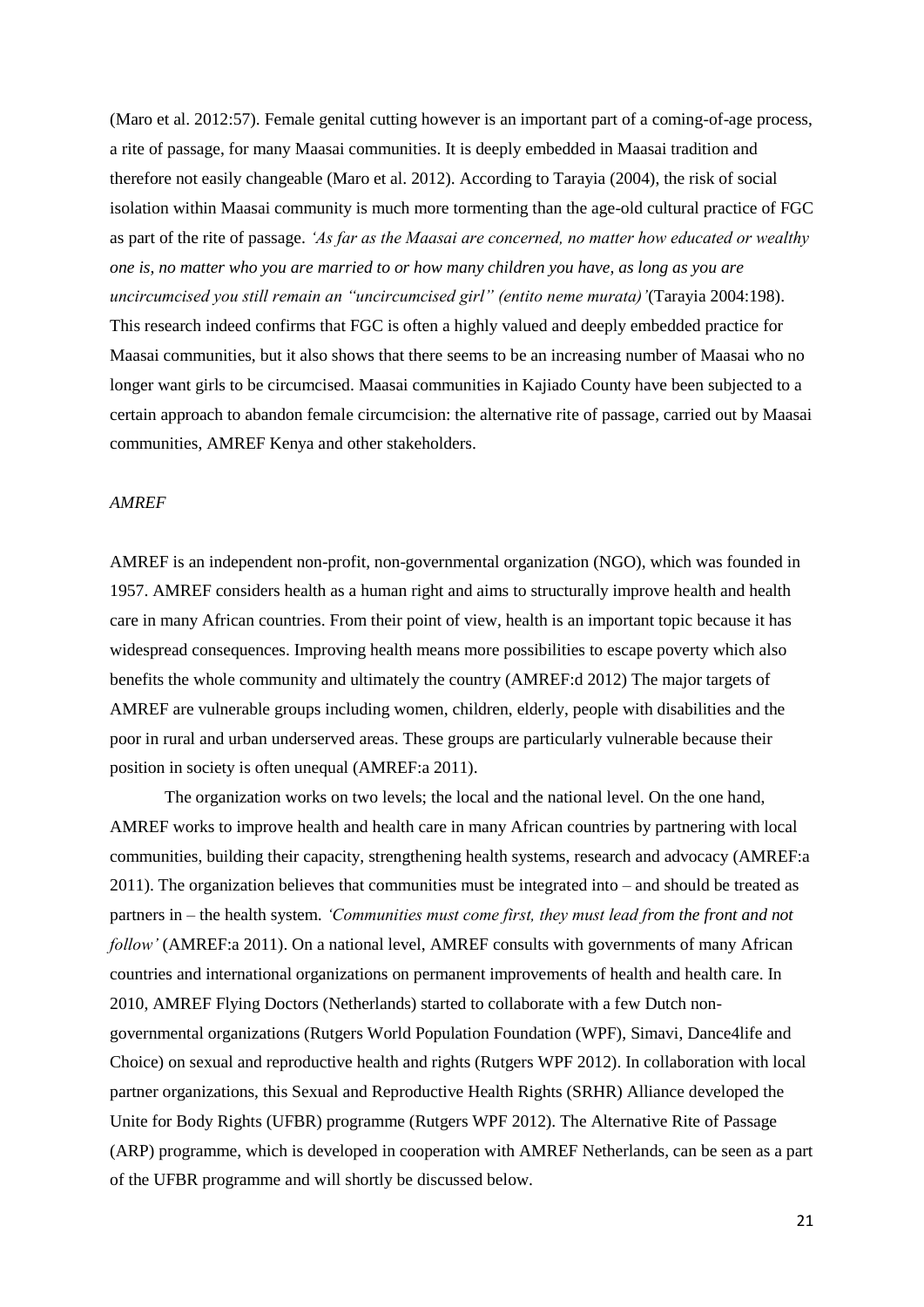#### *AMREF"s alternative rite of passage in Kajiado County*

As already mentioned, the idea of an alternative rite of passage was already introduced by PATH and MYWO in 1996. After the first ARP had taken place in Tharaka (southeast Kenya), more alternative rites passage were carried out in different places in Kenya like Gucha, Meru North, Meru South, Narok and most recently in Samburu districts (Chege et al. 2001:4). The rationale behind ARP, according to Oloo et al. (2011:9), was to persuade communities to maintain the public celebration of the rite of passage for girls, but without the harmful practice of FGC. Since the introduction of ARP in Kenya, other NGO"s have developed their own ARP models, based on the model of PATH and MYWO, which have been introduced in different parts of the country (Oloo et al. 2011:10).

The ARP programme of AMREF is one such initiative which was first introduced in 2008 in Magadi division, followed by Loitokitok, both located in Kajiado County. This area is generally a dry and remote area which has been classified by the Kenyan government as a "hardship area" (Report AMREF 2011). Kajiado County is partly inhabited by Maasai communities with a conservative patriarchal tradition that promotes risky cultural practices such as the rite of passage, including FGC (Maro et al. 2012:105). AMREF"s ARP model, based on the ARP model of PATH and MYWO, is especially founded on the understanding and respect of Maasai tradition and on-going engagement with Maasai elders, leaders and community members (AMREF: e 2012). According to AMREF (AMREF:e 2012), their ARP distinguishes itself from other ARPs that have been carried out in Kenya by complementing the general approach of ARP with a so called "community-led ARP". This means that the Maasai community takes the lead: Maasai girls and parents have not been coerced in participating in the ARP, the community has to be willing to contribute financial and human resources to support an ARP training and celebration and the community has to organize its ARP ceremony in a way that is meaningful for them. The idea of AMREF"s community-based ARP is to work with, facilitate and support community structures which make the alternative culturally relevant for Maasai communities (AMREF:e 2012).

One of the most important key elements of this ARP approach is integrating and understanding the cultural context and leadership structures of a particular Maasai community. This makes AMREF"s community-based ARP context-specific, but therefore also impossible to carry out at a large scale e.g. at a regional level. Rather, it is happening at the community level (mostly at the locational level) where a number of villages join up and take a decision for ARP (AMREF:e 2012). In Magadi division, community-based ARPs are already carried out in Shompole, Oldonyo Nyokie, Ngurumani and Olkeri and now more communities are planning to have their own ARP. In Loitokitok, two villages (Enduet and Iltilal) have adopted and taken ownership of mixed Christian and cultural ARP in 2012 (AMREF:e 2012). However, the Free Pentecostal Fellowship of Kenya (FPFK) has also been implementing Christian based ARPs for Maasai communities in Loitokitok for the past six years.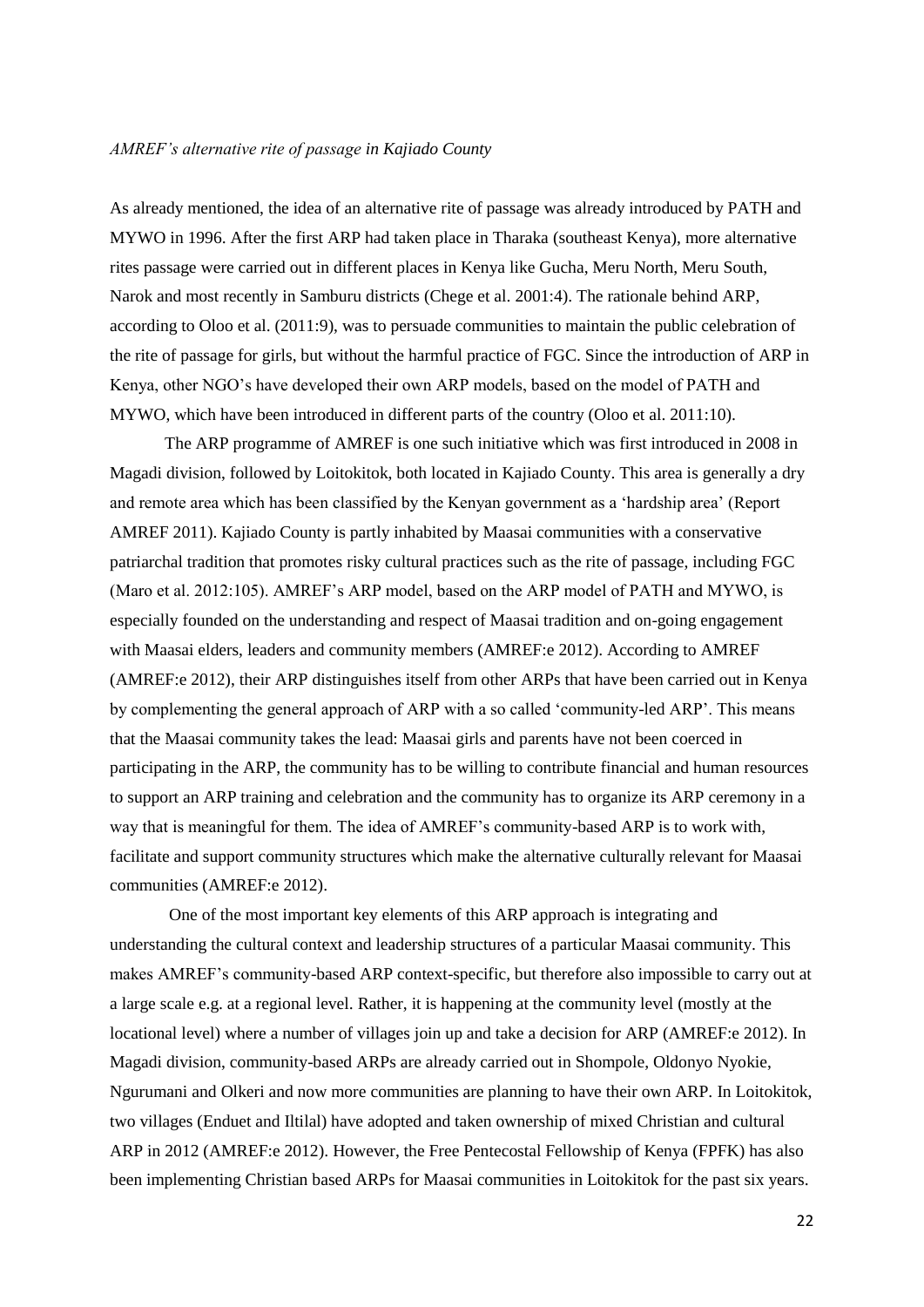Overall, it is noticeable that Maasai communities in Loitokitok live in a less remote area and are more influenced by interactions than communities in Magadi. Many farmers from all over the country moved to Loitokitok during the past centuries because the land, on the slopes of Mount Kilimanjaro, is fertile in this area. This led to the fact that Loitokitok has grown more quickly over the years, both in terms of cultural diversity in terms of development of the time. A higher presence of churches and different other organizations led to the fact that Maasai communities tend to be less traditional when we compare them to communities in Magadi; being a very dry and hard to reach area. Due to Magadi"s remoteness and the fact that the area is mainly inhabited by Maasai, local communities tend to be more traditional and less developed. Even though Christianity is much more dominantly present in Loitokitok, the church also plays an important role in Magadi. This contextual difference is reflected in the differences between the traditionally carried out ARPs in Magadi and the Christian based ARPs in Loitokitok. These slightly different ARPs will be further elaborated in chapter four and five, where we also describe, in greater detail, the organization and involvement of stakeholders ARP. Doing so, we will show the variety of actors and discourses involved.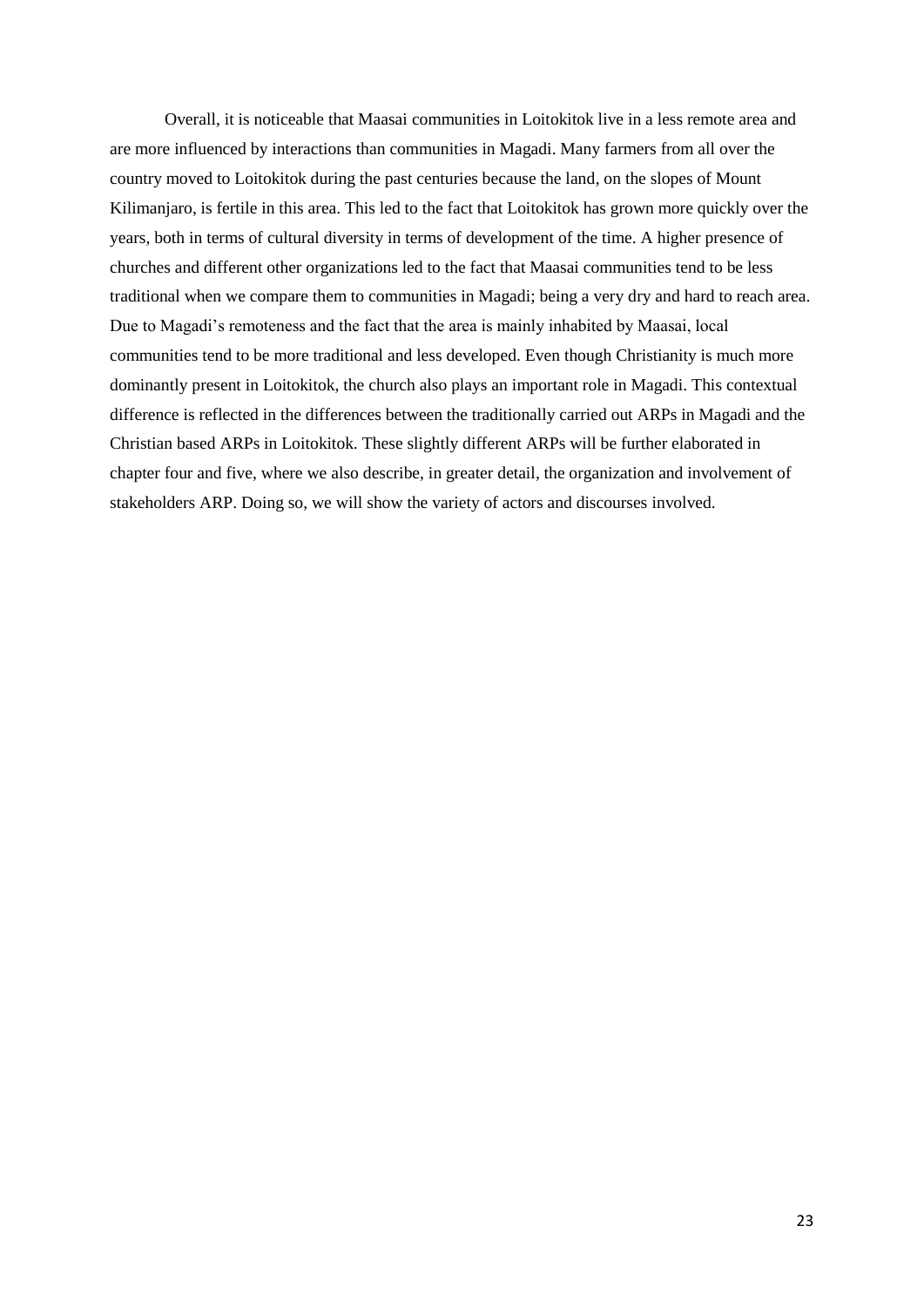## **4. Perceptions of Maasai toward ARP and the customary rite of passage**  *Written by Marit*

As already mentioned in the theoretical framework, not only rituals like the rite of passage but also eradication discourses and interventions constantly adapt to a globalizing modern world which makes them dynamic (Esho 2011:53). The practices and meanings of the alternative rite of passage, that can be seen as a replacement for the customary rite of passage, may therefore differ from the traditional practices and meanings of the customary rite of passage. This shows that rituals such as the rite of passage among Maasai communities are not fixed, but that they are constantly changing and adapting to outside influences like Esho et al (2011:54) stated. It can be stated that AMREF"s ARP programme is highly context-specific, dependent on various Maasai communities with different levels of interaction, which makes the alternative dynamic and never rigidly defined. This chapter mainly focuses on the meanings Maasai attach to the alternative rite of passage and their perceptions toward the practices and rituals of ARP, compared to the meanings and practices of the customary rite of passage. In other words, a comparison will be made between the practices and meanings of ARP and the practices and meanings of the customary rite of passage from the perspective of Maasai. In this way, the following sub-question can be answered: *How do the practices and meanings of the alternative rite of passage compare to the customary rite of passage according to Maasai?* The answer to this sub-question will give a better insight in what way and as to how far ARP is seen as a comprehensive replacement of the customary rite of passage among Maasai communities. Furthermore, it will give insight in processes of change happening parallel to ARP that influence Maasai communities and the way they look at ARP, the customary rite of passage and the position of Maasai girls and women.

This chapter will start with a short summary of an ARP that has been carried out in Shompole, Magadi division, on the  $13<sup>th</sup>$  of December (2012) to show the course of events during an alternative rite of passage. The following description is based on a video recording of the ARP in Shompole, made by AMREF.

#### *ARP in Shompole*

Dozens of Maasai girls expectantly approached the school grounds of the only primary school in Shompole. Their colourful shuka"s (traditional robes) fluttered in the wind and their white beaded necklaces and bracelets jingled with every step they took. The school and the dormitory of the school were totally prepared to accommodate up to 156 Maasai girls for the upcoming two days of training and the celebration day. Maasai girls of different ages, ranging from 7 to 18, took place on the wooden benches to listen carefully to the first training of a Maasai girl who was not circumcised, telling her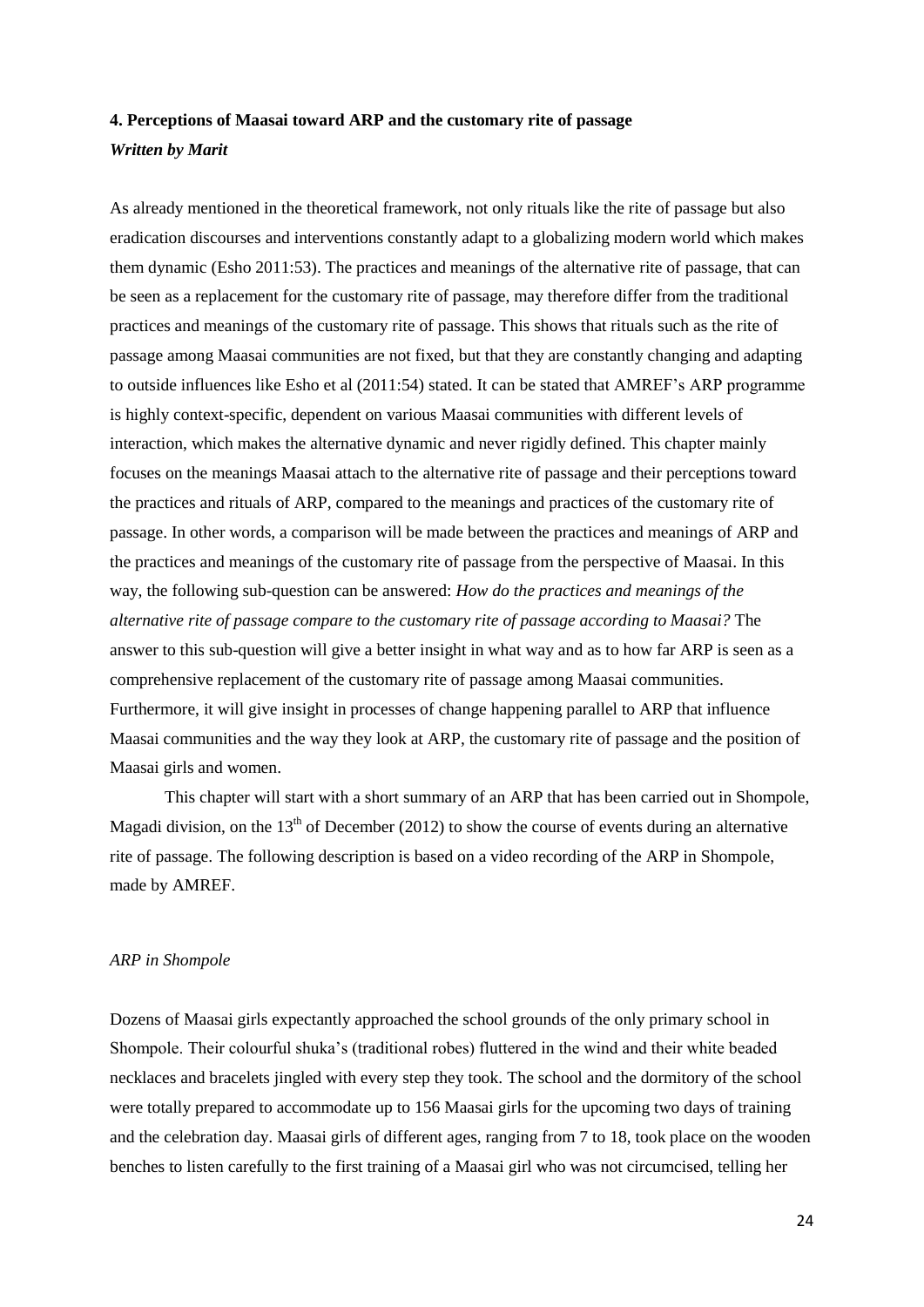successful life story. Followed by some other trainings of Serem, an employee of the health facility centre, area chief Kaioni, some traditional birth attendants (TBA"s) and Maasai mothers. Training topics differed from the health consequences of FGC and the risks of early pregnancy and early marriage to the rights of Maasai girls and women, Maasai tradition and the importance of education. The first training day ended with a festive supper that the mothers had prepared for their daughters: rice with egg stew, chapatti, fried potatoes and other traditional food was served. Once in the dormitory, the girls went to bed while most of them were still busy chatting and socializing with each other. Breakfast the following morning was also prepared by the mothers of the girls and served before the training would begin again. Another busy day for the girls in which they learned to play and perform a drama about the dangers of circumcision and Maasai tradition, they watched several movies about reproductive health topics and they wrote some poems about the goal of this ARP and their future vision.

The two days of training culminated in a colourful ARP graduation ceremony that started in a Maasai boma (Maasai residence) near the school compound. Maasai elders formed an arc at the gate of the boma through which the girls entered the boma while they were singing. Some Maasai elders were holding a calabash, filled with milk and grass that they splashed on the girls while they blessed them at the same time. Other Maasai elders waved with wooden sticks to seal the arc and they were singing as well. Once in the boma, the elders brought a dash of milk on the forehead of every single girl which was also part of the blessing. Then, Morans, dressed in blue robes, started to dance and jump as high as they could while they made very low and high sounds. The girls joined the dancing Morans which resulted in a common dance with the rest of the community singing and celebrating as well. The girls were symbolically circumcised in the boma, one by one, by some TBA"s who were wearing red headbands. Afterwards, the TBA's were singing and dancing on the spot where they had just symbolically circumcised the girls, throwing their razor blades on the ground. Then, the girls walked in a procession from the boma toward the festively decorated school, wearing white headbands with "No FGM" on it and waving with "Anti-FGM" flags. The rest of the celebration day took place in the school where the entire community came together to eat traditional food, drink sodas, dance, sing and to see the girls who had just undergone the alternative rite of passage. The day ended with speeches of some Maasai girls, the chief and some AMREF employees, in which FGM was often openly rejected and approached as a dangerous cultural practice that harms Maasai tradition. The chief gave every girl a certificate, imprinted with the text: "Having successfully participated in a three day training on anti-FGM and the alternative rite of passage". The girls, filled with pride and satisfaction, slowly left the school compound with their families. The alternative rite of passage had come to an end, but the rest of their life had just started.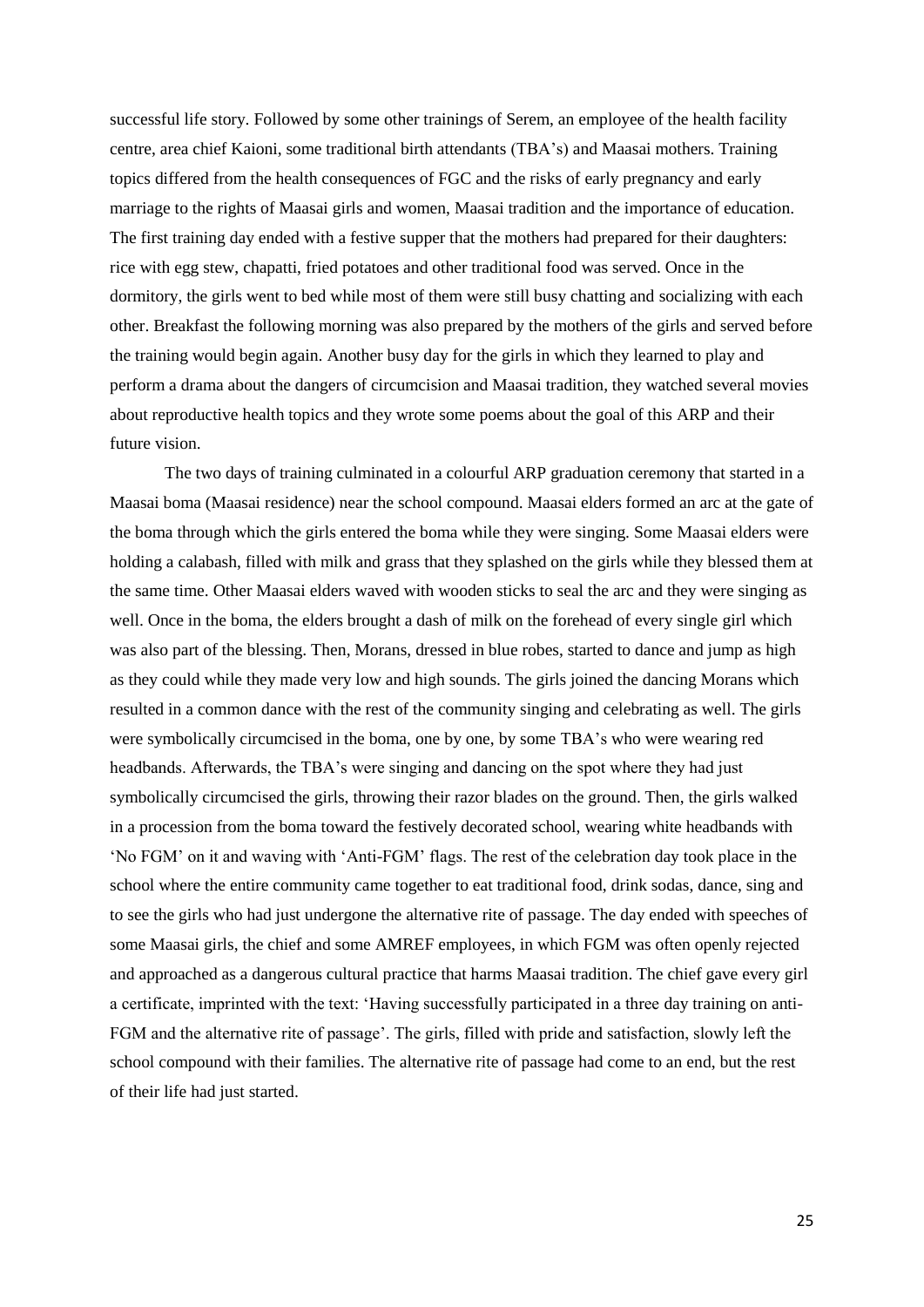## **4.1 Practices and rituals of ARP compared to the customary rite of passage**

The majority of Maasai who participated in this study attach great importance to rituals and certain practices of Maasai tradition that are reflected in the ARP programme, especially on the celebration day. Some rituals and practices are unchanged and mainly resemble the rituals and practices of the customary rite of passage which will be described first. After that, I will discuss some rituals and practices, performed during ARP, that are "modernized" and therefore a bit changed because of the increasing influence of Christianity throughout Kenya. These modernized rituals and practices also bring forward a clear difference between rituals and practices performed during ARPs in Loitokitok and the ones performed during ARPs in Magadi. Furthermore, the cultural practice of circumcision, which can be seen as central part of the customary rite of passage, is also changed and replaced with days of training for girls during ARP which will be discussed as well.

#### *Unchanged practices and rituals*

*"I would say that ARP would be significant because in Africa, and basically in many cultures even in the West, you cannot ignore the place of rituals. Rituals are very important, they bind people. They are so meaningful"*

Peter Nguura, Project Manager AMREF

The first similarity when you compare the practices and rituals of ARP with the ones of the customary rite of passage is the fact that girls are put in "seclusion" during the days of training of ARP. As already mentioned in the description of the ARP in Shompole, the girls stay together, learn together, share knowledge/ideas/experiences, eat together and sleep together during the days of training. This is seen as an important aspect of ARP according to Maasai I interviewed because it resembles the separation phase of the customary rite of passage, characterized by the cultural concept of 'age groups' within Maasai tradition. Age groups have always played an important role within Maasai tradition according to Maasai who participated in this study. This cultural concept mainly concerns Maasai boys and men from a certain birth cohort who automatically form a group because they go through the same events in life which creates a strong bond. AMREF"s Project Assistant Leshore stated that despite the fact that age groups were originally meant for Maasai boys and men, age groups for Maasai girls and women have been of equal importance within the social structure of Maasai tradition. The importance of age groups within Maasai tradition is reflected in the statement of head teacher Patrick (Maasai)*: "The other thing that I have seen is that in Maasai land, they used to have what we call age groups, even girls have age groups. So, you will find that a certain age group, they grow and when they are grown, they go through FGM and there a several things that they are doing together. You will find that they are moving as groups, so it is like kind of an institution, so if you have not graduated*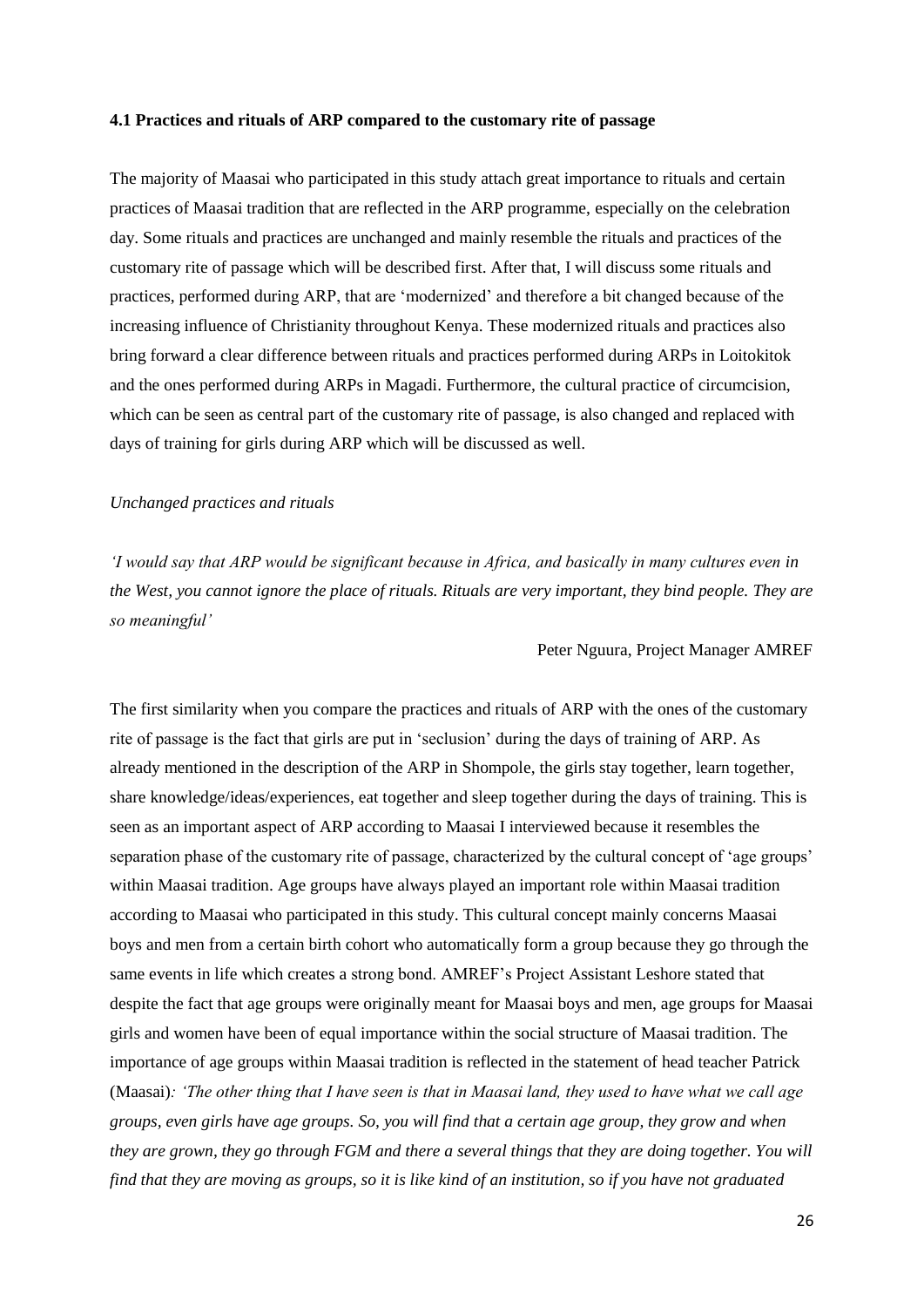*with FGM, your age will laugh at you".* 

However, it should be noted that the cultural concept of age groups is increasingly losing value in today"s Maasai communities, according to most Maasai who participated in this research. Like Maasai girl Nelly said: *"Age groups are still important but because now we have dispersed, we are in primary schools, boardings, others are in secondary and others are even in university. So, you see, it will take a long time to come together. So it is slowly by slowly disappearing. But it is still there for those who live closely together. They hang together as an age group*". Some mothers join the age group of girls and tell them about their own life experiences as a woman, the role of a Maasai woman within her community and other important aspects of Maasai tradition for women like the way of dressing and the way they use beads. In this way, the days of training resemble the days before the moment of circumcision during the customary rite of passage in which the girl is put in seclusion, together with other girls of her age group, mothers and TBA"s. During these days of seclusion, the girls are not only prepared for circumcision, but also for their role as Maasai women. Mothers and TBA"s inform the girls about their duties and responsibilities as a Maasai woman and their position within their community. Although the days of training are primarily intended to teach the girls and create more awareness raising in the field of reproductive health , it is also important for some Maasai who participated in the research that the cultural concept of the "age group" is still there. This can be illustrated with a statement of Maasai girl Naomi: *"We want to maintain the grouping as girls who have not gone through FGM".* 

Secondly, after the days of training, there is a celebration day on which various rituals and practices are performed which resembles the incorporation phase of the customary rite of passage. Several Maasai who participated in this research told me about these rituals and practices that are still the same, compared to the rituals and practices of the celebration day of the customary rite of passage. First of all, the entire Maasai community comes together to celebrate; they slaughter cattle (usually some goats and cows), eat traditional food like chapatti and pilau, drink soda"s, dance, sing and the girls put on particular ornaments as a traditional sign of being circumcised. The girls, accompanied by the rest of their community, also go to the closest boma to be blessed by the head of the boma with milk and grass which means that they are accepted back into their community. Blessings on the celebration day are often seen as most important and indispensible ritual according to the majority of Maasai who participated in this research. Like Maasai mother Anastacia stated*: "For Maasai, it is important to call the elders to agree and to bless the girls because they are the decision makers. If a girl is not blessed, it is a curse they said in the past. For girls, to have that assurance, the elders need to give their permission".* According to all Maasai I interviewed during the research, these rituals and practices are exactly the same as the ones they perform on the celebration day of the customary rite of passage. In this way, rituals and practices during the celebration of ARP have the same meaning as the rituals and practices during the celebration day of the customary rite of passage: they symbolize the girl"s re-entry into the community and into the new group of Maasai women (Chege et al. 2001:6).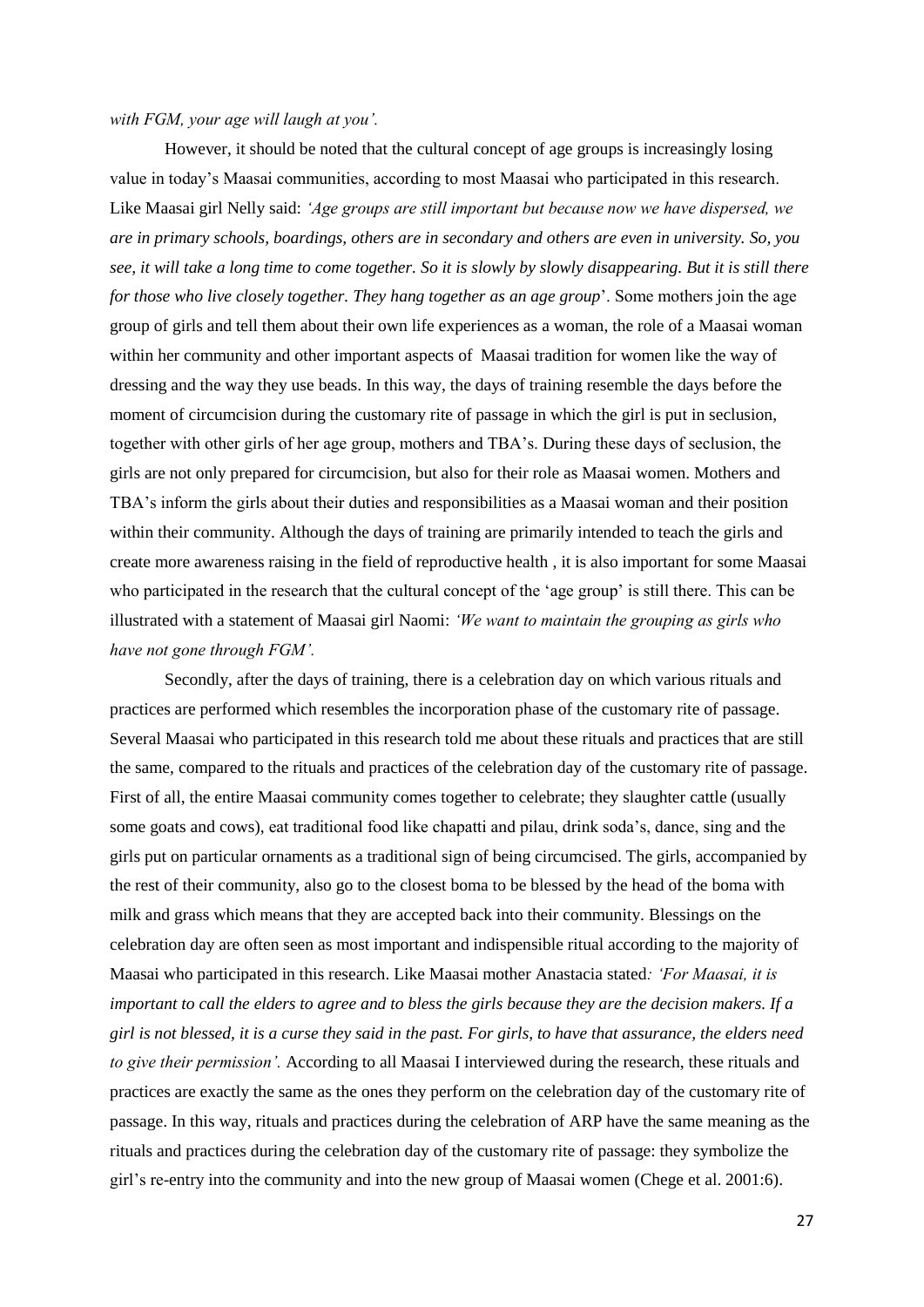This is also reflected in the statement of Moran Kinyanjui: "*The celebration day makes it possible for the girl to be accepted back by the community because everybody is there".* This collective aspect is also crucial during the customary rite of passage and can be seen as characteristic of the rite of passage in general according to Kottak (2011:292). The importance most Maasai I interviewed attach to the presence of the entire community is evident in the statement of Maasai girl Nelly who has undergone ARP: *"The community is there, everybody can come. They assemble, it will be good because we can see that they are on our side, that they are supporting us".* Or in the statement of AMREF Project Officer Vincent: "*It is very important, the recognition of the whole community has to be there, once they recognized that they are supporting them, the girls have nothing to worry about'*. The importance of this collective aspect is consistent with the statement of Geertz (1957:32) that rituals can be seen as a binding factor within a particular community.

In general, almost all Maasai who participated in this research considered the celebration day with its rituals and practices as a crucial part of Maasai tradition that should be preserved. Like Maasai mother Janet said: "*We are trying to do the same rituals during the celebration day as the rituals we were used to do in our culture. This is very important because that is the only way you can maintain the communal life".* This perspective is in line with Geertz (1957:32) who stated that rituals not only reinforce the traditional social ties between individuals, they also stress the way in which the social structure of a group is strengthened. Preserving the rituals and practices during the alternative rite of passage, especially on the celebration day, can also be seen as an important part of the design of the ARP programme that will be further explained in chapter five.

#### *Changed practices and rituals*

Although the majority of rituals and practices during ARP is preserved and still carried out, there are also some rituals and practices that are modernized and therefore a bit changed when compared to the rituals and practices of the customary rite of passage. An important change, according to Maasai who participated in this research, is the fact that Maasai mainly sing Christian songs on the celebration day of ARP instead of the traditional Maasai songs they use to sing during the customary rite of passage. Like Maasai elder Mpatai said: "*We do the same practices, although it is a bit modernized. Now, we do it in a modern way because most of the songs we sing are Christian and before they were more cultural".* Another example of "modernized rituals" is the fact that Maasai don"t prepare and drink traditional alcoholic drinks anymore what they usually do during the celebration day of the customary rite of passage. As pastor Rafael stated: "*As the church you cannot give people alcohol, it is not good. That are the rules of the church, you are not allowed to prepare alcohol so we don"t do that".* These changing rituals and the statement of Rafael show the increasing influence of Christianity throughout Kenya, also in the often remote areas where Maasai communities live. This can be linked to Esho et al. (2011:54) who stated that rituals constantly adapt to new ideologies of a globalizing modern world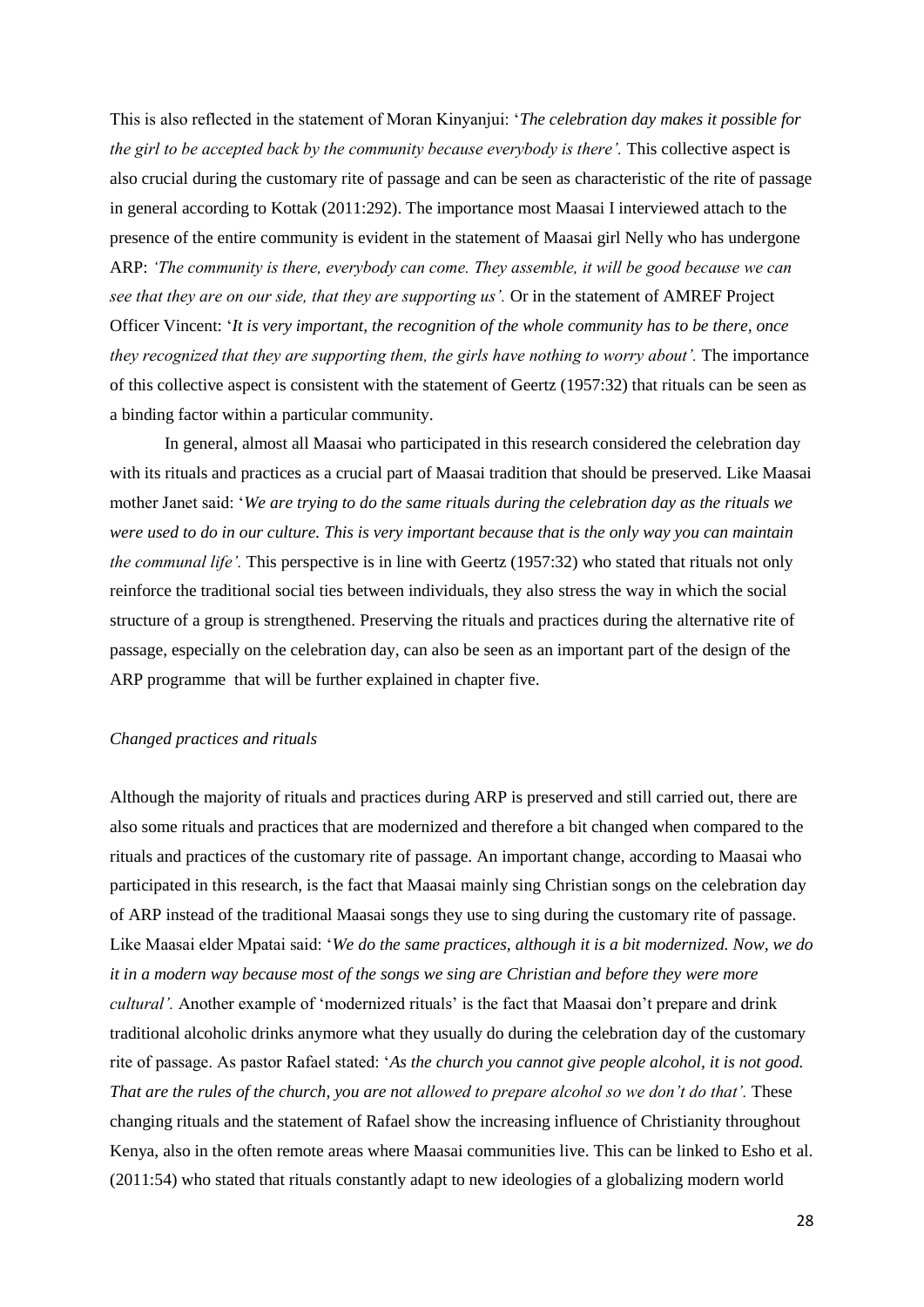which makes them dynamic. In other words, changing traditional practices as part of ARP, such as different songs and different kind of drinks, reflect the changing character of the customary rite of passage.

It should also be noted that there is a difference between Loitokitok and Magadi in terms of the importance and presence of traditional Maasai rituals and practices during ARP due to the different role of the Christian church in Loitokitok and Magadi. It seems that Maasai I interviewed in Loitokitok, where mostly church-organized ARPs have taken place, attach less importance to rituals and traditional practices as part of the ARP, compared to Maasai in Magadi where they have mainly carried out community-based ARPs with more emphasis on the performance of traditional practices and Maasai rituals. This difference between Loitokitok and Magadi in terms of rituals and practices is for example reflected in the way pastors are involved in the days of training of ARP. Pastors played a crucial role as trainers during the days of training of the ARPs that have been carried out in Loitokitok, while they were not even present on the days of training during the ARPs in Magadi according to some Maasai in Magadi who participated in this research. Like AMREF Office Assistant Nice in Loitokitok stated: "*And then pastors, you know in this community they fear God a lot, so pastors they also play an important role".* These differences between Loitokitok and Magadi in terms of rituals and practices during ARP also show that the kind of rituals and practices that are carried out during ARP are initiated by Maasai communities themselves or can be seen as an outcome of the mutual interaction between Maasai and other parties like the church. Therefore, rituals and practices are slightly different in every ARP which makes ARP context-specific. This aspect of ARP cannot only be seen as outcome of practical local possibilities, but also as part of the design of the ARP programme that will be further elaborated in chapter five.

Of course, the main difference between rituals and practices of ARP and the ones of the customary rite of passage is the absence of FGC during ARP. Moran Papayai explained: *"Circumcision is the most important part of the rite of passage because it is the point where the girls change into women"*. This statement is in line with almost all Maasai who participated in this study who see circumcision as the most crucial and indispensable part of the entire customary rite of passage; as the only way for a Maasai girl to become a woman. The practice of circumcision is not performed during ARP anymore; this can be seen as another changing practice which, again, shows the dynamic character of rituals (Esho et al. 2011:53) like the rite of passage among Maasai communities. According to almost all Maasai who participated in this study, female circumcision is replaced by another practice, namely the days of training that can vary per context. Like Maasai mother Ester said: *"I say, forget about FGM and think about education. The best circumcision is education. Education is circumcision of the mind"*. This replacement, instead of only eradicating FGC, is for most Maasai I interviewed important which can be illustrated with a quote of AMREF volunteer and Maasai mother Susan: "*If you take something away from them you have to make sure that you give them an alternative, so we do it with education".* It is remarkable that a lot of Maasai who participated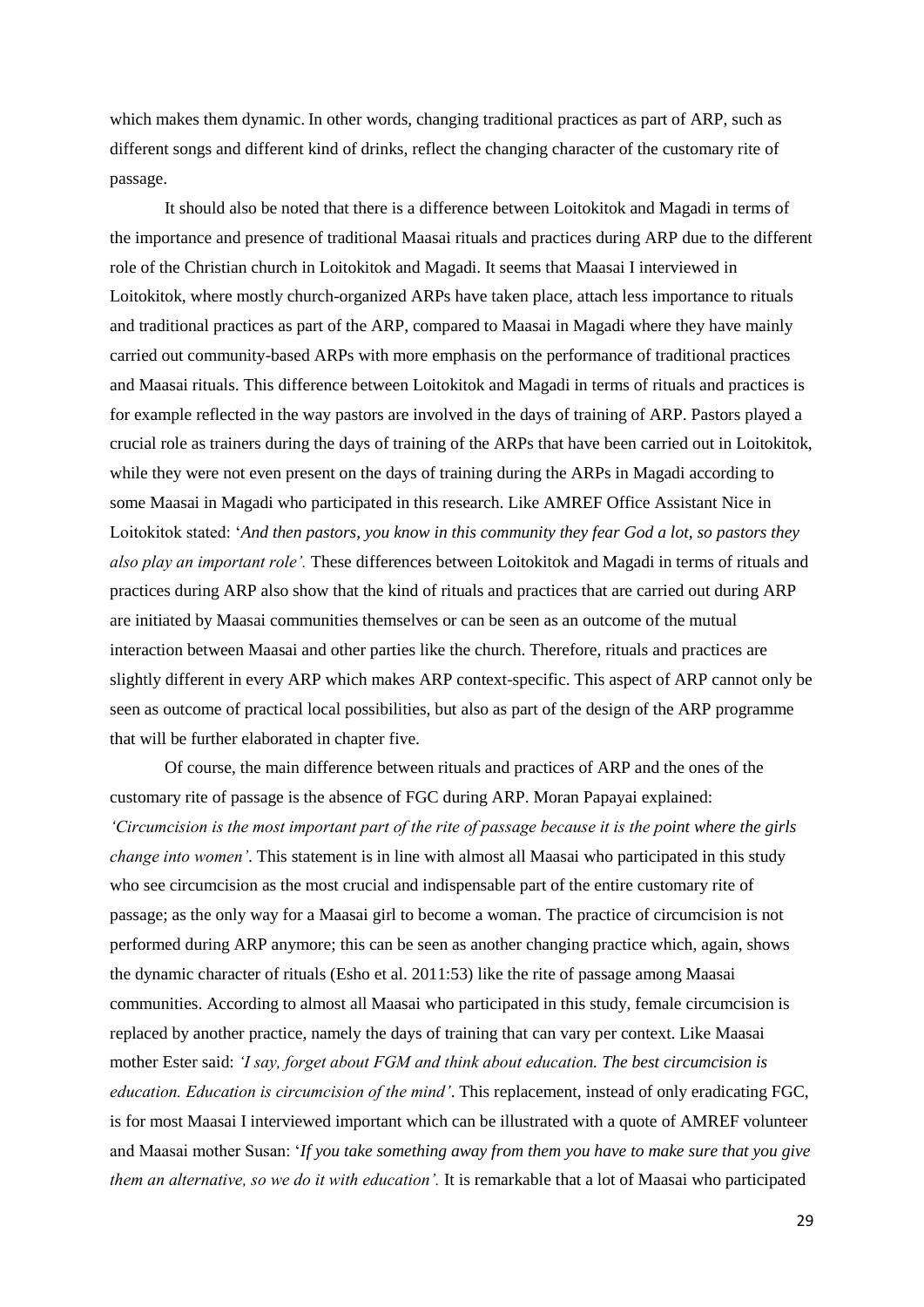in this study find the days of training even more important than the celebration day that is also highly valued as previously explained. Like Maasai elder Jacob said: "*Education, that is more important than the ceremony because that is very permanent. It will stay with you forever, it is a life lesson'*. This shows that the majority of Maasai who participated in this study attach more importance to education, perhaps due to increasing outside influences like the expanding role of education throughout Kenya.

As already mentioned in the description of the ARP in Shompole, girls stay together during the days of training in which they are trained by employees of health facility centres, employees of schools, area chiefs, employees of AMREF, volunteers of AMREF, church employees, employees of other community based organisations (CBO"s), Maasai mothers, TBA"s or other involved parties during ARP. The girls are mainly trained about the health consequences of FGC, other health issues that concern their age group like sexual transmitted infections (STI"s), early pregnancy, early marriage, their rights as a Maasai girl/woman, good and bad aspects of Maasai tradition and the importance of education. Like AMREF volunteer and Maasai mother Susan stated: "*If you want to maintain your culture, fine! But be cautious, please. Anything that is positive of Maasai, please let"s keep it. The way of dressing, respect for our parents and the celebrations we are doing, these cultural things are good. The main things that we don"t want any more are the cut, the piercing of the ears, the removal of two teeth and the marks on the cheek. because of the health issues. These are the things we really advocate for during the training'*. Role models, video's and drama's are used as a means to educate the girls about these reproductive health topics. It should be noted that Maasai role models, mostly educated and successful women, often play a decisive role in educating Maasai girls and making the entire community aware of the negative consequences of FGC and the importance of education. The latter mentioned aspect is also crucial, according to many Maasai who participated in this research, because education was never highly valued in Maasai tradition. In addition, influential people within Maasai communities like area chiefs or pastors can also serve as a role model for the entire community. Like chief Kaioni said: *"As a chief, I must tell them. They are seeing what we are doing now, so we are the role models of the society. They are looking at us and see that the chief is taking his children to the school and that his girls are not circumcised. Also we are being paid every end of the month, so they now see the importance of education"*. In this way, role models can contribute to the fact that Maasai girls and the entire Maasai community more easily accept previously mentioned cultural changes in their customary rite of passage that they experience nowadays with the advent of ARP. In addition to the days of training, there are some new practices that are carried out on the celebration day of ARP: the girls receive a certificate, they wear anti-FGC t-shirts and wave with anti-FGM flags.

#### **4.2 Meanings of ARP compared to the customary rite of passage**

It is remarkable that Maasai, who participated in this study, attach different kind of meanings to ARP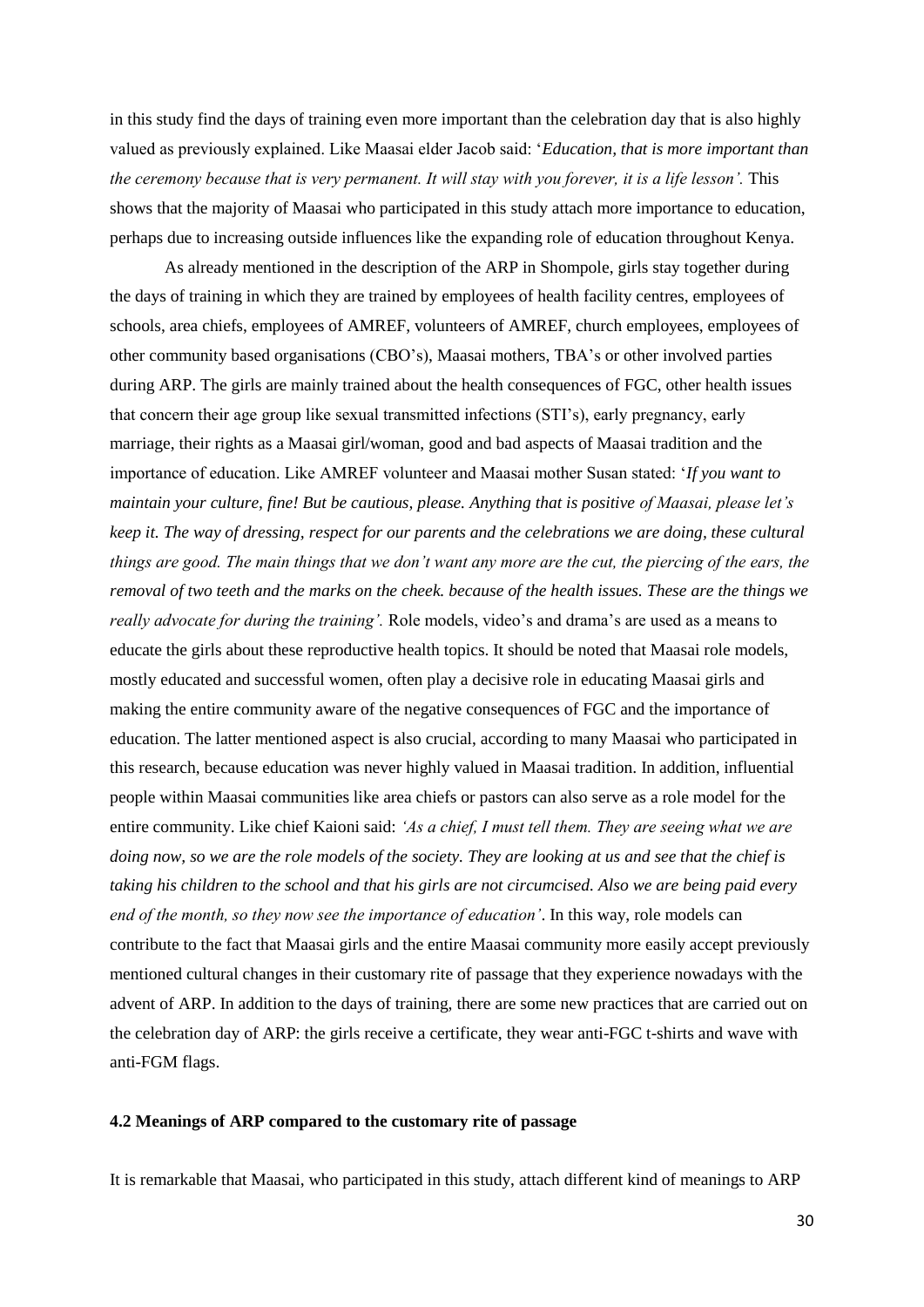which can often be linked to a particular 'group' within Maasai, mainly based on age. Before these different meanings will be elaborated, I will first discuss the meanings Maasai attach to the customary rite of passage which is mainly focused on womanhood and related to different kind of "myths" and other reasons. Secondly, I will describe different meanings that are attached to ARP according to Maasai who participated in this research. This description will not only show that the meanings of ARP, compared to the meanings of the customary rite of passage, changed according to Maasai I interviewed. It will also show that the meaning of being a Maasai woman changed which, however, has many different reasons besides AMREF"s ARP programme and must be situated in the increasing level of interaction of Maasai communities nowadays.

#### *Meanings of the customary rite of passage*

The meaning Maasai, who have participated in this study, attach to the customary rite of passage seems to be more one-sided, in contrast with different meanings they attach to ARP. All Maasai I interviewed stated that undergoing the customary rite of passage means that a girl can become a woman. In other words, it is seen as a transition from childhood to womanhood. Maasai uniformly stated that the customary rite of passage, including FGC, can be seen as the most crucial stage within the life of a Maasai girl according to Maasai tradition. But what exactly of the customary rite of passage makes you a woman: is it the circumcision itself, the celebration day with its rituals and practices or a combination of these two? Circumcision, for most Maasai who participated in this research, is the crucial part of the customary rite of passage that makes a girl a woman. Like Office Manager Milicent Odinga stated: "*The most important thing during the rite of passage for them is the cutting because it symbolized the transition from being a child to a woman".* According to this perception, the celebration day is mainly seen as a platform to enable the community to introduce the girl back into the community and to recognize her as a woman. Other Maasai I interviewed, stated that it is the combination of the circumcision and the celebration day that makes a girl a woman. This makes circumcision and the celebration day interrelated, like Maasai girl Leah said: *"You cannot be circumcised when there is no celebration and there cannot be a celebration when you are not circumcised".* According to this view, the blessings on the celebration day are crucial for a girl to be seen as a woman. When a girl is blessed, it means that she is now able to get married and give birth which goes hand in hand with being a Maasai woman according to all Maasai who participated in this study. This perception can be illustrated with a statement of Maasai elder Lemurra: "*If you go for the cut and you miss the blessings, it means that you are not ready to marry and you are not able to give birth. It is a combination, it is the totality".* This can be linked to the Maasai belief, that Maasai call a "myth", that a girl can only marry and give birth after she has undergone the customary rite of passage which makes her a Maasai woman. These so-called 'myths' mainly serve as a motivation for Maasai girls to make the transition to womanhood by undergoing the customary rite of passage and for the rest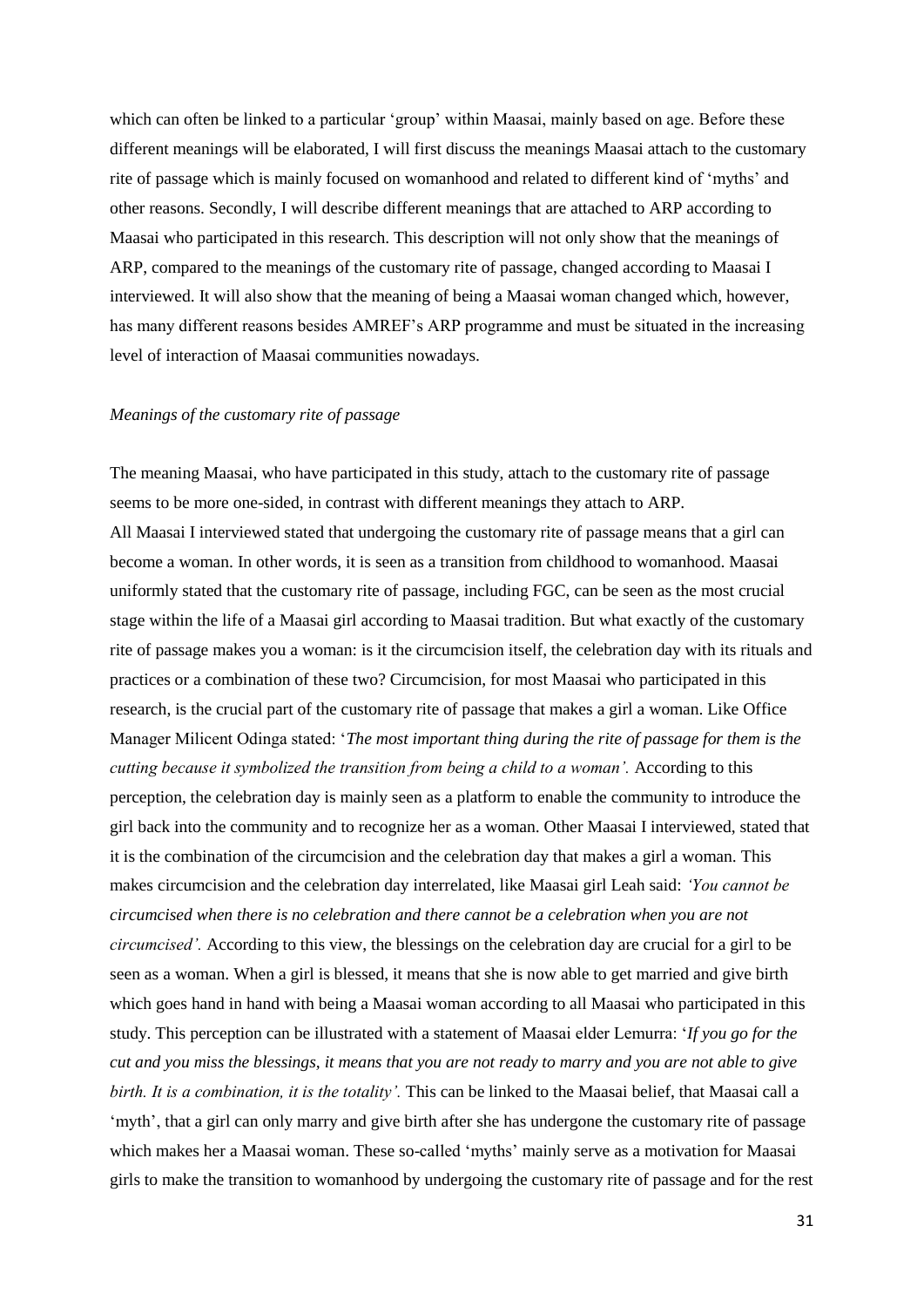of the community to encourage (and force) the girls to participate in the customary rite of passage. The fact that all Maasai I interviewed came up with the word 'myth' indicates that they don't believe in these Maasai beliefs anymore which they confirmed themselves as well. They mainly see these Maasai beliefs as a "sign of ignorance" of Maasai communities in the past, due to a more limited level of interaction compared to the increasing level of interaction of Maasai communities nowadays.

The first Maasai "myth" that makes the customary rite passage necessary is the belief that a girl can only be faithful to her future husband when she is circumcised because this practice will reduce "promiscuity". The second and already mentioned "myth" is the belief that a Maasai girl has to be circumcised, otherwise she cannot get married and give birth. In case she gives birth without being circumcised, according to this belief, one of the parents of the baby or the baby itself will die during or after delivery. Like Maasai elder Lemurra said: "*In the past, Maasai were not allowed to marry an uncircumcised girl. So after FGM she became a woman and she could be married".* Or Maasai mother Loise: "*If you are pregnant and not circumcised, they see your child as an outcast. So, FGM is to prepare the girls that if they get pregnant that their child will be accepted'.* Other less common Maasai "myths" are the belief that the clitoris will grow or the belief that Maasai girls can easily get STI"s when they are not circumcised.

It is remarkable that some Maasai girls in Magadi who participated in this research consider the fact that you can only become a woman by undergoing the customary rite of passage also as a "myth". This means that the primary meaning of the customary rite of passage, becoming a Maasai woman, and therefore the whole concept of a rite of passage is losing value for these Maasai girls I interviewed. According to these Maasai girls, becoming a woman does not necessarily have to be tied to a specific event in life like a rite of passage; it is subjective and can better be seen as a process. Maasai girl Nelly who shared this perspective stated: *"Becoming a woman because of FGM, I think it*  was just a Maasai belief of the past, but it is me now, not them'. However, this perspective of some Maasai girls I interviewed does not automatically mean that they are not willing to participate in a ritual like the customary rite of passage or an alternative like ARP. This would imply that it is thus not necessary to believe in the reasons for such a ritual to join it. In addition, there are also other reasons for Maasai to make the transition to womanhood (by means of the customary rite of passage) that Maasai who participated in this study came up with.

Most Maasai who participated in this study also mentioned some reasons why the transition to womanhood by means of the customary rite of passage is important within Maasai tradition. First of all, peer pressure of the age group, an important concept within Maasai tradition as already explained, can be seen as one of the main reasons to take part in the customary rite of passage, especially for the girl herself. Like Maasai mother Janet stated: *"It was because of the pressure. I said if my age mates are circumcised and I am not, I will be stigmatized, I will be alone, I will be lonely. So because of the pressure, I wanted to be circumcised".* Peer pressure goes hand in hand with the social stigma around FGC as part of the customary rite of passage that creates fear of not being circumcised, based on the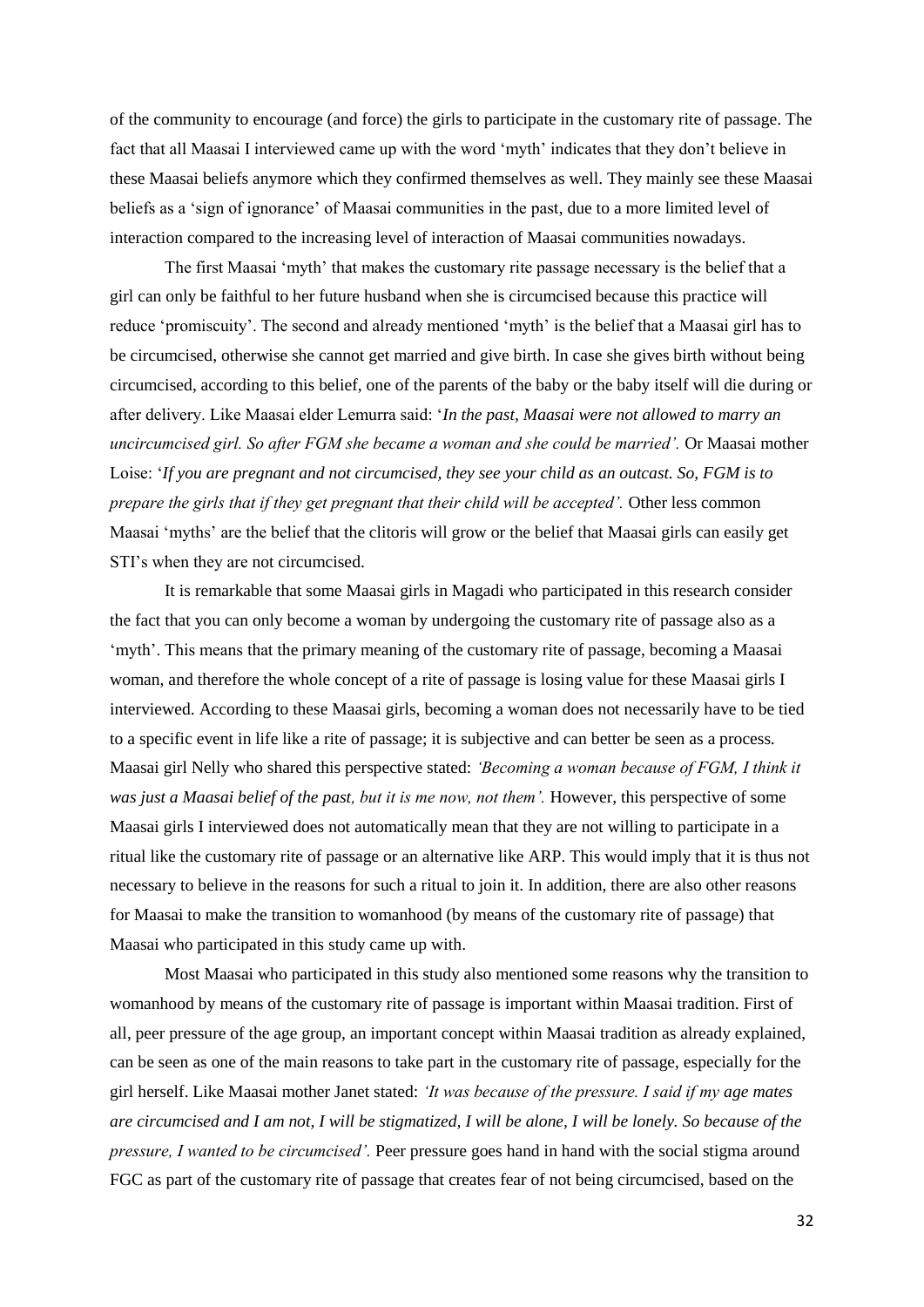Maasai 'myth' that if a girl doesn't undergo the customary rite of passage, she cannot get married and get pregnant. According to most Maasai I interviewed, a Maasai girl who is not circumcised is a taboo and she will be discriminated and treated as an outcast by the entire community. The second reason is in line with the first one; girls themselves are willing to be circumcised because of social pressure of the entire Maasai community. A Maasai girl must undergo the customary rite of passage to be accepted by her community which mainly takes place on the celebration day because the whole community comes together. A third reason, according to some Maasai I interviewed, to circumcise a girl is because it brings pride and honour to the family of the girl. Lastly, some Maasai I interviewed stated that a lot of Maasai families are eager to circumcise their girl because it makes her ready for marriage which means that the family of the girl will receive a lot of dowry. Like Maasai mother Loise said: "*FGM was very important for the family of the girls because then she could be married off and then the family will get money and some cows who are brought by somebody who is going to marry that girl. So they will profit from that".* 

It is thus important to make the transition to womanhood by means of the customary rite of passage within Maasai tradition, mainly because of the previously mentioned "myths" and other reasons. But what does it mean within Maasai communities to become a Maasai woman after the customary rite of passage? Most Maasai who participated in this study associated womanhood, after the customary rite of passage, with marriage, having children and household tasks. Like head teacher Christine said: "*For women, their work is just to stay in the house, give birth and take care of the children. They are not supposed to take the decisions. That is the life of a woman in Maasai land".*  Maasai women have many domestic duties and responsibilities like fetching water, taking care of the children, building the house, taking care of the cattle, preparing food for the family, looking for fire wood, milking the cows and so on. These (heavy) duties of a Maasai woman are in line with her position within the family which was mostly described as subordinate and inferior. As was mentioned by Maro et al. (2012:13), Maasai men are the decision-makers of the family and play a dominant role within their family and in the community. Some Maasai I interviewed stated that women mostly have to obey Maasai men and that they are often badly treated by their husbands. Maasai girl Nelly described the position of Maasai women, after the customary rite of passage, as follows: *"Women were beaten, they didn"t recognize them as human beings, I can say that. They had a hard time you see, the men were harsh, they believed they were the head of the family. They believed they could do anything to them, in fact the women were like a sign of property".*

## *Meanings of the alternative rite of passage*

The meaning Maasai who participated in this study attach to ARP is not as one-sided as is the case with the customary rite of passage. Three different kind of meanings that Maasai attach to ARP can be distinguished that can all be linked to a certain kind of "group" among Maasai. First of all, some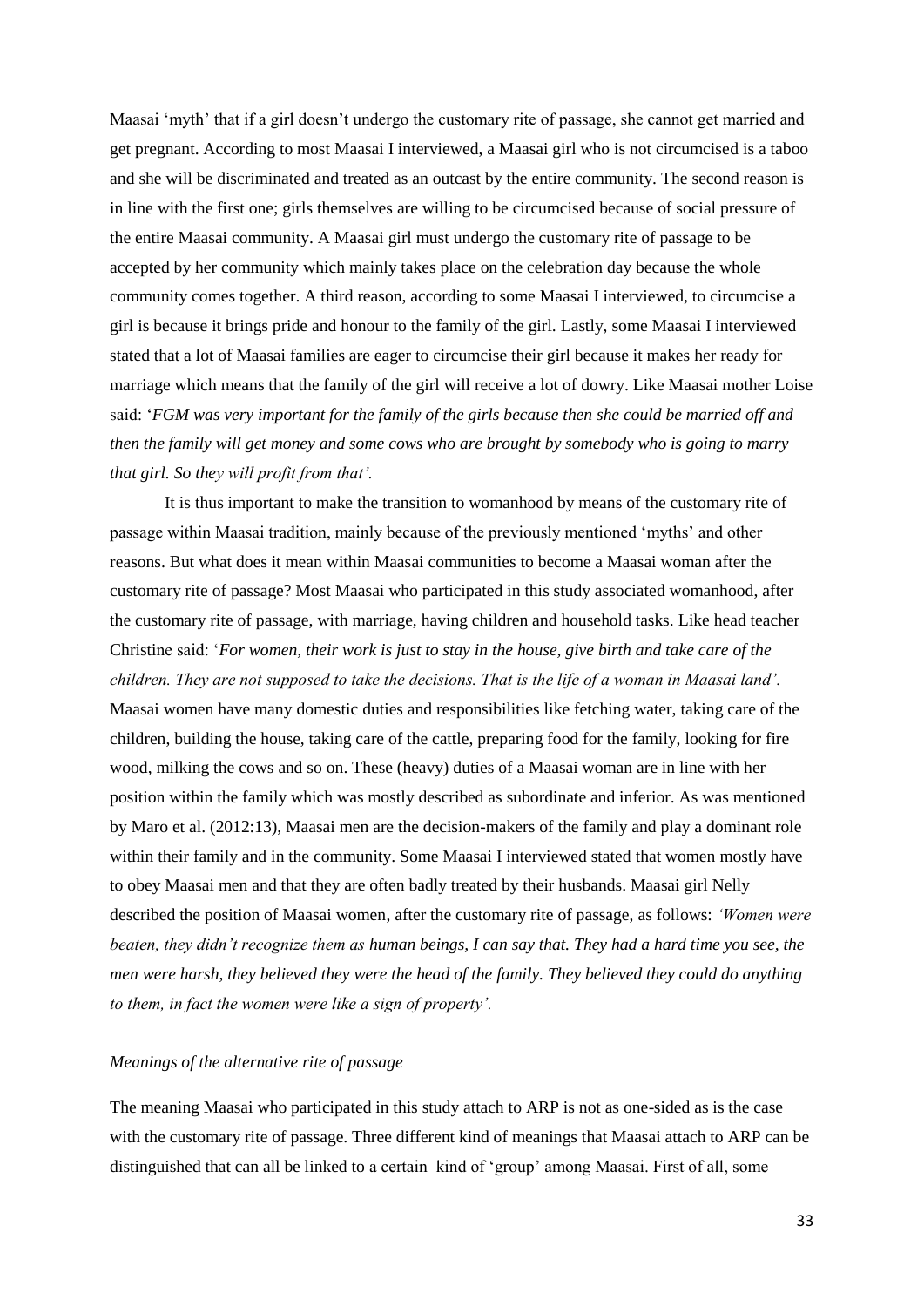Maasai attach the same meaning to ARP as the meaning of the customary rite of passage; that a girl can become a woman. The Maasai I interviewed with this perspective believe in the concept of ARP and are often closely involved in the organization and promotion of this alternative. This can be illustrated with a statement of Maasai mother Janet: "ARP *is a way of changing and promoting a child to become a grownup. It"s not a must to be cut. We"re against that. So instead of torturing, we bless them and we celebrate and we call that age set grownups now. They"re now at another level".* 

The second meaning that is attached to ARP is mainly mentioned by Maasai girls who have participated in this study, most of them have undergone ARP. According to their perspective, ARP is not seen as a means to become a woman. They mainly link womanhood to a certain age, finishing school, the physical development of the body, marriage or starting a family. This means that these Maasai girls, nowadays, don"t attach value to the cultural concept of a rite of passage for girls within Maasai tradition. Becoming a woman, from this point of view, is more seen as a process rather than on a certain moment in life; through the customary rite of passage. This perspective can also be linked to the fact that some of them see the customary rite of passage as the only means to become a Maasai woman as a 'myth' that they don't believe in. Even a circumcised girl like Leah stated that she doesn't see herself as a woman, despite the fact that she is circumcised which makes you a woman according to Maasai tradition. Like Maasai girl Leah (17) said: *"I am circumcised but I don"t believe I am a woman. It is not important anymore, the meaning of circumcision. The day I decide to get married, that is the time that I become a woman, when I start my own family'*. Third, there are some traditional Maasai elders, who participated in this research, who still believe that a Maasai girl can only become a woman by means of circumcision. This does not mean that these Maasai elders reject the concept of ARP, they just don"t consider the girls who participated in ARP as women. For these traditional Maasai, it can be stated that the changing concept of the rite of passage has decreased in value.

When you compare the different perspectives (with regard to the meaning of ARP) of some traditional Maasai elders with some Maasai girls, it seems that the younger Maasai generation, in general, has another view on the concept of a rite of passage than the older Maasai generation. In addition, what is means to be Maasai woman changed as well, regardless of different interpretations about the moment that a girl becomes a woman. Maasai who participated in this study mostly stated that the position of Maasai women in today"s Maasai communities has improved in many different ways. According to all Maasai I interviewed, womanhood is no longer linked to marriage, having children, household tasks and a subordinate position within the family and the entire community. Nowadays, women are less subordinate, they have less duties and responsibilities (not only because of improved technology, but also because men increasingly help their wives with household tasks), they have better health conditions, their level of education is higher and they have more opportunities in life compared to the life of a circumcised Maasai woman. Like Maasai mother Esther said: *"ARP changed the whole life of a woman. It has empowered her; she will not drop out of school and she will know her rights. Women have become more assertive. They are not being traded for cows, they are*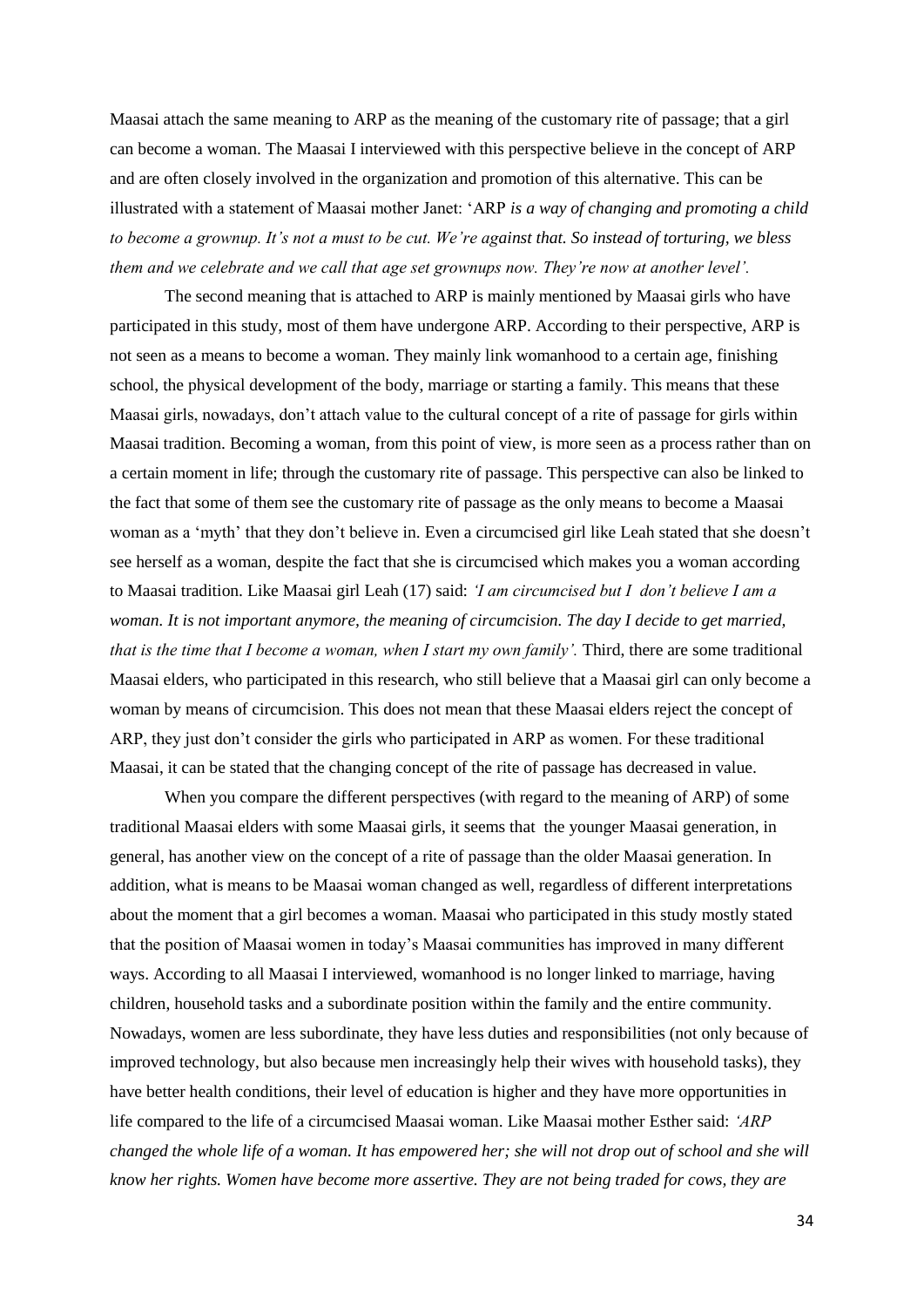*treated as human like they are".* It should be noted that a better position of Maasai women is not only caused by AMREF"s ARP programme. Like Office Manager Milicent Odinga stated: "*AMREF does not work in a vacuum".* There are also other outside influences that contribute in a certain way to the changing position of Maasai girls and women within their communities. Therefore, it is necessary to place the changing meaning of ARP (compared to the meaning of the customary rite of passage) and the changing meaning of womanhood within Maasai tradition in a broader context. In a rapid changing global context in which different manifestations of the process of globalization shape local traditions such as the concept of a rite of passage and the position of Maasai girls and women within Maasai tradition. In other words, ARP doesn"t take place in a vacuum; it can better be seen as an outcome of the interaction between AMREF, Maasai communities and other stakeholders in an ever-changing global context which makes ARP, with its rituals, practices and meanings, a dynamic alternative.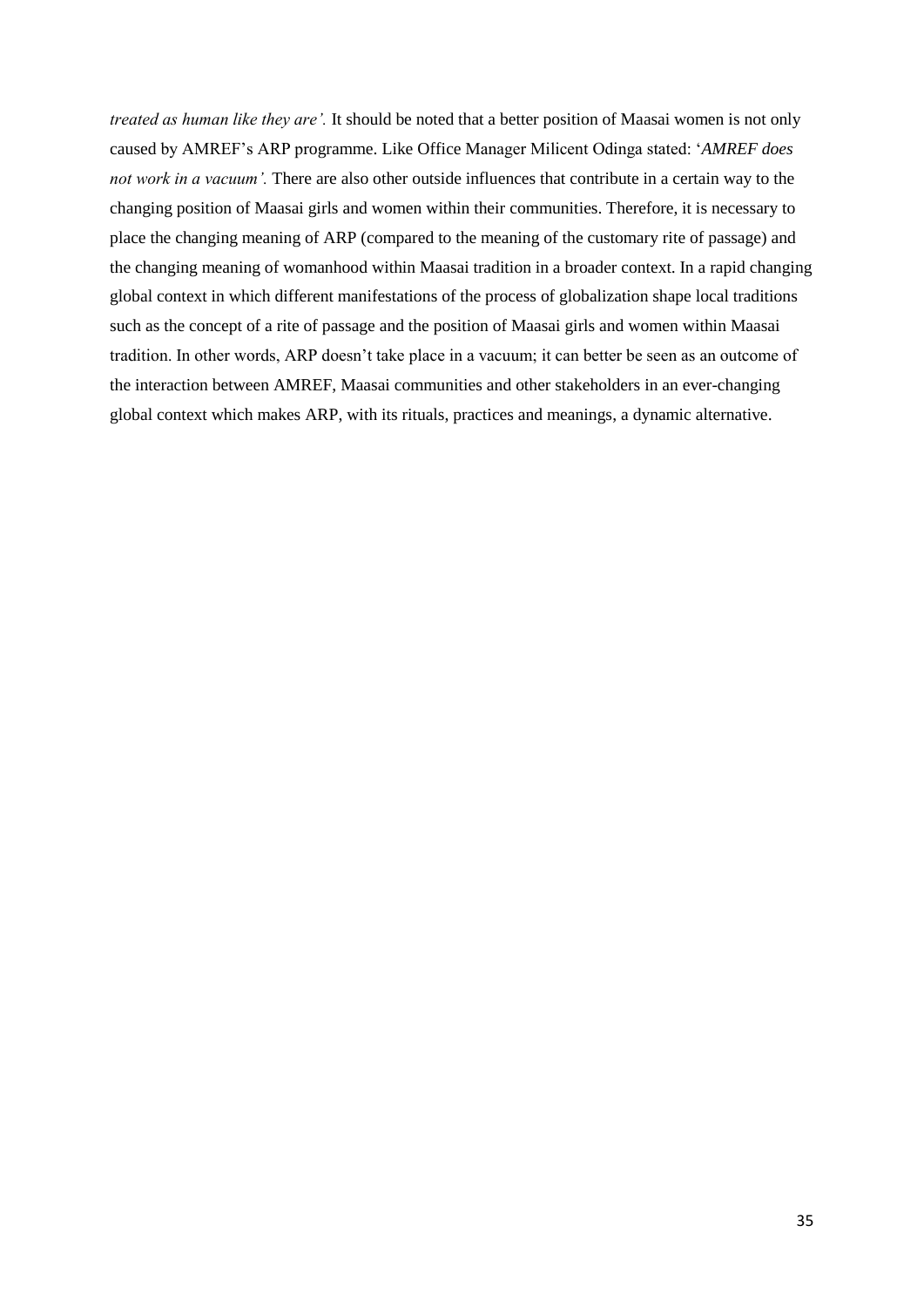## **5. The design and establishment of ARP by AMREF and different stakeholders** *Written by Marinka Wijngaard*

During this research it has become clear that it is not merely the work and influence of AMREF that leads to the organization of an ARP. Due to increasing interactions with other communities and organizations, influences come through many different ways and ARP seems to be an example of a conjuncture of globalization processes, altogether leading to cultural change on a local level. In this chapter, the work approach of AMREF and perceptions of Maasai communities toward the organization will shortly be described, followed by an overview of the different partners of AMREF in the field, their discourses on FGC and role within the ARP programme. Finally, the possible different outcomes of ARP, which have been observed during this fieldwork, will be discussed. Overall, this chapter will thereby answer the second sub-question of this research: *In what way is the ARP programme designed by Maasai communities, AMREF Kenya and other stakeholders to anticipate and respond to the cultural traditions of FGC among Maasai communities and how does it differ per context and over time?*

#### **5.1 Work approach of AMREF**

As already argued in the theoretical chapter of this thesis, ARP is often seen as a community-based approach to eradicate FGC. Different authors (Johnson 1998; Duncan & Hernlund 2000) have argued that working through a community based work approach can make services for vulnerable populations more effective, integrated, accessible and comprehensive in the context of the local community. And that sustainable change is only possible when the people who perform the practice themselves are involved in the changing process. Because AMREF works closely together with local communities and several other stakeholders in the field, through a community based work approach, they are able to anticipate to the discourses of local actors, most importantly Maasai themselves, on FGC. This leads to a context-specific and dynamic alternative for FGC.

By working through a community based work approach, different AMREF employees explained, the organization implies that the community holds the solution to its own problems. Maasai, especially elderly Maasai, have explained that they sometimes fear that outside influences will change their cultural traditions; something that is already noticeable according to them when it comes to Maasai language, which is slowly disappearing. For this reason, it seems to be very important for a local organization such as AMREF to work within, and respect the traditional systems of Maasai land in order to be accepted by the community. As Charles Leshore, Project Assistant of AMREF in Magadi, said: "*We align ARP within the traditional systems and structures of Maasai*", and an elderly Maasai explained that "*AMREF has followed the right protocol of coming into the community, and that is why they are now accepted"*. By opening a dialogue with Maasai about possible solutions, AMREF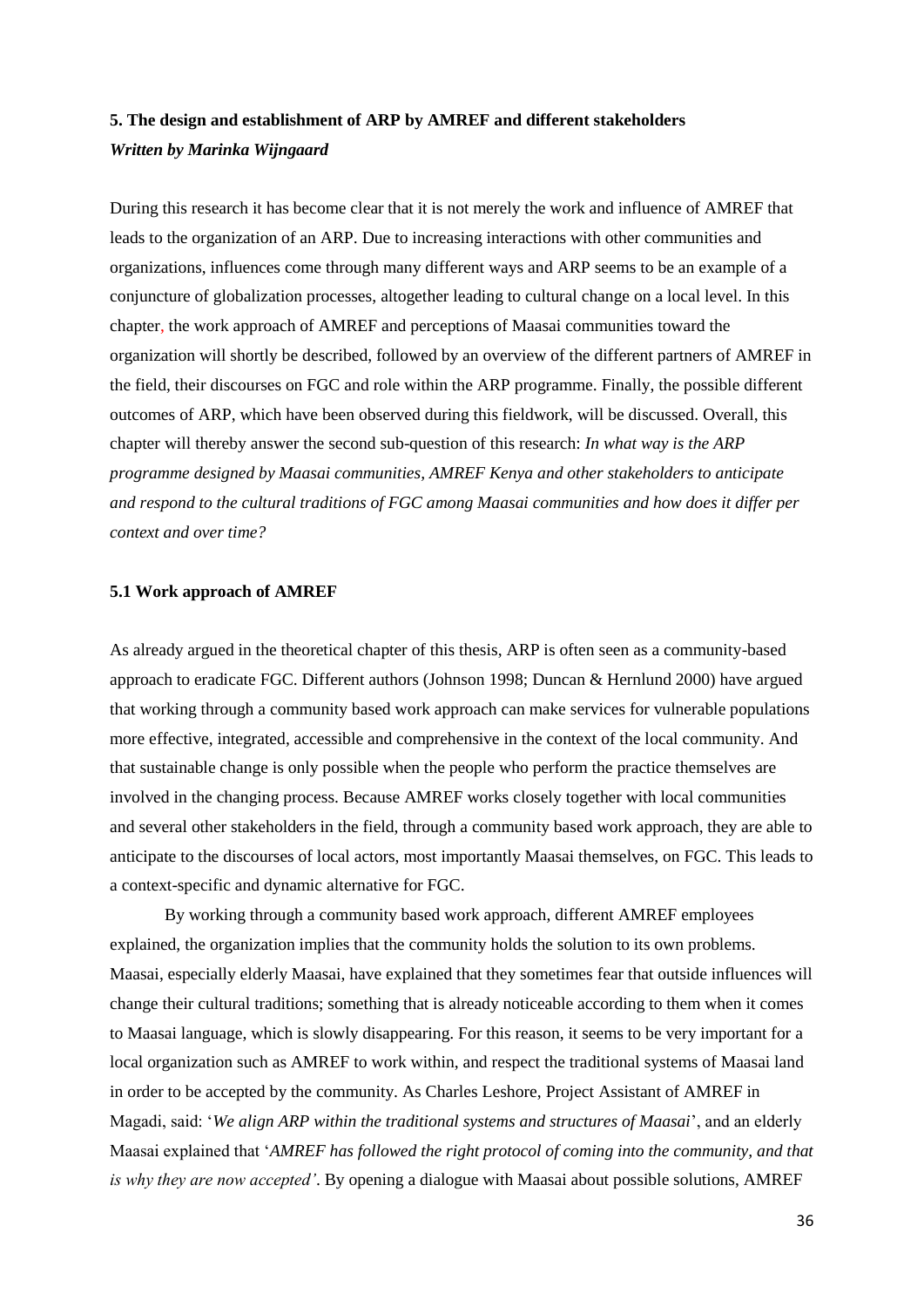seems to focus on changing cultural practices that are harmful in their eyes; in this case FGC, while also trying to preserve non-harmful cultural practices.

To try and achieve change, AMREF works through different means of sensitization such as multimedia sessions, whereby educational movies are shown to create awareness on SRHR related issues, or the provision of trainings to influential people in the community (mainly cultural elders, Morans, group leaders and traditional birth attendants) to thereby reach entire communities. Most important when it comes to ARP are so called educational forums; where AMREF trains community groups who, after a while, often organize such forums themselves without the presence of AMREF. A Maasai mother, Ann, explained to me how Maasai react to such means of sensitization, according to her: "*When they get the information, they will think about it, is it good or is it bad, and then in the end they change slowly.* Sensitization thus takes time, and this explains why AMREF"s ARP only takes place at a small-scale, local level, at the moment.

AMREF also works closely together with different other actors in the field to increase their impact on the community. Overall, this mainly refers to churches, community based organizations (CBO"s) or NGO"s, state institutions, such as schools, and government officials. The identity and influence of these partners on the ARP programme will be further described later on in this chapter.

#### *Perceptions toward AMREF*

Due to the fact that FGC is a deeply culturally embedded and sensitive topic, AMREF sometimes experiences rejection from the Maasai community during their work. It has for example happened that Maasai walk away during educational forums or do not show up during an ARP because they do not agree with the eradication of FGC. As a Maasai mother explained to me: "*At first we rejected AMREF, because their work had no meaning to us"*. AMREF tries to cope with rejections in different ways, for example by coming up with replacing livelihoods for TBA"s (former circumcisers), by working with smaller groups or individuals before organizing forums for the larger community or by training influential role models such as Maasai chiefs or community leaders who then influence other people. This often leads to the fact that rejections become less frequent over time.

In spite of possible rejections, interviews have shown that AMREF tends to be quite a popular organization among Maasai communities. AMREF has often been described as an organization that works closely together with communities in a culturally sensitive way. Another crucial factor to the popularity of AMREF seems to be the fact that the organization combines the UFBR project, which often touches upon very culturally sensitive issues such as FGC, with other projects which focus on issues such as water, sanitation and other health issues and thereby provide communities with their most crucial basic needs. The often positive relationship between AMREF and Maasai communities therefore is not solely based on the UFBR project.

AMREF also provides Maasai with lunch, or a small amount of money, when they are present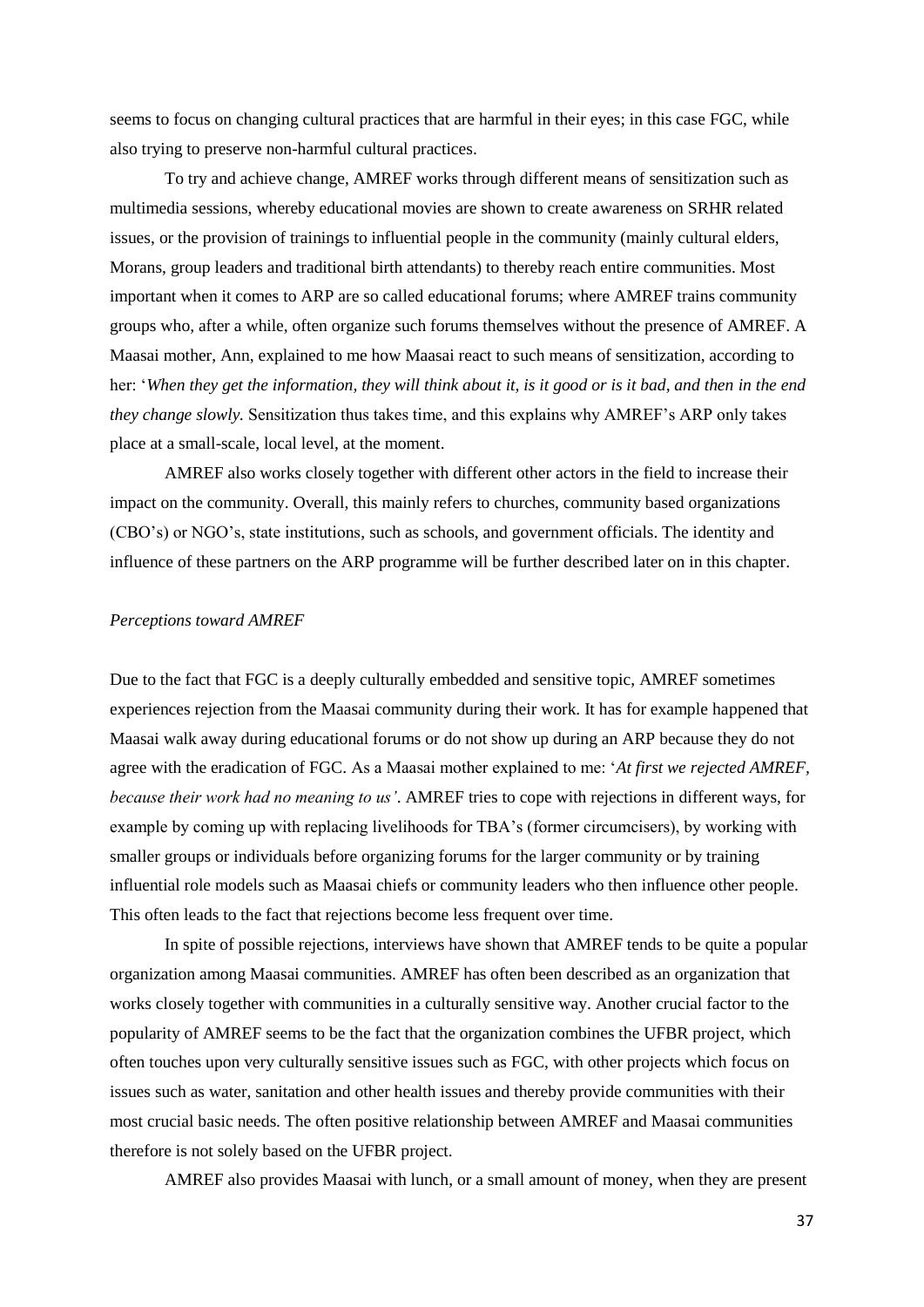during the forums that are organized. Although most Maasai explained to me that they are genuinely interested in most topics that AMREF discusses it seems that there are also a few persons whose interest mostly goes out to the money they gain by being present. Whether the Maasai are genuinely interested or not, this factor does seem to enlarge the number of Maasai present and helps AMREF to at least spread their word among a bigger audience, although it remains uncertain whether Maasai will actually follow up on AMREF"s suggestions or not.

#### *Anticipating to different levels of interaction*

As described in the contextual introduction to this thesis, Loitokitok and Magadi are very different areas in terms of their level of interactions. An important observation that has been made is that AMREF has very different work approaches in each area. As Peter N. Nguura, UFBR Project Manager of AMREF, explained: " *If you want to bring about cultural change, you"ve got to know what principles matter to the people*". By saying this, he tried to explain that if for example religion is important and makes sense to the people in Loitokitok, it is crucial for AMREF to recognize this and thus work hand in hand with religion to reach people. For a large part, it thus depends on the community and other organizations in the specific location to determine in what way ARP is best prepared, organized and brought to practice. Again, not only AMREF is important or influential when we try to describe how the ARP programme is designed to anticipate and respond to cultural traditions of FGC among Maasai communities. The Maasai communities themselves and the other stakeholders in the field all play a crucial role because each actor has their own needs and interests when it comes to this alternative.

During this fieldwork it has been observed that Maasai, and this probably counts for all people, who interact with other communities and cultures frequently tend to strive for, and accept, changes and adjustments in cultural traditions more easily. This observation is further emphasized with the following quotes. A Maasai mother in Loitokitok explained: "*It is about how much the community is exposed to the outside world. Even in this particular area, you will find that there are areas around town and they are not highly affected by FGM because they interact with other communities who tell them not to circumcise anymore, that it is not necessary*." And a Moran from Magadi named Noah explained to me "*When we compare ourselves to the Kikuyu tribe in Kenya, we lag behind. The Kikuyu already got out of their tradition because education and religion reached them earlier. But education and religion reached us later and that is why we are still lagging behind"*. These quotes show that cultural traditions and ways of thinking about a practice such as FGC are experienced as being strongly influenced by interactions with other communities. This also explains why rejections toward AMREF are more often experienced in more remote areas. As James, an employee from a health facility in Loitokitok said: "*This is a very cosmopolitan place, we have Maasai, Kikuyo, Luo, and much more, so we are used to different cultures. For us, getting new*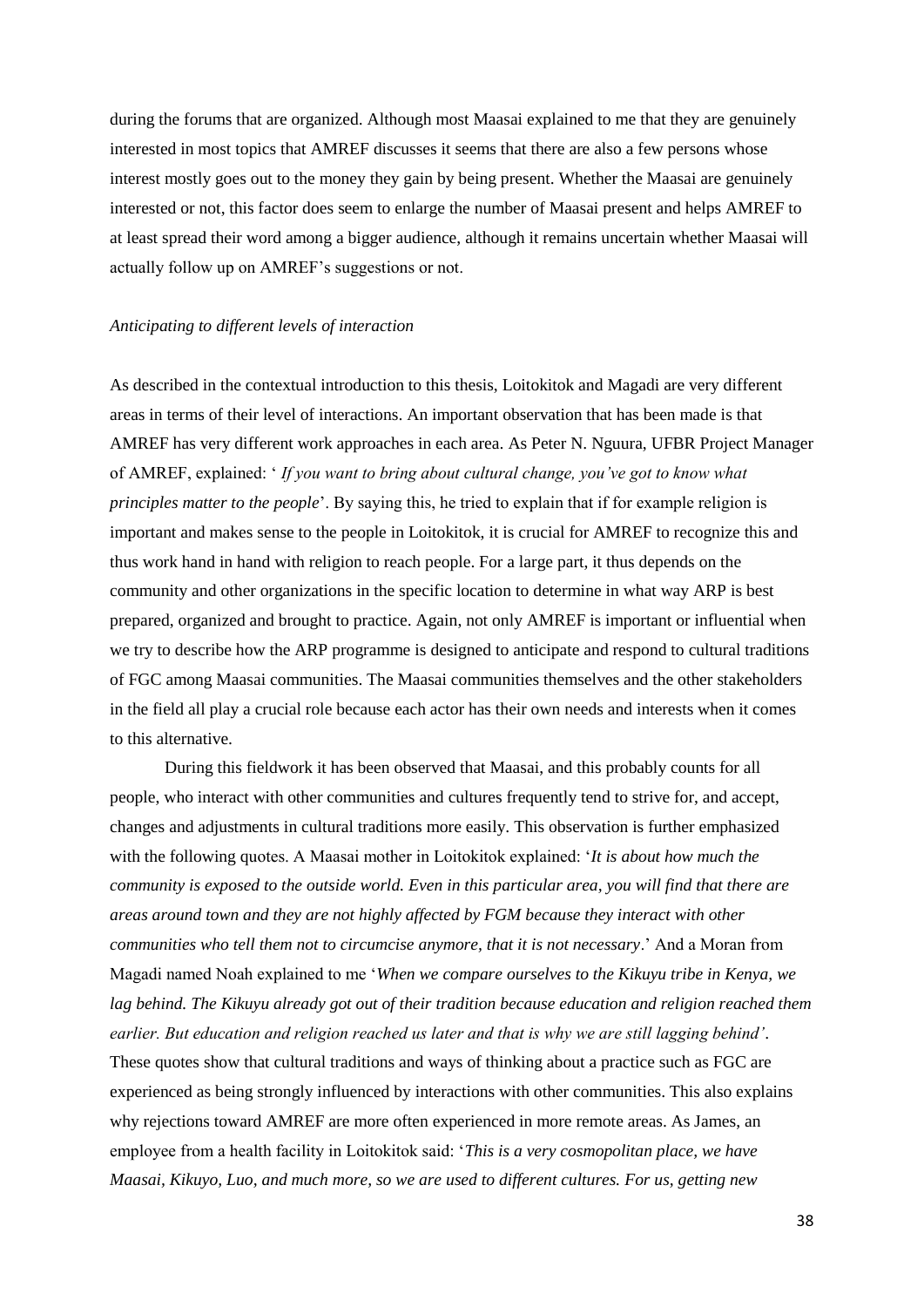*information is not very difficult. But if you go somewhere else, they will have more difficulty*." This quote indicates that the level of interactions of communities thus seem to determine in what way ARP can play a successful role in the eradication of FGC.

The actual effects of interactions have often been described by Maasai in terms of the increasing presence of churches and number of religious members in communities, an increasing number of schools and growing levels of education and overall changes in Maasai traditions. As can also be interpreted from the quote that was stated before from Moran Noah, Maasai tradition has often been described as something negative by Maasai themselves, whereas religion and education were more often positively emphasized. This, interestingly, not always seems to be in line with ideas about Maasai tradition of AMREF, or other stakeholders, who often strongly focus on the preservation of non-harmful cultural practices within Maasai culture to avoid an ethnocentric work approach. Differences are thus apparent among the discourses of many actors in the field when it comes to ideas about the eradication of FGC and these are, again, dynamic due to the interactions between these different actors.

Overall, the different levels of interactions between communities are noticeable in many aspects of AMREF"s ARP programme. This influences the practices that are performed during ARP, as is explained in the previous chapter. It influences the role, identity and discourse of different stakeholders in the field, the entire process leading up to ARP, the ways in which ARP is brought to practice and the overall rejections and successes of AMREF in the field.

#### *A context of globalization*

Different ARPs, organized by different parties, have taken place by now in the research locations that have been studied for our thesis and many Maasai stated that FGC is no longer practiced in their community. Whether this is true, we cannot confirm. After only a few years since the start of AMREF"s ARP programme, it is probably too early to draw such conclusions. But when studying the data of this research, AMREF"s work does already seem to be quite effective because of their specific work approach and the fact that they are often well accepted and appreciated by the communities they work with. Important hereby, however, is to recognize that this success of AMREF, and its ARP programme, takes place in a context of modernization and globalization in which the achievement of cultural change might very well be made possible by many different factors that are not directly linked to the specific work method of AMREF. As Esther, an employee from women empowerment group Ewuap, in Loitokitok, mentioned: "*When you are aware of other things like the church, the law and modernity, it increases the level of exposure, you are ashamed of being backward. Because of this exposure, culture is getting weaker*. Jacob, Maasai chief in an area near Loitokitok, said: "*Everybody is saying no to FGM now. It is not only AMREF, it is not only education, it is not only the church. It is all those together and also the government, health centres, and probably many more"*. By further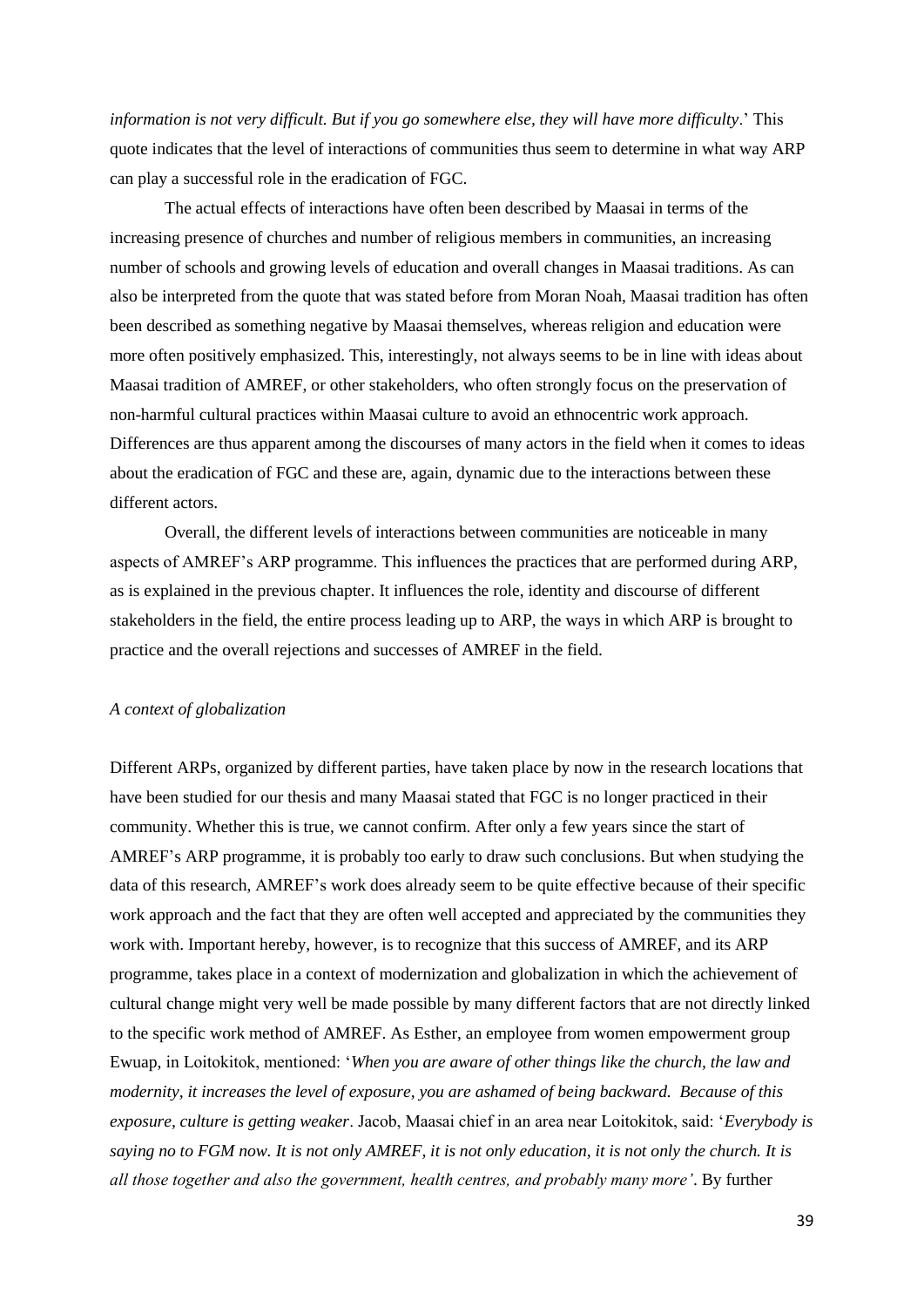examining the influence of other role players in Magadi in Loitokitok in the next section a more comprehensive overview of different discourses and influences in the field of ARP is given.

#### **5.2 Actors and discourses in the field**

During this fieldwork, many different partners of AMREF have been interviewed to find out what their discourse concerning FGC is and until which extent AMREF"s ARP is influenced by all these different stakeholders, Maasai being one of them. Because it is not possible for AMREF to provide the ARP programme in totality on its own, mostly due to financial and capacity issues, AMREF tries to partner with other stakeholders in the field by providing them with lunch, transport or training in exchange for their help and cooperation. The work of AMREF hereby stretches beyond the borders of their own organization.

AMREF"s partners comprise of both formal as well as informal players. Formal partners include ministries and ministry representatives, churches, NGO"s and CBO"s, health facilities and their staff, schools and private companies; the most important one being TATA Chemicals in Magadi. Maasai communities themselves form crucial informal partners of AMREF. Cultural elders, chiefs, TBA"s, mothers, girls, Morans, peer educators and community leaders all play a role in AMREF"s ARP. Each stakeholder has its own discourse concerning FGC and therefore different ideas about how to eradicate, but sometimes also preserve, the practice. Overall, human rights, health and developmental discourses concerning FGC, which have been introduced in the theoretical chapter, have all been recognized among different actors in the field. The actors which have shown to be most crucial for this thesis will shortly be discussed in the next section.

#### *The state*

The different Ministries and their representatives with whom AMREF works together, mainly being the Ministry of Public Health and Sanitation, the Ministry of Education, the Ministry of Gender, Children and Social Development and the Ministry of Water and Irrigation, are the institutions that guide the legislation in Kenya. A Maasai chief in Loitokitok, who is a state official, explained: *"The constitution is being clear on terms of what is being illegal. FGM is called an illegal cultural practice. You know that gives us the backing, anybody can now talk of it explicitly, because we have the backing of the constitution.*" It seems probable that such institutions thus focus more on implementing rule of law; protecting human rights, than on conserving culture. However, in the field this did not always appear to be the case. Politicians, in this research mainly chiefs, were often described and noticed by informants as players with a double agenda in the field of FGC due to their political accountability. They often did not advocate against FGC but took up a neutral position in this area to make sure they don"t lose votes. Lemorran Kaanto, human resource manager at TATA Mechanicals, Magadi,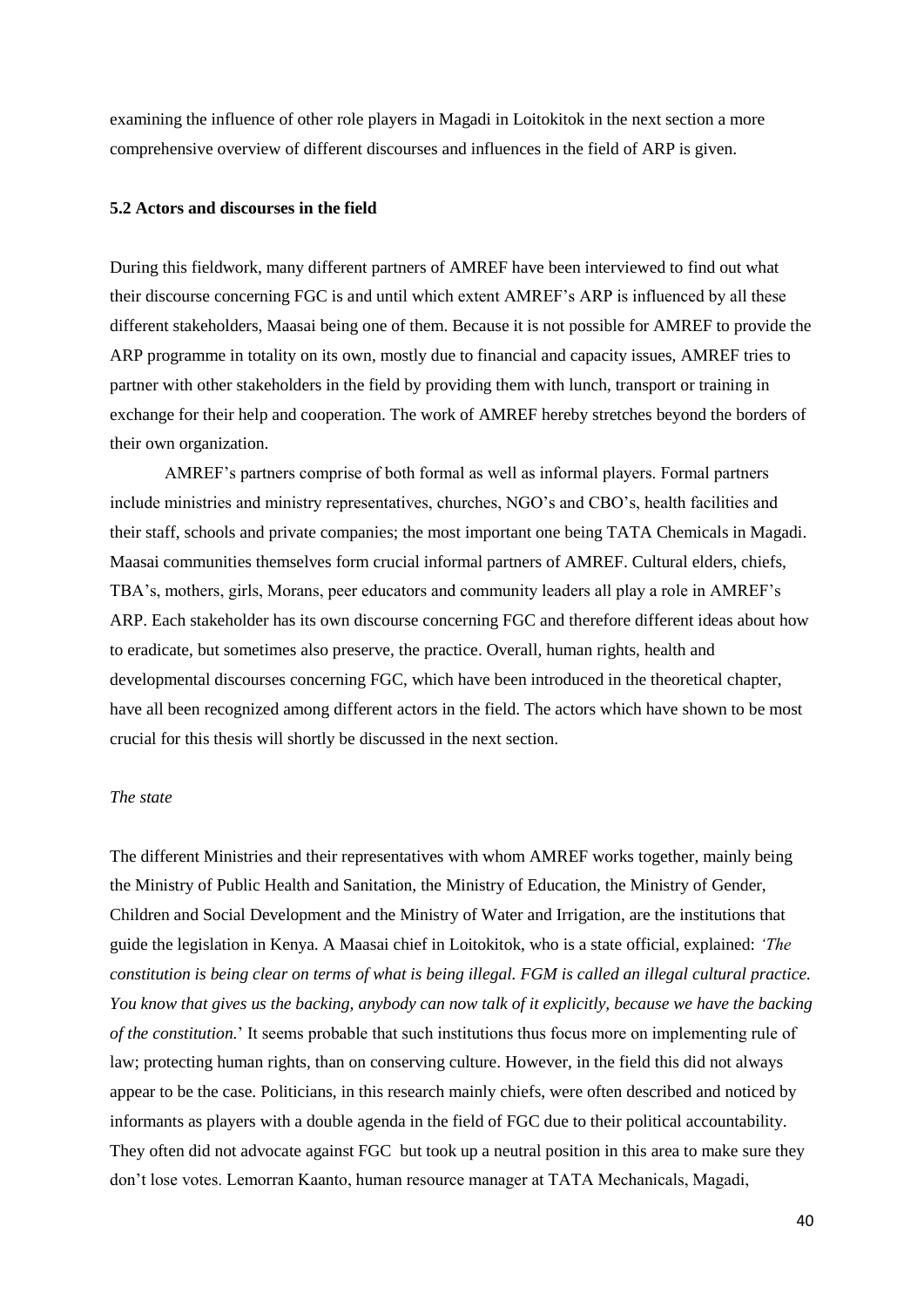explained: "*Chiefs are so important, although there will probably be some of them who will be part of the problem, rather than the solution"*. Different interests are thus at stake in the political field. However, in the end, chiefs and other government officials have shown to be highly instrumental for AMREF. The Area Educational Officer (AEO) of Magadi explained *"The chiefs, you need them on*  board, they have to take it. Because you know it's only the chief who can call people together.' Interviews and data from participant observation have revealed that it is highly dependent on each chief and on the context to determine what discourse is apparent in the political field surrounding FGC.

Schools, also state institutions, most often don't tend to play a very influential role in the process towards or during ARP. However schools, and the entire growth in the educational system in Kenya, play a crucial role in overall developments of Kenya. Different schools, mainly primary schools because girls are usually circumcised at a young age, have also shown to increasingly integrate lessons about FGC in the customary schooling curriculum and thereby strengthen the success of ARP. Peter N. Nguura, UFBR project manager of AMREF stated that "*ARP needs to move hand in hand with education for it to be successful"*. Education is mentioned by almost all participants as a crucial, maybe even the most crucial, factor of influence when it comes to changing perceptions about FGC.

During this fieldwork it has been observed that the state tends to have quite a different role in Magadi and Loitokitok. Because Magadi is more remote and very hard to reach, less institutions and organizations have settled in this area. This has led to the fact that state institutions in Magadi are less dominant in comparison to Loitokitok. It has been noticeable, for example, that chiefs in Magadi don"t report on people who have broken the law by circumcising a girl, whereas in Loitokitok many stories about Maasai being fined or going to jail for practicing FGC have been heard. The following quote shows that the state is not always experienced as being an active contributor in the lives of Maasai in Magadi. Julius, a Moran, said: "*Maasai don"t care about the law. Even AMREF has reached out much further than the government. FGM is going down slowly, but it's not because of the law. Maybe in the bigger cities they would listen to the law, but not here. So to me, it"s doing nothing*." Other opinions have been noticeable in Loitokitok, where a church volunteer said: "*Now, with the reinforcement of the Kenyan law, everybody knows that it is an offense to carry out FGM, and people are scared to go to jail."* 

Overall, it seems that because the Kenyan government has not been an active player in the struggle to eradicate FGC for a long time yet, their role still differs per community; again depending on the level of interactions and remoteness of an area. When reading the quote of Julius, which has just been cited, and many other interviews, it seems to be clear that the higher the level of interactions among Maasai communities, the more dominant government officials and the overall relation between communities and state institutions become who carry out a discourse that is globally influenced, concerning FGC as a human rights violation, on a local level.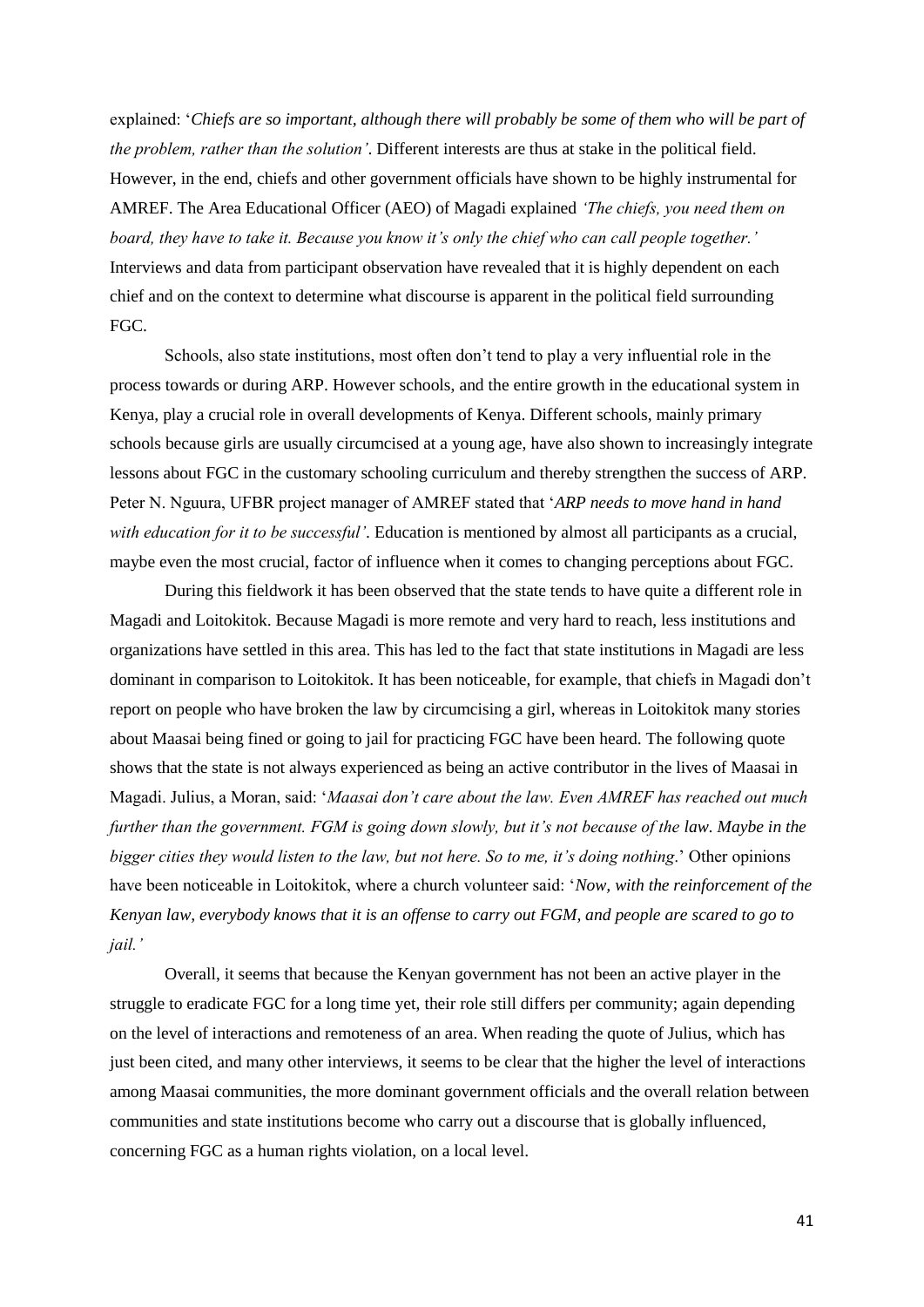#### *Churches*

Churches, mainly Catholic churches, have also shown to have some mixed interests when it comes to eradicating FGC. Because FGC is not mentioned in the Bible, as opposed to male circumcision, it is often not approved of within Christianity. This is emphasized by the following quote from a church volunteer in Loitokitok: *"The Bible does not say circumcision is bad, but it does not mention female circumcision at all. Therefore we know that it is against Gods words."* Another argument heard is that Christians believe that the clitoris is made by God, it has a purpose, so human beings have no reason to take it away. Because of their often strong negative views about FGC, churches can become dominant and very influential anti-FGC advocates in Kenya. On the other hand, to churches the conservation of Maasai culture is not always as important as the promotion of religious practices and beliefs. Patrick, head teacher of a primary school near Magadi, explained that "*the church has often lost the war on FGM, because they came through that community path and said: it is witchcraft, it is devil, it is un-Christian. You cannot come and call somebody"s culture devilish, you see?"* and Maasai elder Shinai described that he felt the church was not effective in the eradication of FGC because *"the church is just condemning the practice, they say it"s bad. But what they forget to do is explain people why it is bad. The reasons are missing. It"s just like if you tell me not to smoke, you shouldn"t just tell me it"s bad, you should give me reasons why it"s bad*. Several Maasai explained to me that they feel this is an important difference between AMREF and the church, and the reason why AMREF is sometimes more appreciated than the church for their efforts to eradicate FGC, due to the fact the organization does educate communities and raises awareness on the health consequences of FGC.

The data described above show that ARPs which are organized by religious institutions tend to have less emphasis on traditional cultural practices, as is described in chapter four. On the other hand, churches benefit from the growth and retaining of members. Some Maasai, who value FGC highly, might therefore turn their back toward the church when FGC is advocated against. Churches have therefore sometimes taken up a more neutral role in the ARP process to avoid loss of memberships. It must be noted that the church is still often highly appreciated and valued by both Maasai communities as well as AMREF, for their work against FGC. Susan, staff member at a health facility, explained that "*Our church is a very good place. Levels of FGM have changed a lot through church. What the church is telling the people, is to bring that love back at home and that has been really important"* and Serem, head nurse in Magadi division, stated that "*even though the church sometimes works against Maasai culture, they are very influential. Because religion changes people themselves. If you go to church you change. If you read the Bible, you see that it does not support FGM and then you change as an individual."*

Again, it highly depends on the context and individual institution to determine what the influence on ARP exactly is. But because churches were apparent in Magadi and Loitokitok long before AMREF started working in these areas and are often appreciated for the work that they have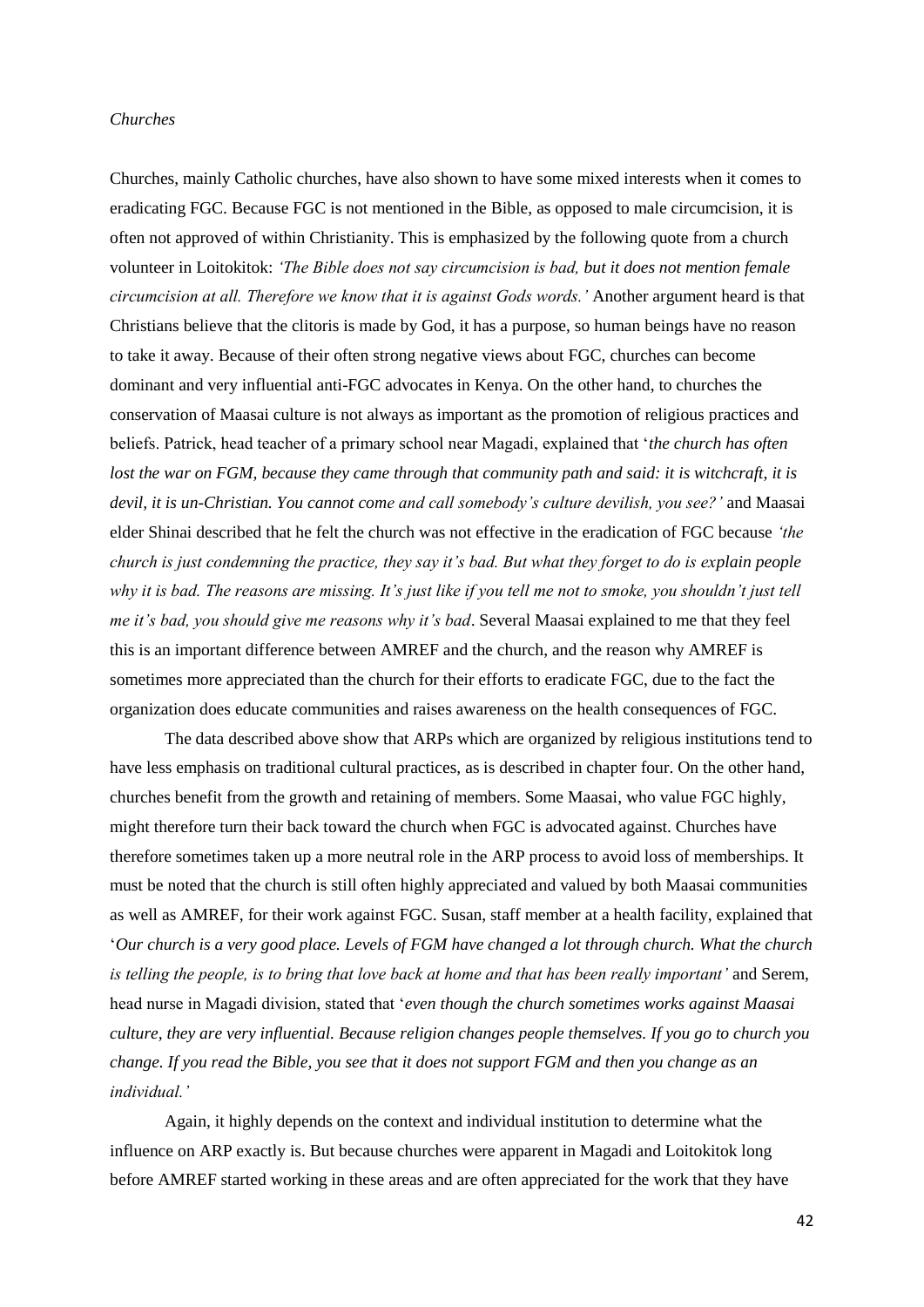done, e.g. giving shelter to homeless people or caring for parentless children, many Maasai tend to trust the church and its staff. The majority of Maasai who have been interviewed for this research regard the church as a permanent structure which has been with them for as long as they can remember and this makes religion an important factor in the eradication of FGC and the ARP programme.

#### *Other NGO"s and CBO"s*

Apart from AMREF, other NGO"s, and on a smaller-scale many different CBO"s, play their part in the ARP programme; each with their own goals. AMREF often collaborates with such organizations by integrating their objectives into the work of these organizations to reach more people. People who work for CBO"s are most often inhabitants from the community and such organizations often work hand in hand with the community to strengthen local development. By integrating their objectives into the work of other organizations, AMREF tries to increase the impact of their work. As Nice N. Lengete, project assistant of AMREF in Loitokitok, said: "*CBO"s are everywhere and are here to stay. Even when AMREF has left, and one day we will, they will still be here*." This statement is in line with overall perceptions heard about the church; these organizations are seen as a permanent structure. By thus involving different NGO"s and CBO"s in the ARP programme, AMREF tries to create sustainability for ARP. This fieldwork has shown that, overall, NGO's and CBO's, don't tend to have a large impact on the actual design of ARP. They do however play a role in overall developments in communities and thereby indirectly influence what ARP looks like in terms of changes concerning traditional practices and customs, and needs of the community.

The following quote from a volunteer, and ex-employee of AMREF, Ann, shows how all the different stakeholders that have just shortly been described, and of course there are many more that have not played a major role in this research, such as youth groups or individual activists, are important in the work field of AMREF: "*Churches are getting more important, education is growing, there are other NGO"s, there"s the government, there"s youth groups, the constitution is coming into play, women are becoming more empowered. We hope, one time, we stand up and say no to FGM all together.*"

#### **5.3 Different outcomes of ARP**

It has become clear that different actors, each with their own discourse on FGC and ways to eradicate this practice, are involved in the ARP programme. However it is still not clear yet how all these different actors, who are continuously influenced by global and local discourses of other actors and institutions with whom they interact, influence ARP and bring this alternative to practice together. This will be further discussed in the following section, whereby different outcomes of ARP and the role of different actors in these ARPs are discussed, starting with Magadi and followed by Loitokitok.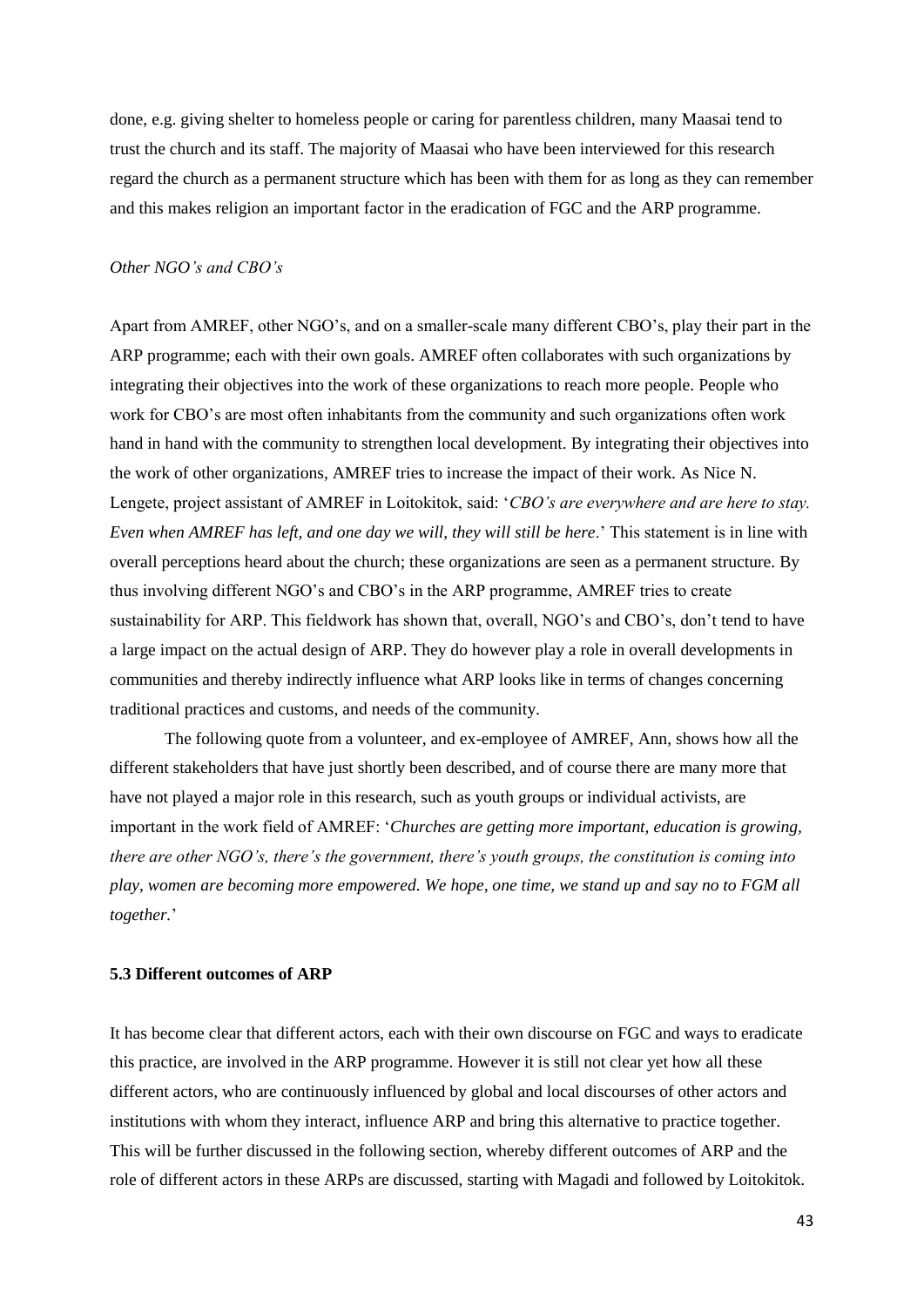#### *Magadi*

Because Magadi is remote and because the town is built completely for the purpose of the private company TATA Mechanicals, it is not easy for organizations and institutions to settle and work in Magadi. Therefore, apart from AMREF, there are not many CBO"s, NGO"s or other institutions present in Magadi town. It has been observed that AMREF thus tends to have more of a "soloposition" in the field in Magadi when it comes to deciding how ARP is designed. There are, however, still some important partners to AMREF when it comes to the ARP programme.

As several participants of this research have explained to us, various attempts have been made by churches in Magadi to implement ARPs before AMREF came. These attempts supposedly failed because the community rejected the ideas of the church to ban the traditional cultural ceremonies and replace them with religious ceremonies. AMREF tried a different tactic, by working through a "cultural approach", as they call it themselves. This means that AMREF tries to involve the entire community, and work closely together with local leaders, to gain trust from the community and thereby respect cultural traditions while trying to eradicate practices that AMREF sees as harmful. Millicent, project officer of AMREF in Magadi, explained that ´*ARP is not something that has been started up by AMREF, it has been going on. But I think our interesting contribution is by making it a community led movement.´*

AMREF organized a divisional ARP in Magadi and this turned out to be a learning experience for various communities that were present. After this first ARP, other community-led ARPs have been organized. Hereby the community was in charge of the design and implementation of ARP and AMREF merely played a supportive role in terms of finances, transport and the provision of facilitators and trainers. In Shompole, one of the towns in Magadi region, the community however did not invite any guests but decided to organize the ARP with just members of the community. This shows that ARPs are different per community due to the fact that the communities are the designers of the entire rite of passage themselves. Maasai mother Janet: "*a community-led ARP is much stronger because this is a community issue. FGM is a traditional issue. It"s not an AMREF issue, so that"s where the difference is. So community-led ARP is even sustainable.*"

It has been observed that local leaders, who have often been trained by AMREF, are mostly the people to take the initiative to organize an ARP for their own community. The AEO of Kajiado County stated that "*Chiefs are the key people to take initiative in the organization and initiation of ARP*" and head teacher Patrick believed that "*the next ARP all depends on the people who coordinate it. These are the cultural elders, the chiefs, the community health workers. Those people who have been trained by AMREF and who are role models to the community"*. The visions and actions of individual leaders concerning ARP can thus be the crucial factor in the success or failure of an ARP. This has been clearly noticeable in the field where the difference between communities who do and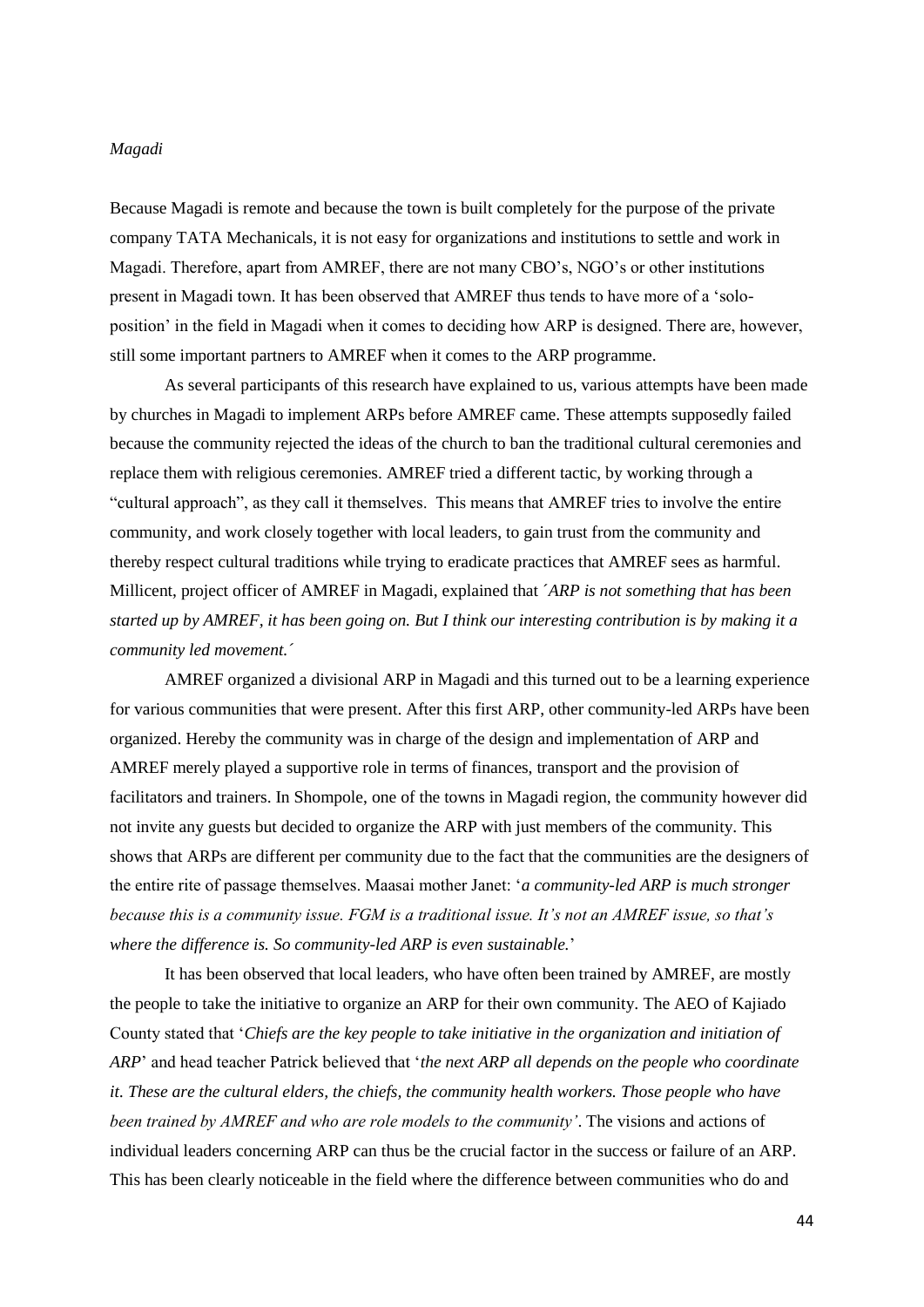the ones who don"t organize ARP is often linked to the progressiveness of local leaders. When asking a Maasai girl, Valery, why her community had not yet organized an ARP, while a neighbouring community did do so, she answered *"I would blame our chief. It is the leaders who need to come and give their support for us to be able to have an ARP"*. Also very influential and crucial when trying to discover such distinctions between communities is the remoteness of an area and, related to this, the level of interactions of communities with people with different cultures and discourses concerning FGC. "*Intermarriage, education or other forms of interaction with different cultures will change the Maasai. Isolation is still holding them back"* Christine, head teacher at Magadi Primary School, explained. Communities in Shompole, for example, have a large-scale market day each Friday where Maasai (even from Tanzania) come to do business. Such a market day, whereby people from many different communities come together, has a huge impact on the level of interaction and increases the knowledge and cultural diversity of an area. A Moran explained "*We"re passing the message on to other people. People from the other country are coming to learn from Kenya. And maybe there"s no ARP in Tanzania. Probably not. So this message, because Shompole is near the border, they should come and learn and take this message to the other part. So now it's spreading all over.'* It thus seems that interactions not only increase the likeliness for an ARP in the area where AMREF works, but also contribute to the spreading of ARP among other communities. Globalization, as explained in the theoretical chapter, tends to increase the level of interactions of communities and thereby influences discourses concerning ARP of actors on a local level.

Communities from a very different place in Magadi, namely Musenke, showed to still have very conservative views concerning FGC and still value customary traditions such as early marriage, FGC and early pregnancy very much. Musenke is much more remote than Shompole and AMREF speaks about Musenke as an extreme hardship area. AMREF has been working with Musenke for less than a year and the level of education and interaction among Maasai communities in this area is very minimal, compared to other communities. This links to the fact that the larger part of Maasai from Musenke do not agree with the replacement of FGC by ARP. These examples show that even communities within Magadi region can strongly differ from each other when it comes to the design and implementation of ARP. The example of Musenke shows that overall perceptions of communities toward ARP seem to, again, be strongly related to the remoteness of an area and the level of interactions which are influenced by global processes.

#### *Loitokitok*

The way ARP is organized and implemented in Loitokitok has shown to be very different from Magadi. ARP in Loitokitok has never been fully organized by AMREF, it has merely been a scale-up of ARP in Magadi. AMREF also has more dialogue with other stakeholders in the field, mainly CBO"s Ewuap and FPFK; a well-known Pentecostal church, when designing ARP in this region. This is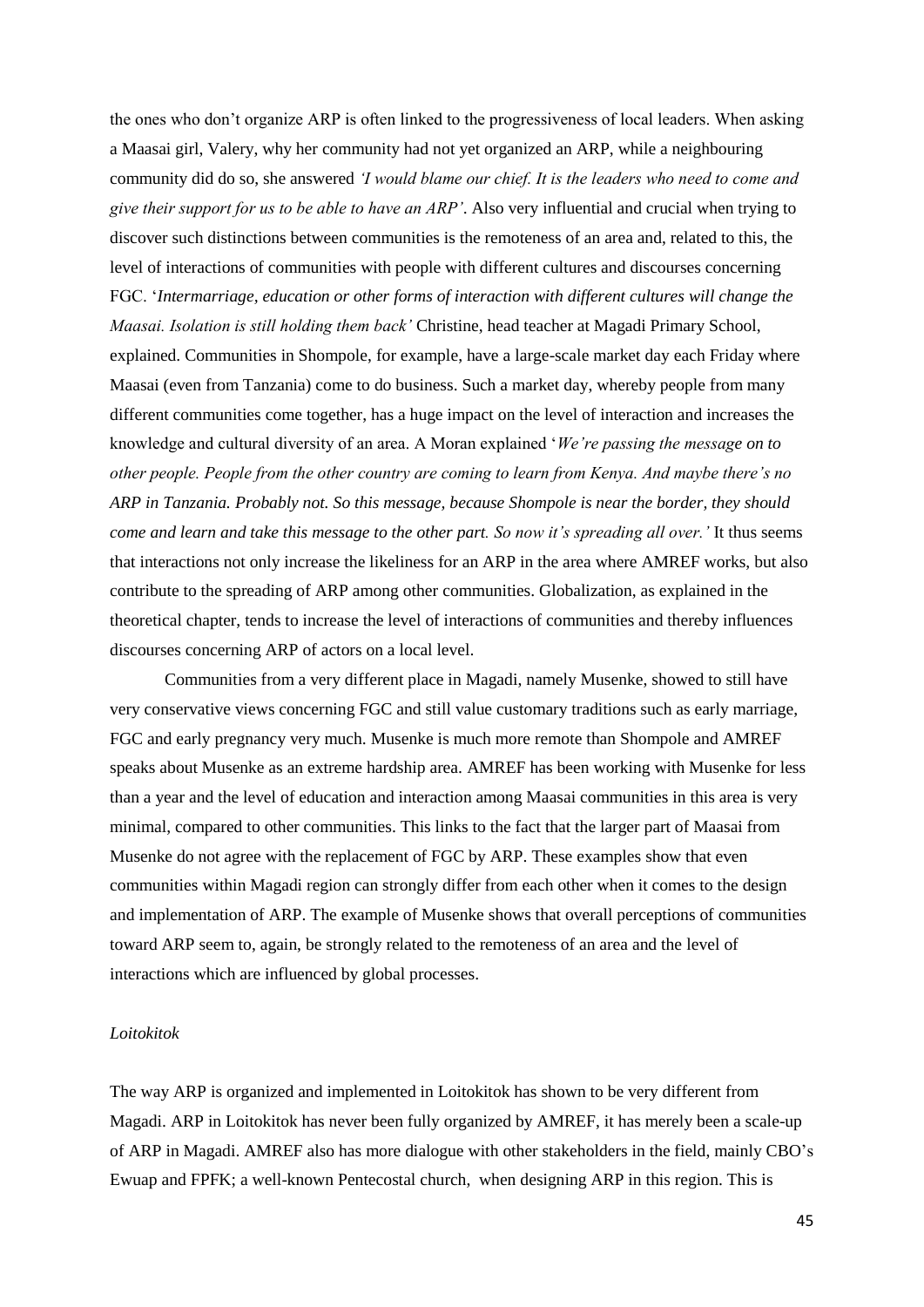partly explained by the fact that there simply are much more different organizations and other stakeholders apparent and active in Loitokitok region. Because the area is less remote than Magadi, the level of interactions of Maasai communities with other cultures is higher. Christian religion is also stronger and more apparent; mainly visible by the high numbers of churches in the area. This has a strong effect on AMREF"s ARP in Loitokitok region. Churches in Loitokitok already organized several ARPs before AMREF came to the region. These ARPs mainly entailed two days of training and a certification of girls, which is similar to AMREF"s ARP, but these church-led ARPs did not include a cultural ceremony on the day that girls were certified. As has been explained in the previous chapter, the traditional cultural aspects of ARP; such as blessings from the elderly and Maasai dances or songs are less present in church-led ARPs, whereas Christian aspects of ARP are more dominant.

AMREF personnel have described their work method in Loitokitok as a "CBO-approach" or a "religious-approach", thus different from the so called "cultural-approach" in Magadi. Charles Leshore, Project Assistant in Magadi, explained that "*the approaches are different in each place. Magadi is more cultural, traditional, and Loitokitok is more Christian. So the point is that you first have to understand the culture, it all starts with research; who are the decision makers in a community? Then you have to adjust your format to that.*"

Overall, it is clear that the growth of Christianity, globalization processes and overall developments, which can be noticed by, for example, the increasing numbers of schools and growing infrastructure, are very visible in Loitokitok and have an impact on the decreasing level of FGC overall in this region. Also, as is the case in Magadi, ARPs in Loitokitok region are different per community. This is, for example, emphasized by the fact that some Maasai communities in Loitokitok have claimed to no longer practice FGC without having replaced FGC with an ARP. Maasai explained that changes in their community are due to overall modernization and developmental processes in the area. This again shows that interventions on FGC, such as the ARP programme, don"t take place in a vacuum and that many different actors who all play a role in the creation of ARP are influenced by global discourses and processes which lead to change on a local level.

#### *A context-specific intervention*

ARP is a highly context-specific intervention because the structure and activities of ARPs are designed by the community themselves and thus depend on cultural and environmental needs and conditions. AMREF therefore has a different role and level of involvement in each ARP. Interviews from this fieldwork have shown that more and more Maasai feel that ARP is for their own good because it involves their own girls and it therefore seems that ownership over ARP grows quickly over time. "*AMREF is just a boost, now it is up to us"*, a Maasai girl from Loitokitok explained, and a head teacher at a primary school near Magadi said "*Initially AMREF was doing all these things, but we"ve been saying that if we depend so much on AMREF to do, tomorrow when they go, what will happen?*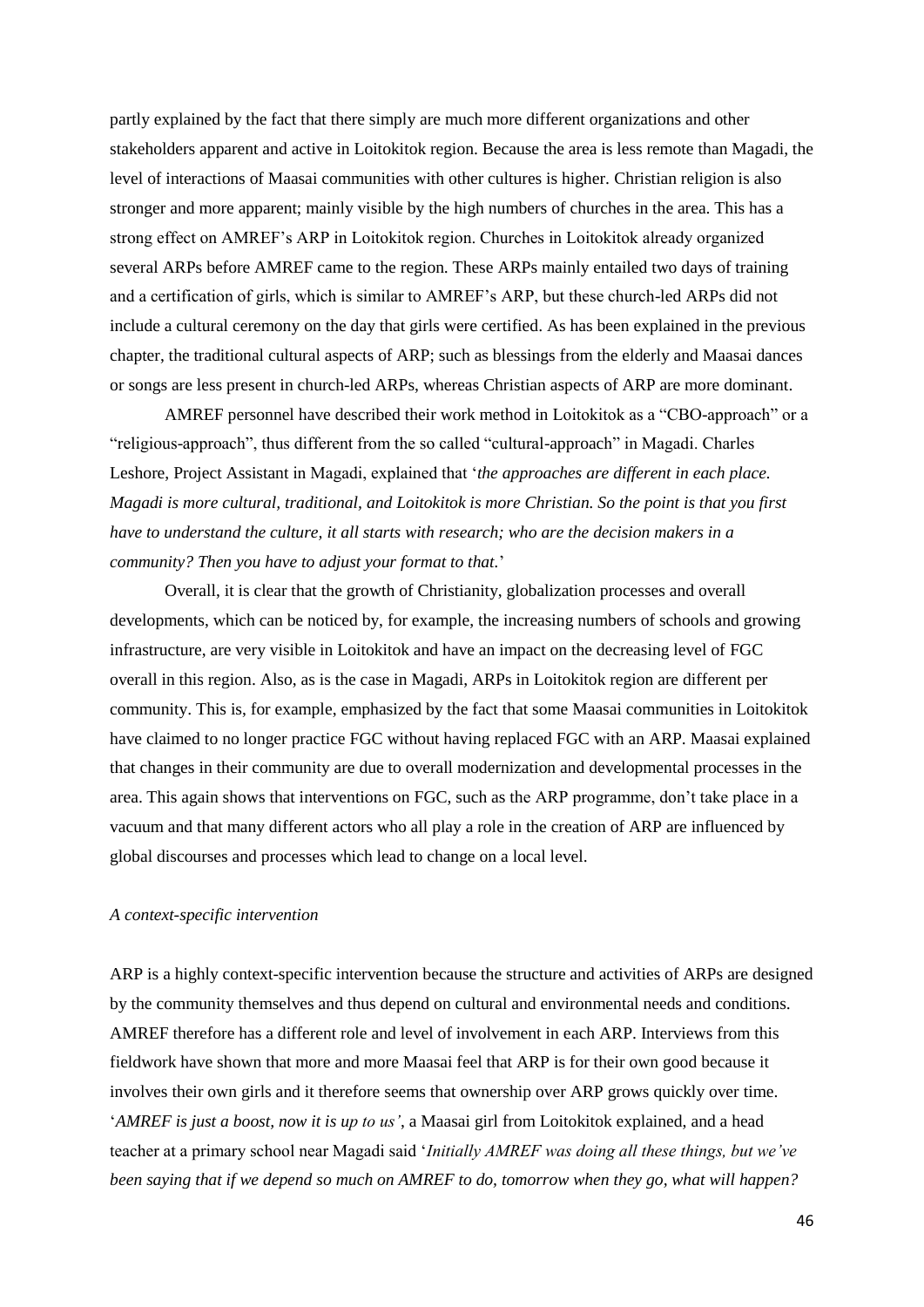*So that is why I am saying, it has to be an initiative of the community, we really want AMREF only to come and help where it is necessary. But some places are more active than others. Like Shompole, they have a very active chief.*" It thus differs per community as to how far Maasai still depend on organizational and financial support from AMREF. Communities who live in areas where higher level of education and church involvement are apparent seem to depend less on AMREF and take more initiative in the organization and follow-up of ARP.

Community-led ARPs that have been organized so far in Kajiado County have mostly taken place at a community or locational level whereby a few villages join up and take a decision for ARP. It has been observed that such pioneering communities then invite their neighbouring communities to witness their ARP celebration, a gesture which sometimes led to those visitors starting to plan for their community to also adopt ARP. Interactions between Maasai communities thus seem to be a powerful tool for learning and for creating sustainability and ownership over ARP among Maasai communities in a wider region.

Just like the fact that the way in which FGC is practiced is not uniform across all communities and differs per context and over time, this is also the case with ARP. It is important to consider this when trying to study or adopt either an AMREF-led or a community-led ARP model. Each community has different needs and it seems to be important for AMREF to work closely together with all the different players in the field and be up to date about on-going changes and processes in a community to be able to assess what kind of an alternative a community needs and wants and support them in that. Overall, ARP is an intervention which is influenced by many different stakeholders, including Maasai communities, and the final impact, or outcome, of the alternative seems to be highly dependent on and bound to context and time.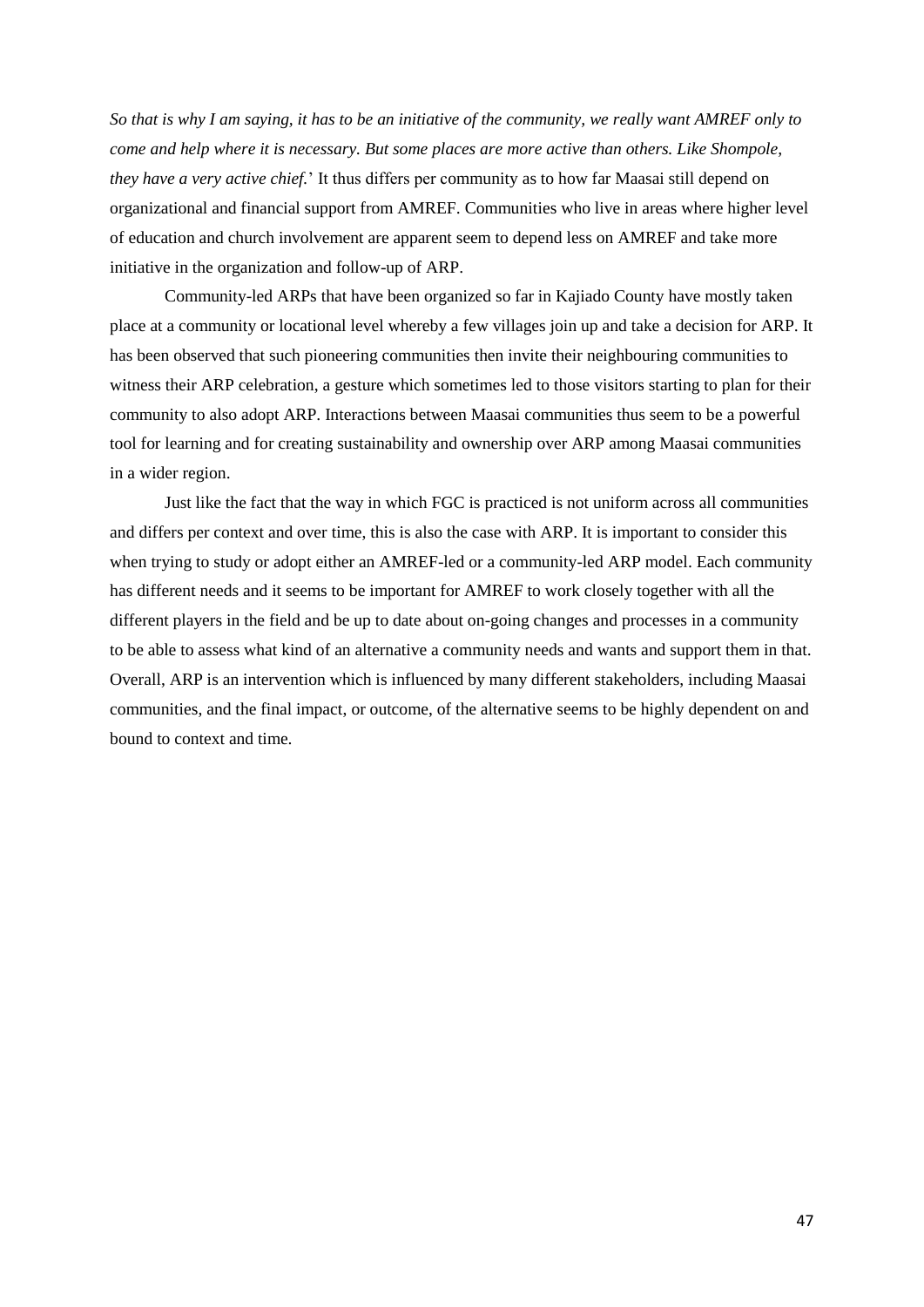#### **6. Discussion and conclusion**

In this chapter the main findings of this research will be recaptured and discussed to provide an answer to the central question of this thesis: *How is AMREF"s ARP programme designed and brought to practice by different stakeholders and how does it fit within the traditions of practice and meaning of the customary rite of passage for Maasai girls, in Kajiado County, Kenya?* The goal of this research question is to describe ARP as a social change within a global context.

When aligning the empirical chapters with each other and with the theoretical framework of this thesis to provide an answer to the central question of this thesis, some interesting parallels can be discovered. The conclusions that are drawn in this chapter are all formed on the basis of the fieldwork that has been conducted for this research. This research has focussed on the role of Maasai communities within, and their perceptions toward, the ARP programme, as well as the role of AMREF and other stakeholders in the field. We will firstly discuss the main findings concerning the meaning that Maasai attach to alternative rite of passage and their perceptions toward the practices and rituals of ARP as an alternative for their customary rite of passage. Then, we will discuss the main findings concerning the role of AMREF and other relevant stakeholders within the ARP programme and their influence on ARPs. When aligning these main findings together we will be able to draw some general conclusions concerning ARP, linking this local intervention for FGC to discourses on a global level. This chapter will close with a short description of the social and theoretical relevance of this research and recommendations for future research.

#### *Maasai communities*

It has been discussed that the majority of rituals and practices that are carried out during ARP mainly resemble the rituals and practices of the customary rite of passage. The cultural concept of the age group and the days of training for girls are mostly seen as replacement of the separation phase during the customary rite of passage. In addition, the celebration day of ARP with its rituals, practices and meanings mainly resembles the celebration day of the customary rite of passage. In general, the preservation of most rituals, practices and its meanings during ARP is highly valued by almost all Maasai who participated in this study. From this perspective, it seems that ARP still forms a binding ritual (Esho et al. 2011:54) and therefore a crucial factor within Maasai communities.

However, some rituals and practices that are performed during ARP seem to have changed, in comparison to the rituals and practices of the customary rite of passage. This is partly due to the increasing role of the Christian church within Maasai communities which can be seen as part of the larger process of globalization. Furthermore, circumcision, which is almost always seen as the most crucial aspect of the customary rite of passage, can be seen as an important changing ritual that is not carried out during ARP. Almost all Maasai who participated in this study stated that the days of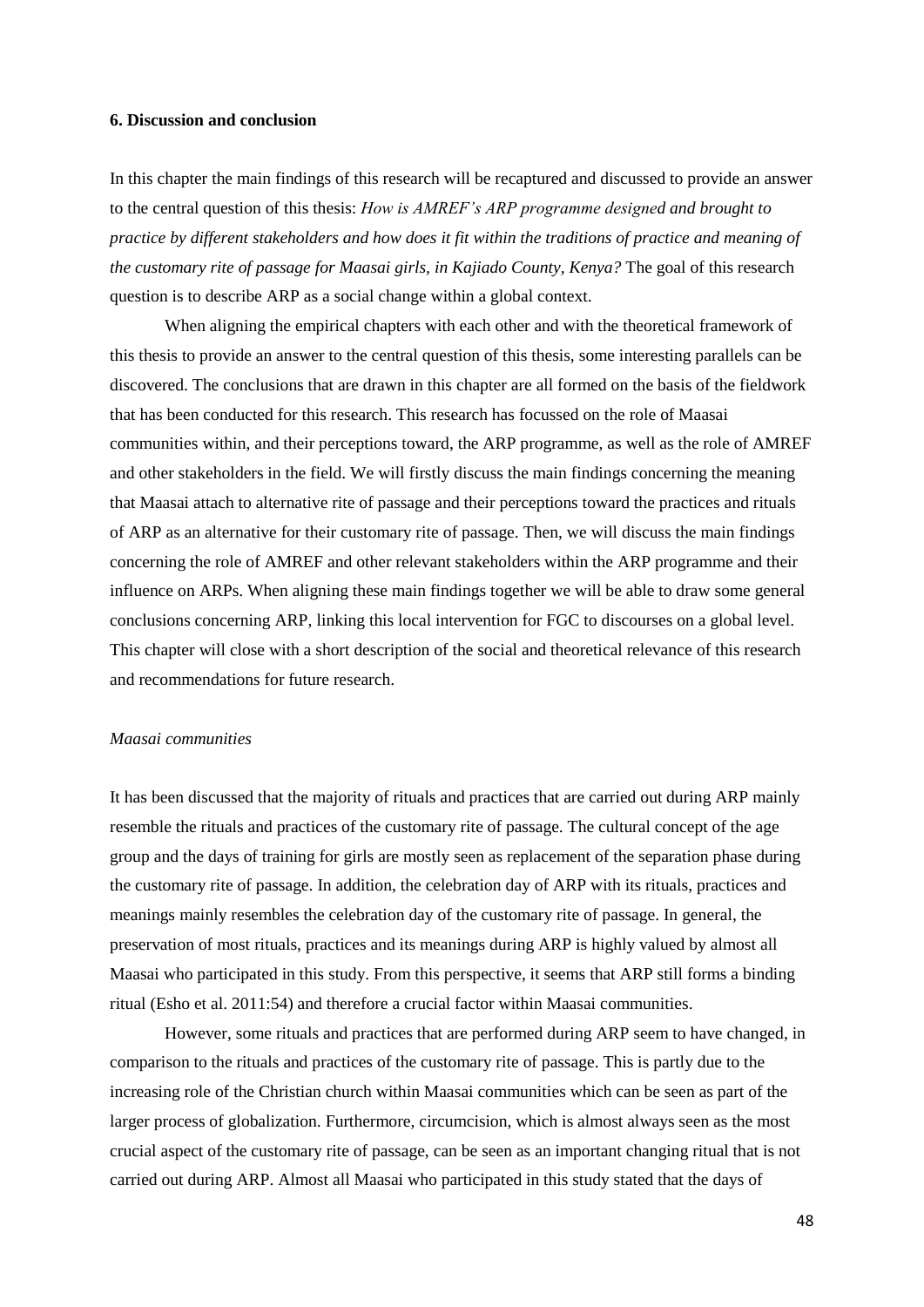training are now seen as the most crucial part of ARP. These changing rituals and practices within Maasai tradition are consistent with Esho et al. (2011:53) who stated that rituals have a dynamic character and are therefore never fixed. In this way, it seems that ARP can be considered as a suitable replacement of the customary rite of passage; preserving most rituals and practices while replacing circumcision with another practice that is highly valued by Maasai who have been interviewed. In other words, globalization processes influence the ideas and practices of actors on a local level. In the case of Maasai communities who participated in this study, these processes can have an impact on cultural traditions such as FGC, as part of the rite of passage, which manifests itself in changing rituals and practices. In addition, the differing levels of interaction of Maasai communities in Loitokitok and Magadi are reflected in the diverse ways that rituals and practices are experienced and carried out during ARP

Changing rituals and practices that are carried out during ARP go hand in hand with the changing and differing meanings that Maasai attach to ARP nowadays. Some Maasai who participated in this study attach the same meaning to ARP as to the customary rite of passage which shows that there is still a need to continue with the cultural concept of a "rite of passage", regardless of a changing form of the associated rituals and practices. Another perspective, with regard to the meaning of ARP, was mainly shared by traditional Maasai with a relative older age who stated that a girl cannot become a woman by undergoing ARP because of the absence of circumcision. Other Maasai, especially girls who have been interviewed, see womanhood more as a process rather than a transition at a certain moment in life; during the customary rite of passage. This means that the primary meaning of the customary rite of passage, becoming a Maasai woman, and therefore the whole concept of a rite of passage seems to be losing value for these Maasai girls. It should be noted that this change in meaning, which is acknowledged by some girls, cannot only be ascribed to changing rituals and practices. This perspective can also be seen as an outcome of changing cultural values and beliefs due to the increasing level of interaction of Maasai communities, as a consequence of globalization (Greig 2002; Stegner 1993; Appadurai 1996). These different meanings are also in line with the changing meaning of being a Maasai woman. The changing position of Maasai women within Maasai communities cannot only be seen as a result of AMREF"s ARP programme, it also seems to change due to a wide variety of external influences like the increasing role of education, the church, other NGO"s and other communities in Kenya by means of interaction of these different actors.

Overall, ARP is seen as a comprehensive replacement of the customary rite of passage according to most Maasai who participated in this study because it fits well with their needs in terms of Maasai tradition. Stegner (1993) stated that cultures that are willing and able to embrace external influences on their own terms while also rejecting anything that implies violation of their way of life are most likely to survive. This statement seems applicable here.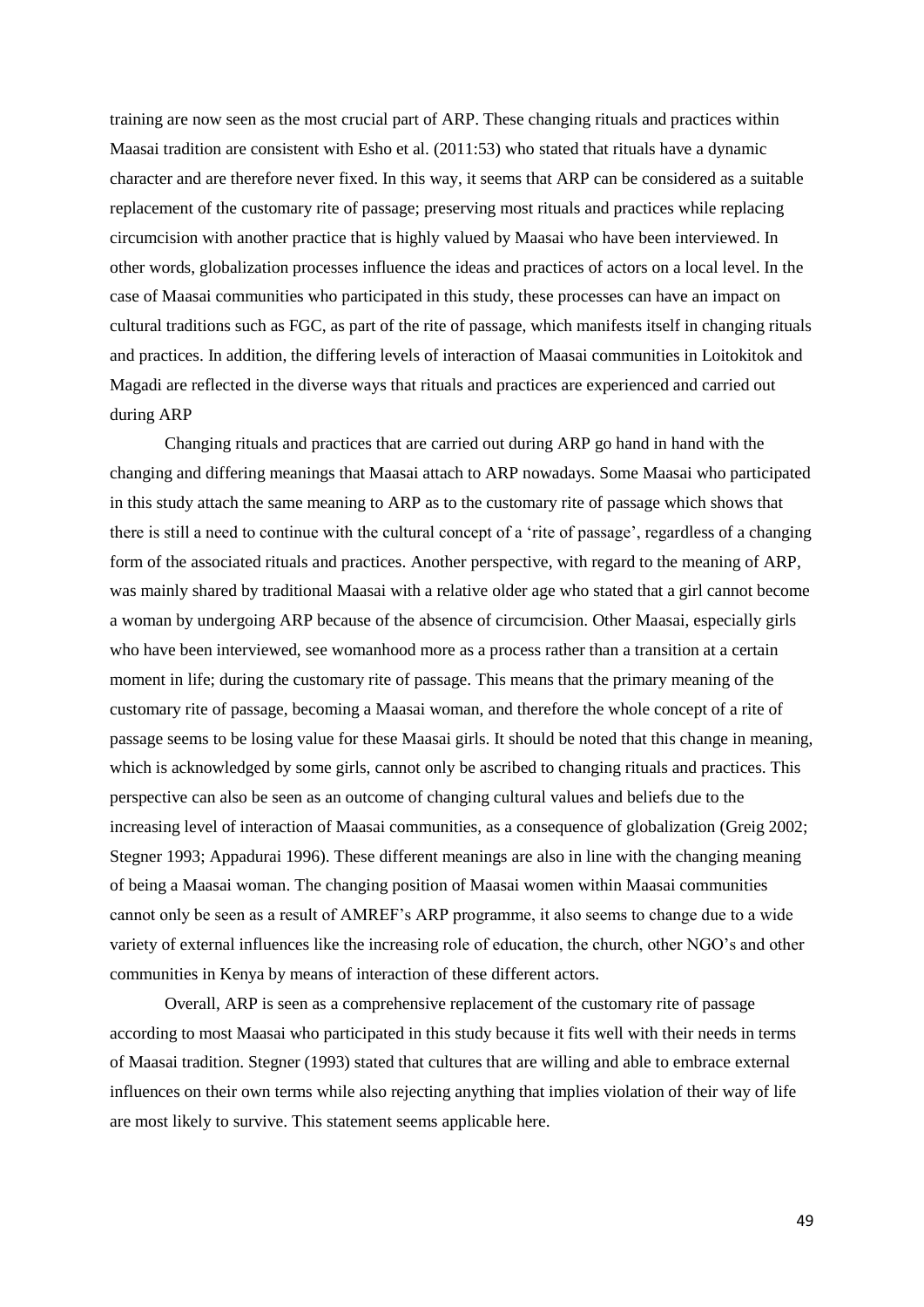#### *AMREF and other stakeholders*

As has been discussed in chapter five, AMREF uses a community based work approach, implying that the community can find the solutions to their own problem. This work approach seems to be in line with the doctrine of cultural relativism; whereby Maasai are not forced to change the practice of FGC by AMREF but rather are empowered to make their own decisions concerning health. The perspective of cultural relativists is that norms and values can only be understood from the culture in which they arise because they are not universal (Donnelly 1984:403). AMREF has shown to avoid interventions in Maasai culture as much as possible by trying to eradicate FGC in a culturally sensitive manner. This is in line with Mouton's statements who argues that, within the doctrine of cultural relativism, it is no longer justified to intervene in a certain cultural context by simply implementing a certain project or initiative with regard to eradicating FGC (Mouton 2007:15). It thus seems to be clear that AMREF leans strongly toward the doctrine of cultural relativism, in comparison to ethnocentrism. However, if AMREF would work through a discourse of cultural relativism completely, they would probably not even start to talk about possible changes concerning a culturally embedded practice such as FGC. Some tension between ethnocentrism and cultural relativism seems to thus probably always be apparent, whereby an organization such as AMREF needs to find a well-balanced position between the two ends of this continuum. On the one hand trying to achieve change, fighting for human rights and following Kenyan law, on the other hand trying to preserve and respect Maasai" culture. However, as we have explained, it is crucial to not only analyze the work of AMREF from a perspective of cultural relativism versus ethnocentrism, but to focus on, and include, more actors with their different discourses.

It has become clear overall that AMREF, with their community-based work approach, tends to have a good relationship with local communities which has an effect on the level of cooperation with which ARP is organized by AMREF, Maasai communities and other stakeholders. This way of cooperating with local communities seems to be in line with what Barbara et al (1998) stated: it"s important for organizations to pay attention and achieve a tactical understanding of group dynamics in order for them to increase the effectiveness of an organization"s work and what Esho et al. (2011) suggested: that FGC strategies should focus on being socially grounded, by understanding the people's sociocultural context. AMREF has shown to work together with many different players; both insiders and outsiders of Maasai communities. Esho et al. (2011) described that working together with both insiders and outsiders is very important when campaigning against FGC because it helps an organization become more aware of the changing dynamics of culture and its interplay with global ideologies.

Because AMREF has so many partners and works together with many different stakeholders in the field, various different discourses, needs and expectations are apparent throughout the ARP programme. Churches, for example, try to spread the word of the Bible and tend to emphasize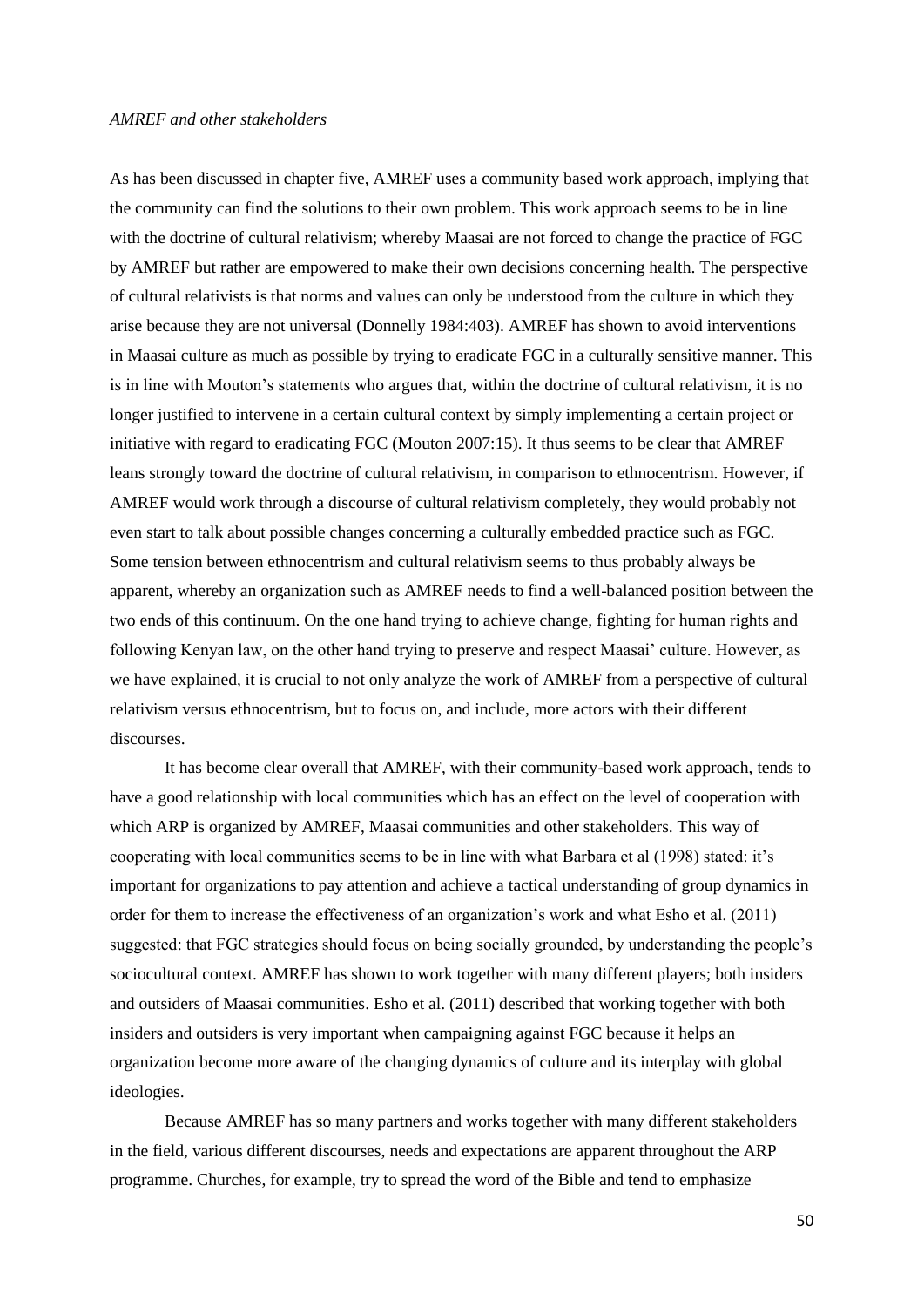religious aspects of ARP more than the cultural aspects, whereas politicians, as representatives of the government, have to implement the law; which forbids FGC, while also maintaining the support from the Maasai community.

#### *Overall findings*

In the theoretical chapter of this thesis it has been described that the customary rite of passage, with its rituals, practices and meanings, is dynamic rather than fixed. Maasai communities who participated in this study are constantly involved in the process of negotiation about the design of their rituals and practices. This leads to the fact that ARP is dynamic as well; it seems to be in line with the situation in which Maasai communities find themselves. During this fieldwork the different discourses that have been discussed in the theoretical chapter of this thesis have all been recognized among actors in the field. This, to recapture, concerns perspectives about human rights, health, development and also the debate between ethnocentrism versus cultural relativism. However, as has been argued before, in order to provide a comprehensive overview of the dynamics and complexity of the alternative rite of passage, the cultural tradition needs to be studied as part of larger processes of globalization, which includes all the studied actors, in relation to each other, with their differing discourses.

Overall, literature has shown agreement on the fact that globalization permits flows of cultural ideas, values and beliefs (Greig 2002; Stegner 1993; Appadurai 1996). Less agreement was found on the effect of increasing levels of interaction on local communities. Boyd (1988), for example, argued that globalization can play an encouraging role in cultures uniqueness. In her article it is then argued that this would mean that communities will hold on to cultural traditions such as FGC more strongly. This however does not seem to be the case when looking at the findings from this fieldwork. Maasai do not necessarily need to hold on to FGC, as part of the rite of passage, and thereby distinguish themselves from other communities to maintain their heterogeneity. Bird and Stevens (2003) and Stegner (1993) have described that increasing levels of "external interaction", as they call it, does not necessarily have to lead to the homogenization of cultures or the collapse of local cultures as some writers have argued. Instead, a mixing of cultural values seems to be apparent which then again leads to new opportunities for cultural interaction (Bird and Stevens 2003; Stegner 1993). During this thesis we have also used this perspective to be able to acknowledge the diversity of ARPs. We have found that ARP is different in each location, at each time, due to the many different discourses, expectations and needs of actors that play a part in the design and implementation of the programme. Globalization thus rather seems to increase heterogeneity than homogeneity; even when looking at one cultural community such as the Maasai in a comparatively small area of the world; Kajiado County. Even though AMREF"s ARP might have started as a standard model, the outcome is different in each occasion and will probably always keep changing. AMREF tries to anticipate to the context in which ARP takes place to make their own programme more effective, as is described in chapter five. This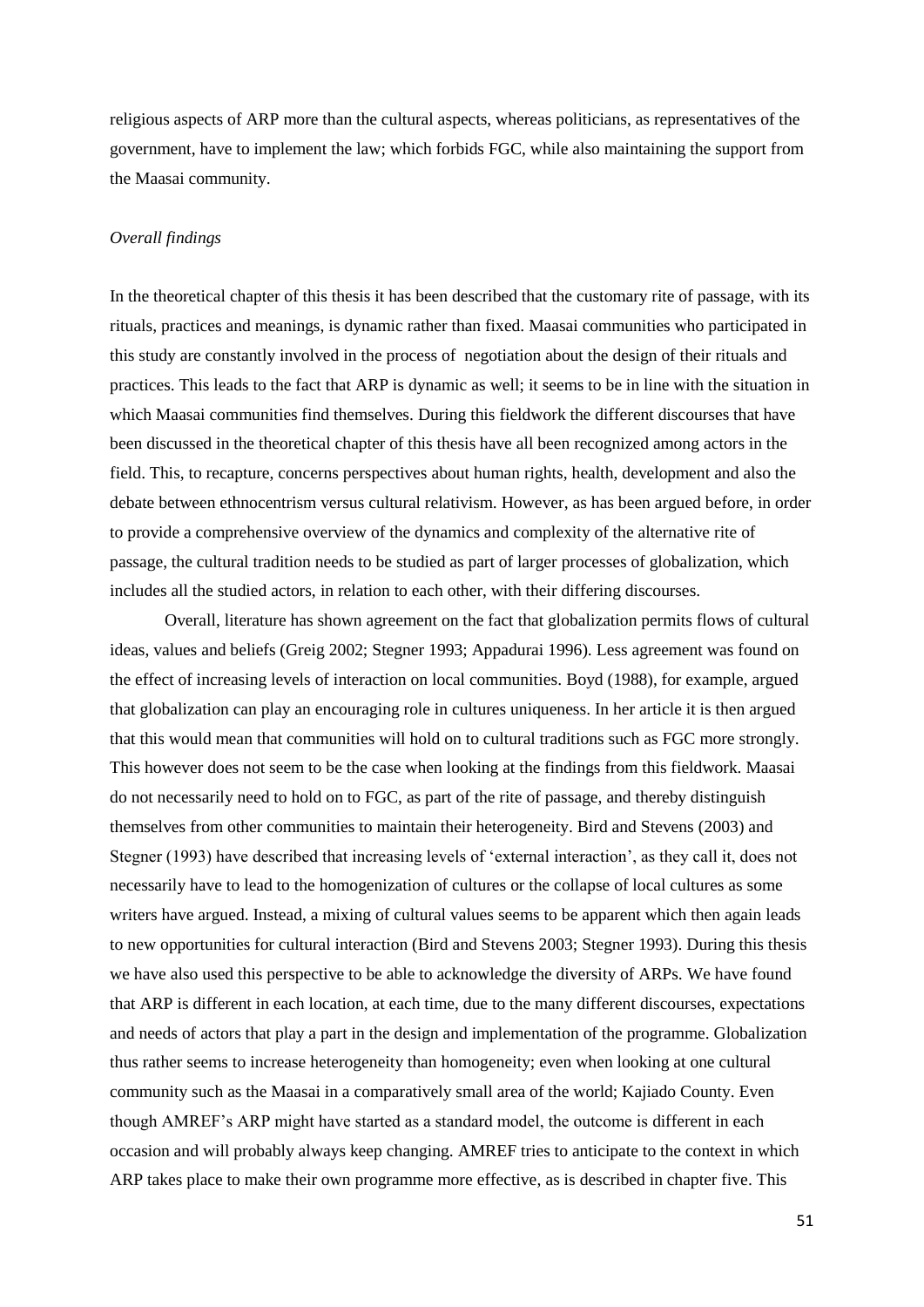context-specific aspect of the design of the ARP programme is in line with chapter four, which discussed that there is a slight difference between rituals and practices carried out during ARPs in Loitokitok and Magadi because of the different context. The importance of recognizing the dynamics of ARP and working in a context-specific manner is thus dominant throughout the empirical chapters of this thesis.

Overall, it is clear that ARP is a highly context- and time bound intervention for FGC, influenced by different actors and environmental conditions. It is also clear that cultural change, in this case we thus refer to ARP among Maasai communities, cannot be adequately confined to a mere distinction between heterogeneity and homogeneity or collapsibility versus adjustment; cultural values mix and new meanings and practices of ARP arise.

#### *Social and theoretical relevance*

With this thesis we have tried to place the alternative rite of passage within a broader global context, instead of merely studying the subject from one perspective or one discourse. This perspective might contribute to a more comprehensive overview and understanding the process by which ARP takes shape. Different actors, e.g. Maasai, AMREF, churches, the state, NGO"s and CBO"s, all have different discourses concerning FGC and ideas about how to eradicate this practice. What we have seen in practice is that when these actors with differing discourses come together in the field to try and find an alternative for FGC, this leads to very dynamic and diverse outcomes. Because so many different actors play a role in the design and fulfilment of ARP, it is too simplistic to merely study the implementation of ARP as a bridge between the discourses of human rights, or ethnocentrism, and cultural relativism. We thus acknowledge that FGC can be portrayed as a health issue, human rights issue and development issue, but we argue that the practice cannot be seen as merely one of these discourses.

This research is theoretically relevant because it tries to contribute to bridge the gap between international standards of human rights on the one hand and the preservation of different cultural norms and values on the other hand by giving insight in AMREF's community-based work approach, which tries to eradicate FGC in a sustainable way. In other words, with this thesis we try to transcend the debate between ethnocentrism and cultural relativism by acknowledging the complexity and dynamics of ARP.

This research also has a social relevance because even though several organizations have already implemented ARPs in Kenya there still seems to be a lack of information about the role of these programmes within the daily lives of Maasai communities and their perceptions toward this alternative (AMREF:c 2011; Chege et al. 2001; Oloo et al. 2011). Concrete information about the realization of ARP, which of course differs over time and per context, is also lacking and that is where this thesis will provide a useful addition. By having given more insight in the different perceptions of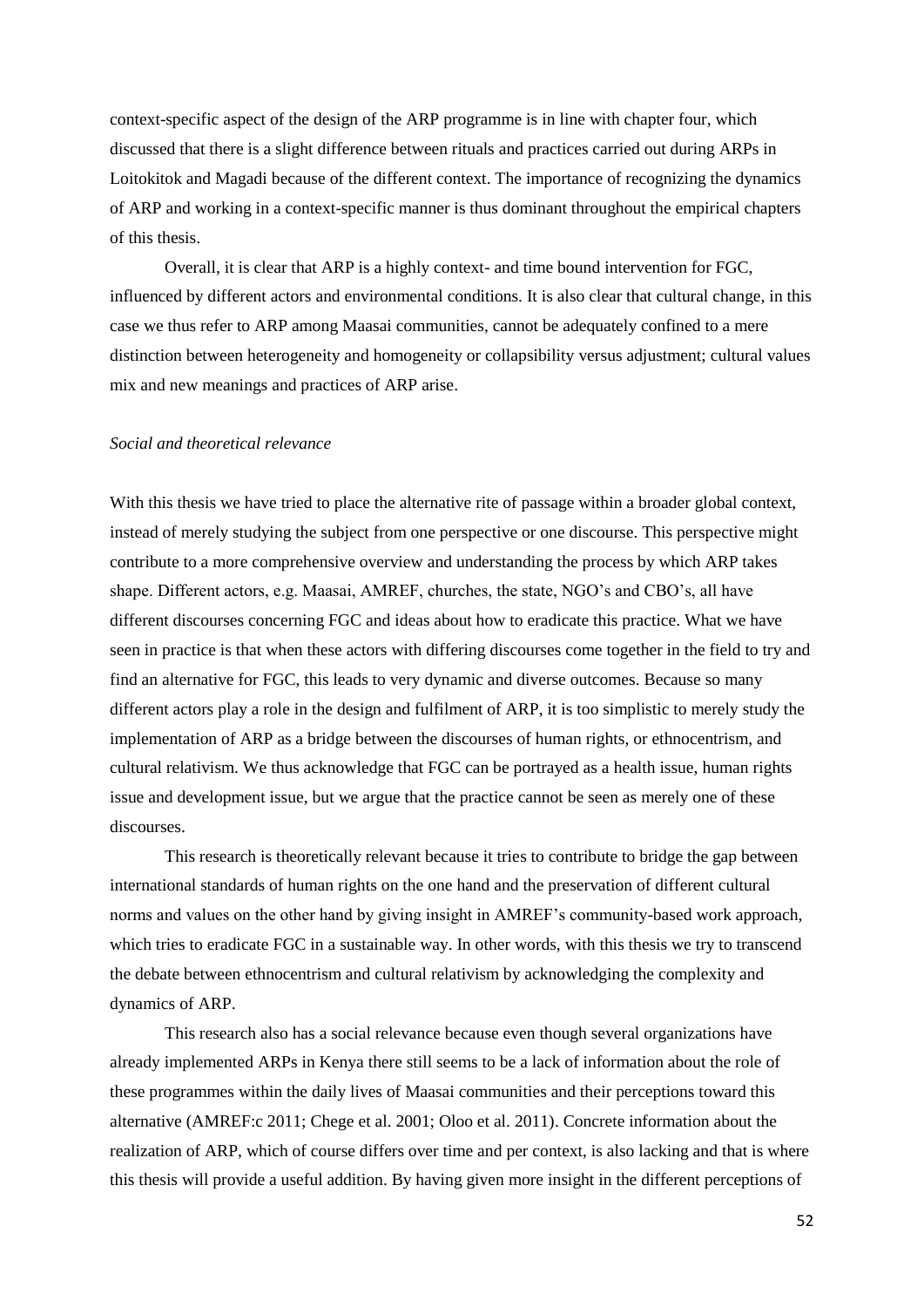Maasai and other stakeholders within the ARP programme and their mutual interaction with each other and AMREF, this thesis might contribute to further improvements of the programme.

#### *Recommendations for future research*

Due to the fact that ARP is so bound to context and time it is recommendable to continue researching the processes of change over time to be able to capture a more comprehensive view of the programme. AMREF"s ARP programme has only been apparent for a few years now and therefore it is highly recommendable to continue researching its progress over time. Then again, when looking at our findings, we can also argue that it might never be possible to truly understand the design and practices of ARP because of continuing changes due to interactions between actors and the adaptive nature of ARP. Maasai live and operate in dynamic environments which ebb and flow and where traditions may emerge and die due to a wide variety of influences. There seems to be a process at hand in which Maasai find themselves in increasing interaction with external actors. This becomes clear in processes of change, such as those in relation to the eradication of FGC. Moreover, this does not mean that Maasai communities change in similar ways or lose their culture. Rather, it shows that rituals and practices during ARP can be seen as an outcome of the mutual interaction between Maasai communities, AMREF and other stakeholders which makes ARP context-specific, dynamic and complex. Future research may focus more on this dynamic process of mutual interaction and influence between local and global forces. This might give a better insight in the needs of communities on the local level and ways to integrate these needs within a larger and rapidly changing context.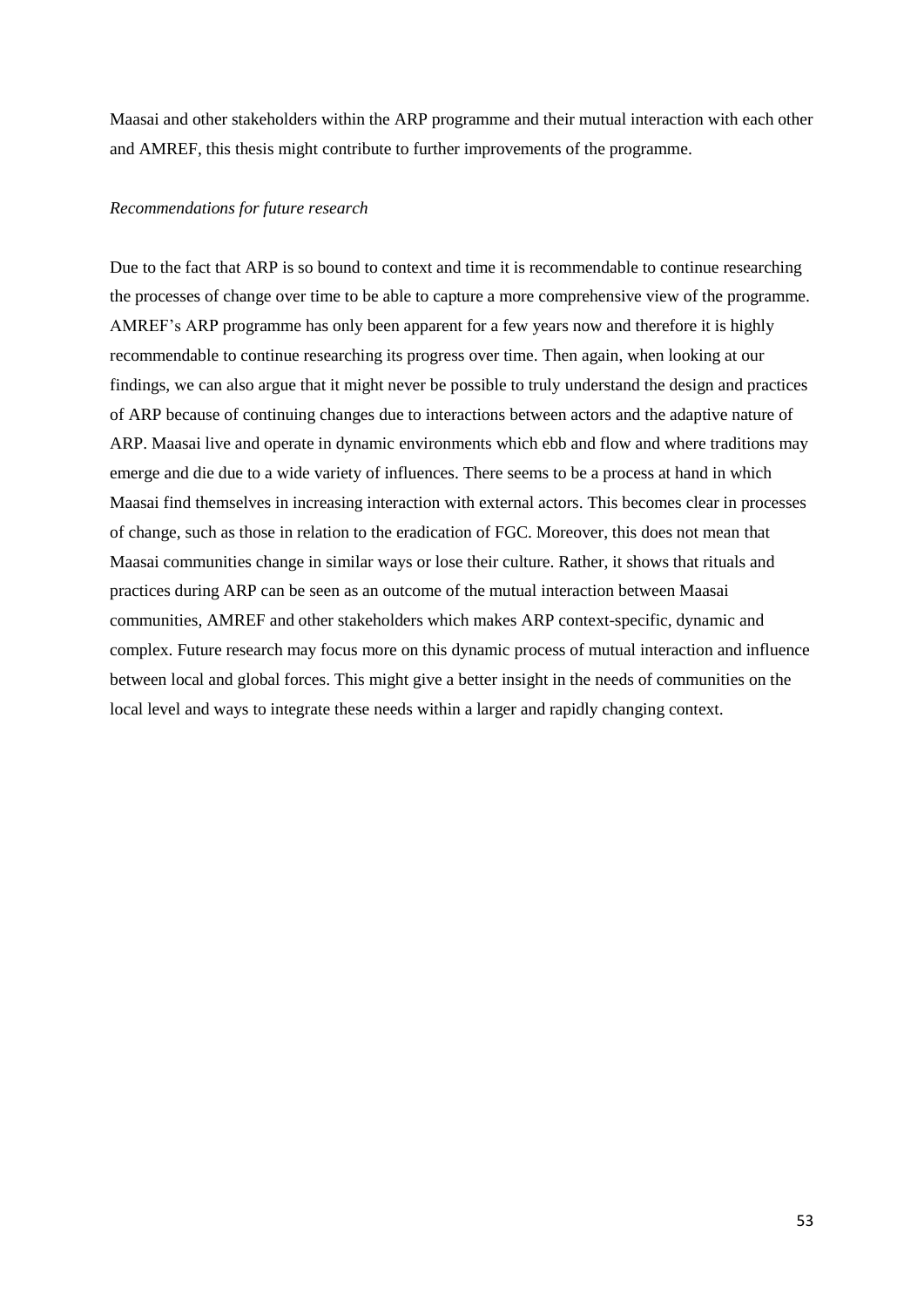## **Bibliography**

#### *Articles, reports and books*

#### Abu-Lughod, L.

2002 Ethics Forum: September 11 and Ethnographic Responsibility: Do Muslim Women Really Need Saving? Anthropological Reflections on Cultural Relativism and Its Others. *American Anthropologist.* Vol. 104, No. 3, p. 783-790.

## AMREF:a

2011 Unite For Body Rights Baseline Report. Leiden: AMREF Flying Doctors.

#### AMREF:b

2012 AMREF Unite For Body Right Programme. Leiden: AMREF Flying Doctors.

#### AMREF:c

2011 Laat nomandenmeisjes vrouw worden zonder besnijdenis. Leiden: AMREF Flying Doctors.

#### Anderson, B.R.

2006 Imagined Communities: Reflections on the Origin and Spread of Nationalism. London: Verso.

## Appadurai, A.

1996 Modernity at Large: Cultural Dimensions of Globalization. Minnesota: University of Minnesota Press.

Barbara A., Schulz, A.J., Parker E.A., Becker, A.B.

1998 Review of Community-Based Research: Assessing Partnership Approaches to Improve Public Health. *Annual Review of Public Health*. Vol. 19, p. 173-202.

Bird, A., Stevens, M.J.

2003 Toward an emergent global culture and the effects of globalization on obsolescing national cultures. *Journal of International [Management.](http://www.sciencedirect.com/science/journal/10754253)* [Vol. 9, No. 4,](http://www.sciencedirect.com/science/journal/10754253/9/4) p. 395–407.

#### Boeije, H.

2010 Analysis in Qualitative Research. London: SAGE Publications Ltd.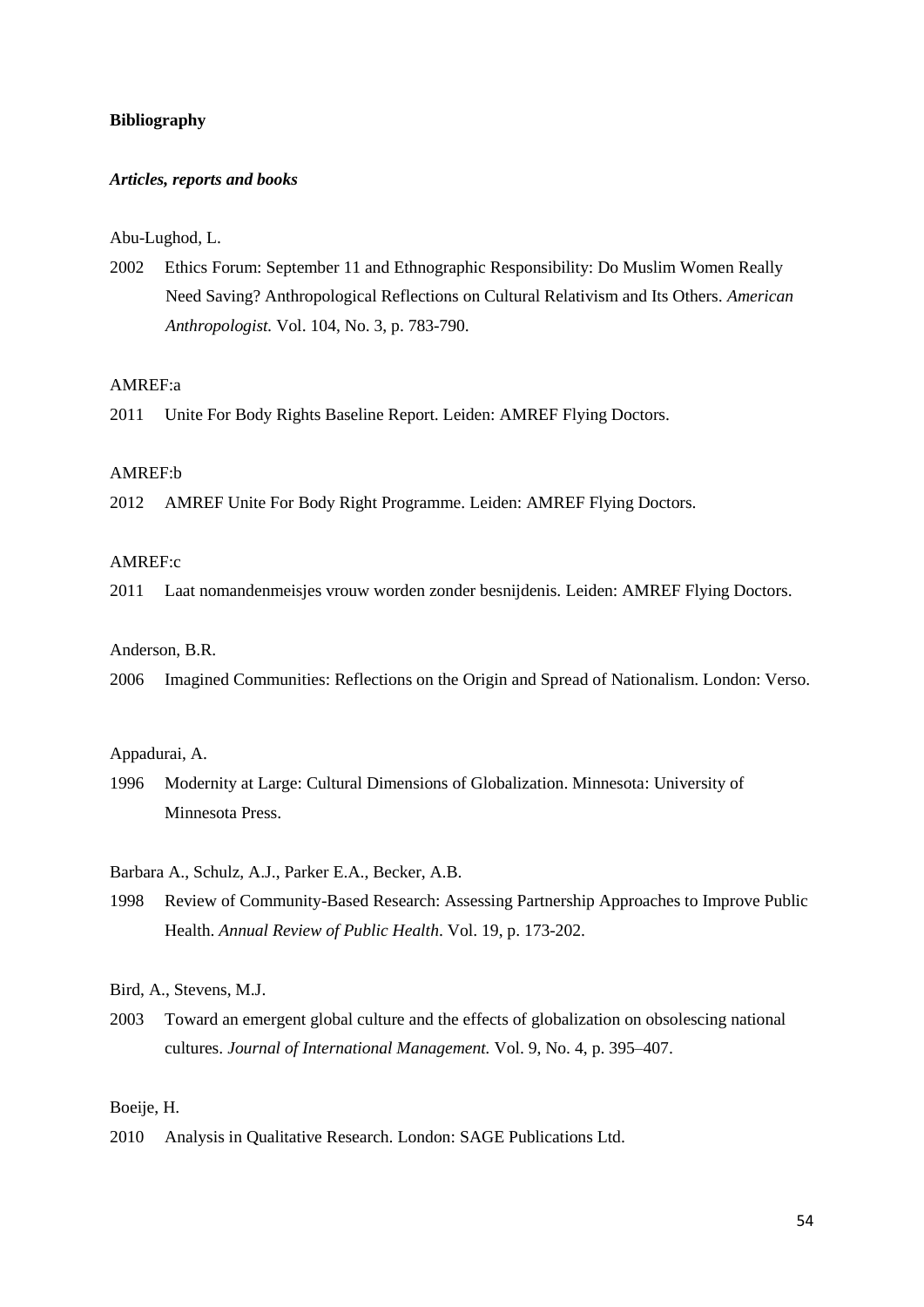#### Boyd, R.

1988 Culture and the evolutionary process. Chicago: University of Chicago Press.

Boyle, E. H.

2002 Female Genital Cutting: Cultural Conflict in the Global Community. Baltimore: The Johns Hopkins University Press.

Chege, J.N, Askew, I., Liku, J.

2001 An Assessment of the Alternative Rites Approach for Encouraging Abandonment of Female Genital Mutilation in Kenya. *Frontiers Final Report.* Washington, DC: Population Council.

#### Donnelly, J.

1984 Cultural Relativism and Universal Human Rights. *Human Rights Quaterly*. Vol. 6, No. 4, p. 400-419.

#### Douglas, M.

1967 Purity and Danger: An Analysis of Concepts of Pollution and Taboo. London: Ark Paperbacks.

#### Duncan, B.S., Hernlund Y.

2000 Female Circumcision in Africa: Culture, Controversy, and Change. Boulder: Lynne Rienner Publishers.

Embree, J.F.

1950 Letters to the Editor: A Note on Ethnocentrism in Anthropology. *American Anthropologist*. Vol. 52, No. 3, p. 430-432.

Esho, T., Van Wolputte, S., Enzlin, P.

2011 The socio-cultural-symbolic nexus in the perpetuation of female genital cutting: a critical review of existing discourses. *Afrika Focus.* Vol. 24, No. 2, p. 53-70.

Featherstone, M.

1990 Global Culture: Nationalism, Globalization and Modernity. London: SAGE Publications Ltd.

#### Geertz, C.

1957 Ritual and Social Change: A Javanese Example. *American Anthropologist,* Vol. 59, p. 32-53.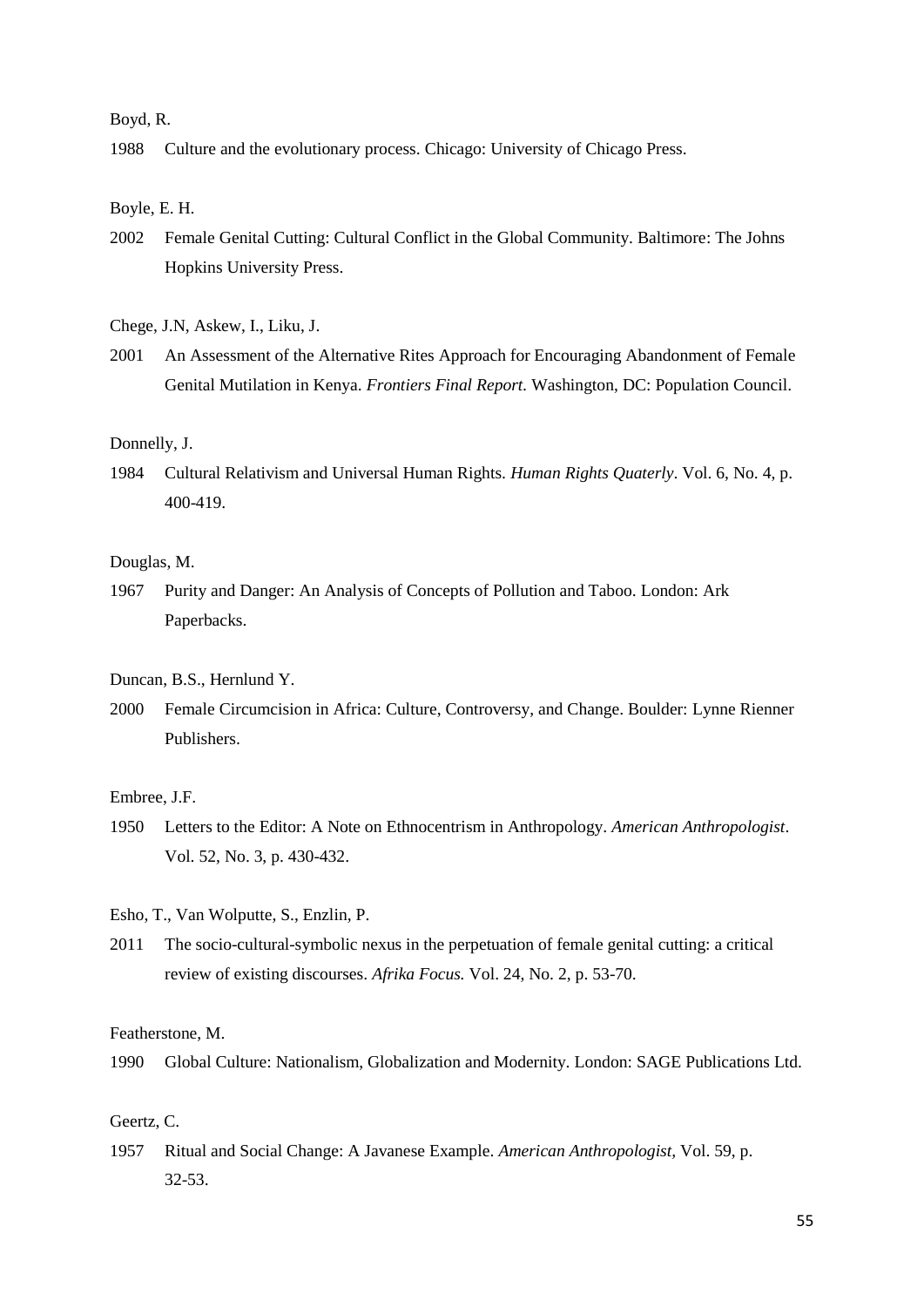Greig, J.M.

2002 The End of Geography? Globalization, Communications, and Culture in the International System. *Journal of Conflict Resolution*. Vol. 46. No 2, p. 225-243.

#### Ibhawoh, B.

2000 Between Culture and Constitution: Evaluating the Cultural Legitimacy of Human Rights in the African State. *Human Rights Quaterly.* Vol. 22, No. 3, p. 838-860.

#### Johnson, A.K.

2008 The Revitalization of Community Practice: Characteristics, Competencies, and Curricula for Community-Based Services. *Journal of Community Practice.* Vol. 5, No. 3, p. 37-62.

#### Kottak, C.P.

2011 Cultural Anthropology. Appreciating Cultural Diversity. Columbus: The McGraw-Hill Companies.

Kwaak, van der A.

1992 Female circumcision and gender identity: A questionable alliance? *Soc. Sci. Med.* Vol. 35, No. 6, p. 111-187.

Levin, T. Asaah, A.H., Bekers, E., Bishop, S., Cage, T.L., Hernandez, J.B.

2009 Empathy and Rage. Female Genital Mutilation in African Literature. Oxfordshire: Ayebia Clarke Publishing Limited.

#### Maher, R.M.

1996 Female genital mutilation: The struggle to eradicate this rite of passage. *Human Rights Quarterly*, Vol. 23, No. 4, p. 12- 16.

Major, B., O"Brien, L.T.

2005 The Social Psychology of Stigma. *Annual Review of Psychology,* Vol. 56, p. 393-421.

Maro, G.Z., Nguura, P.N., UMer, J.Y., Gitimu, A.M., Haile, F.S., Kawai, D.K., Leshore, L.C., Lukumay, G.S., Malagi, H.E., Mekonnen, M.A., Yalew, K.N., Mason, H., Oppenraaij, van J., Beek, van W.

2012 Understanding nomadic realities. Case studies on sexual and reproductive health and rights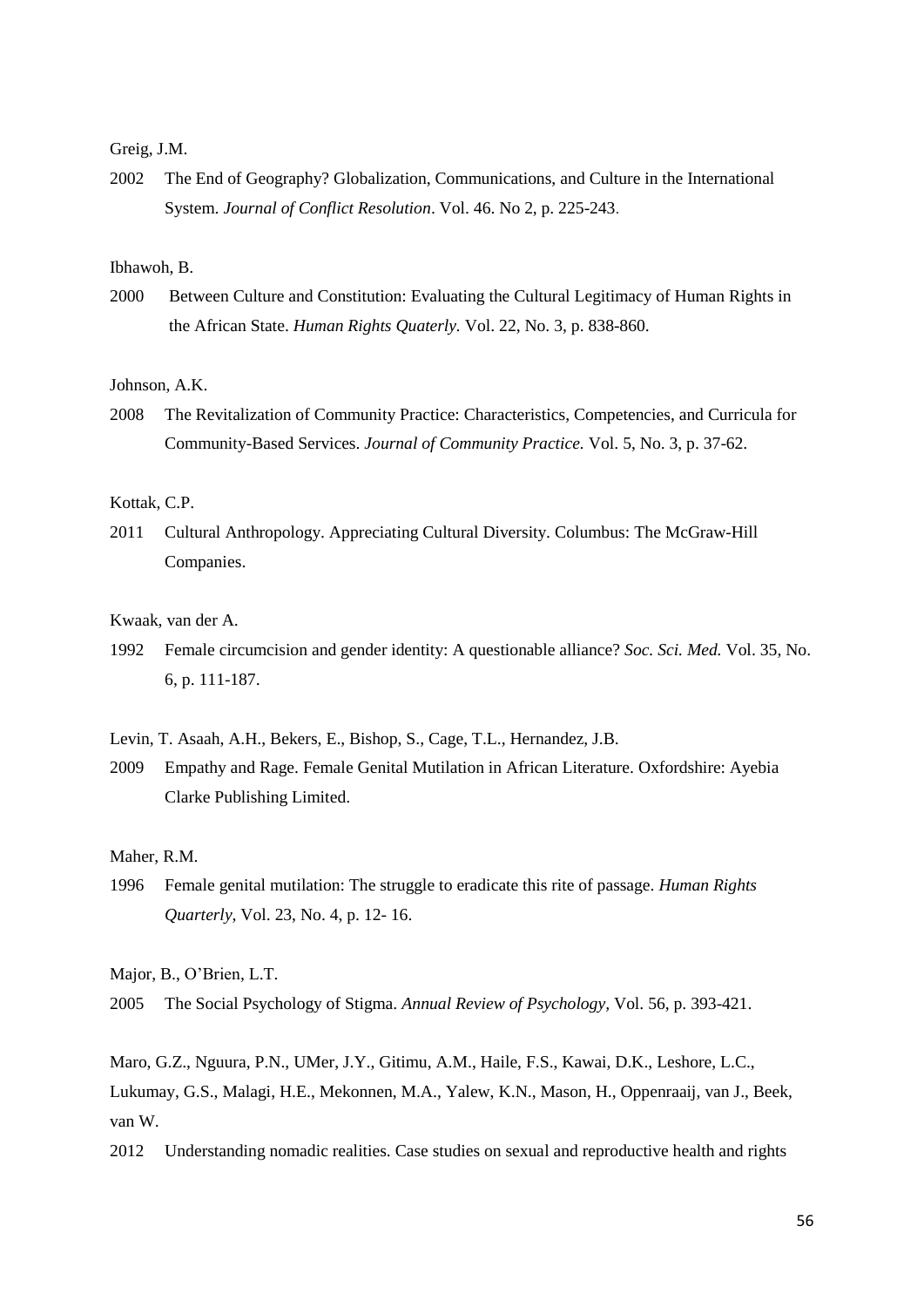in Eastern Africa. Amsterdam: KIT.

Mouton, S.

2007 De Rights-Based Approach: een oplossing voor het ontwikkelingsvraagstuk? Gent: Universiteit Gent.

Oloo, H., Wanjiru, M., Newell-Jones, K.

2011 Female Genital Mutilation practices in Kenya: The role of Alternative Rites of Passage. A case study in Kisii and Kuria districts. London: Feed the Minds.

Oost, H., Markenhof, A.

2010 Een onderzoek voorbereiden. Amersfoort: Thieme Meulenhoff.

#### Pinnock, D.

1997 Gangs, rituals & rite of passage. Cape Town: African Sun Press with the Institute of Criminology, University of Cape Town

#### Prazak, M.

2007 Introducing Alternative Rites of Passage. *Africa Today*. Vol. 53, No. 4, 2007, p. 19- 40.

Safei Dei, G.J., Hall, B.L., Rosenberg, D.G.

2000 Indigenous Knowledges in Global Contexts: Multiple Readings of Our Readings. London: Toronto Press.

#### Schuftan, C.

1996 The community development dilemma: What is really empowering? *Community Development Journal*, Vol. 31, No. 3, p. 260-264.

Shell-Duncan, B.

2008 From Health to Human Rights: Female Genital Cutting and the Politics of Intervention. *American Anthropologist,* Vol. 110, No. 2, p. 225-236.

## Smith, R.C.

1991 Female Circumcision: Bringing Women"s Perspectives into the International Debate. *Southern California Law Review,* Vol. 65, p. 2449-2504.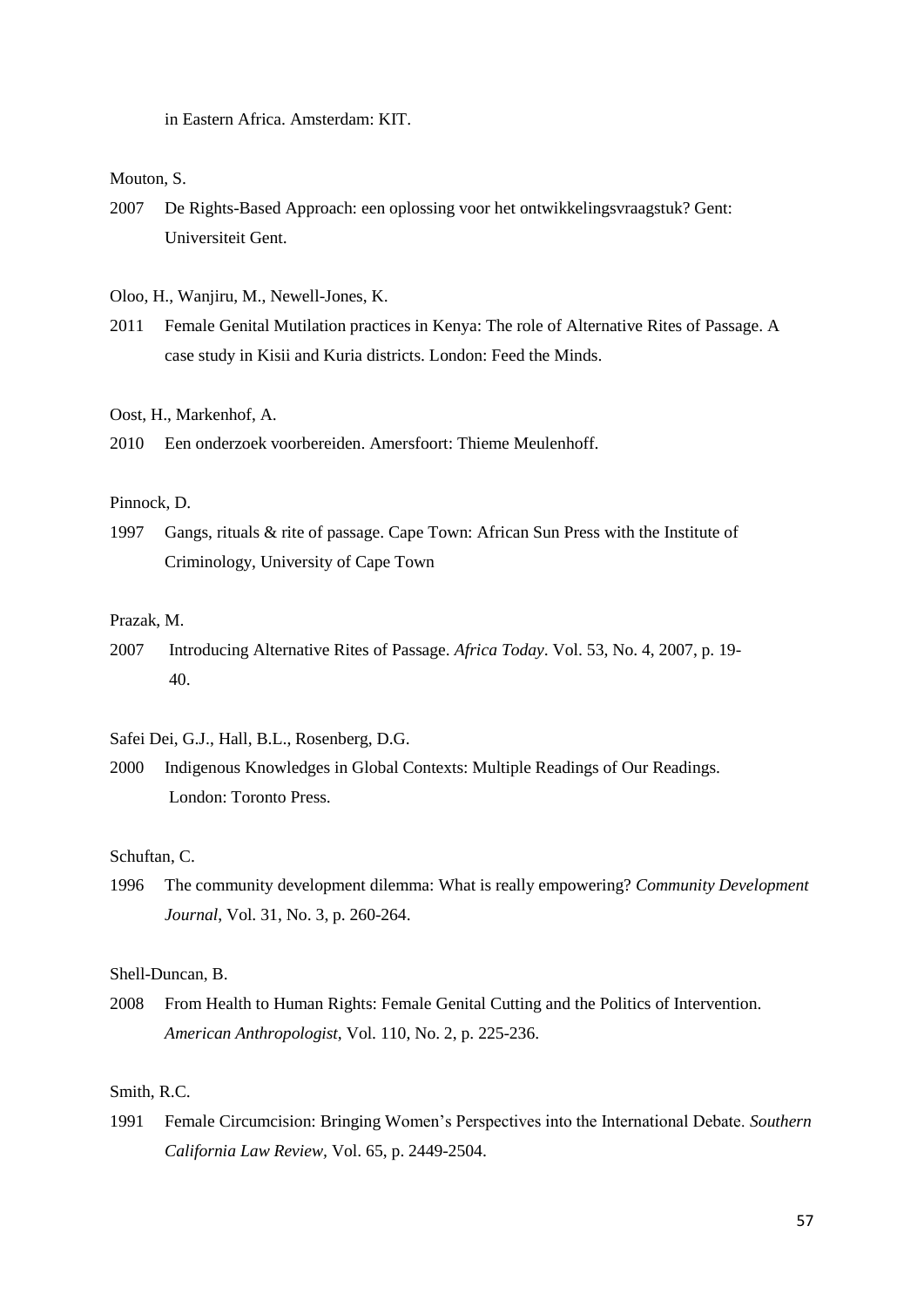#### Stegner, W.

1993 The American West as Living Space. Michigan: The University of Michigan Press.

Shweder, R.A.

2005 When Cultures Collide: Which Rights? Whose Tradition of Values? A Critique of the Global Anti-FGM Campaign. *Human Development.* Vol. 9, p. 181-199.

Tarayia, G.N.

2004 The Legal Perspectives of the Maasai Culture, Customs, and Traditions. *Arizona Journal of International & Comparative Law.* Vol. 21, No. 1, p. 183-222.

#### Tilley J.J.

2000 Cultural Relativism. *Human Rights Quaterly*. Vol. 22, No. 2, p. 501-547.

#### United Nations Children"s Fund (UNICEF)

2010 The dynamics of social change towards the abandonment of female genital mutilation/cutting in five African countries. Florence: UNICEF Innocenti Research Centre.

#### Winterbottom, A., Koomen, J., Burford, G.

2009 Female Genital Cutting: Cultural Rights and Rites of Defiance in Northern Tanzania**.** *African Studies Review.* Vol. 52, No. 1, p. 47-71.

#### *Internet sources*

#### AMREF:d

2012 AMREF Flying Doctors, de belangrijkste gezondheidsorganisatie van Afrika: Samen werken aan een betere gezondheid. Retrieved from: [http://www.amref.nl,](http://www.amref.nl/) on December 16<sup>th</sup> 2012.

#### AMREF:e

2012 From FGM to ARP: A story of Change. Retrieved from: [http://www.amref.org/what-we](http://www.amref.org/what-we-%20%09do/from-fgm-to-arp-a-story-of-change/)[do/from-fgm-to-arp-a-story-of-change/](http://www.amref.org/what-we-%20%09do/from-fgm-to-arp-a-story-of-change/) on December 15<sup>th</sup> 2012.

#### Guardian (Associated Press)

2012 UN committee calls for ban on female genital mutilation. Retrieved from: [http://www.guardian.co.uk/society/2012/nov/27/un-ban-female-genital-mutilation,](http://www.guardian.co.uk/society/2012/nov/27/un-ban-female-genital-mutilation) on